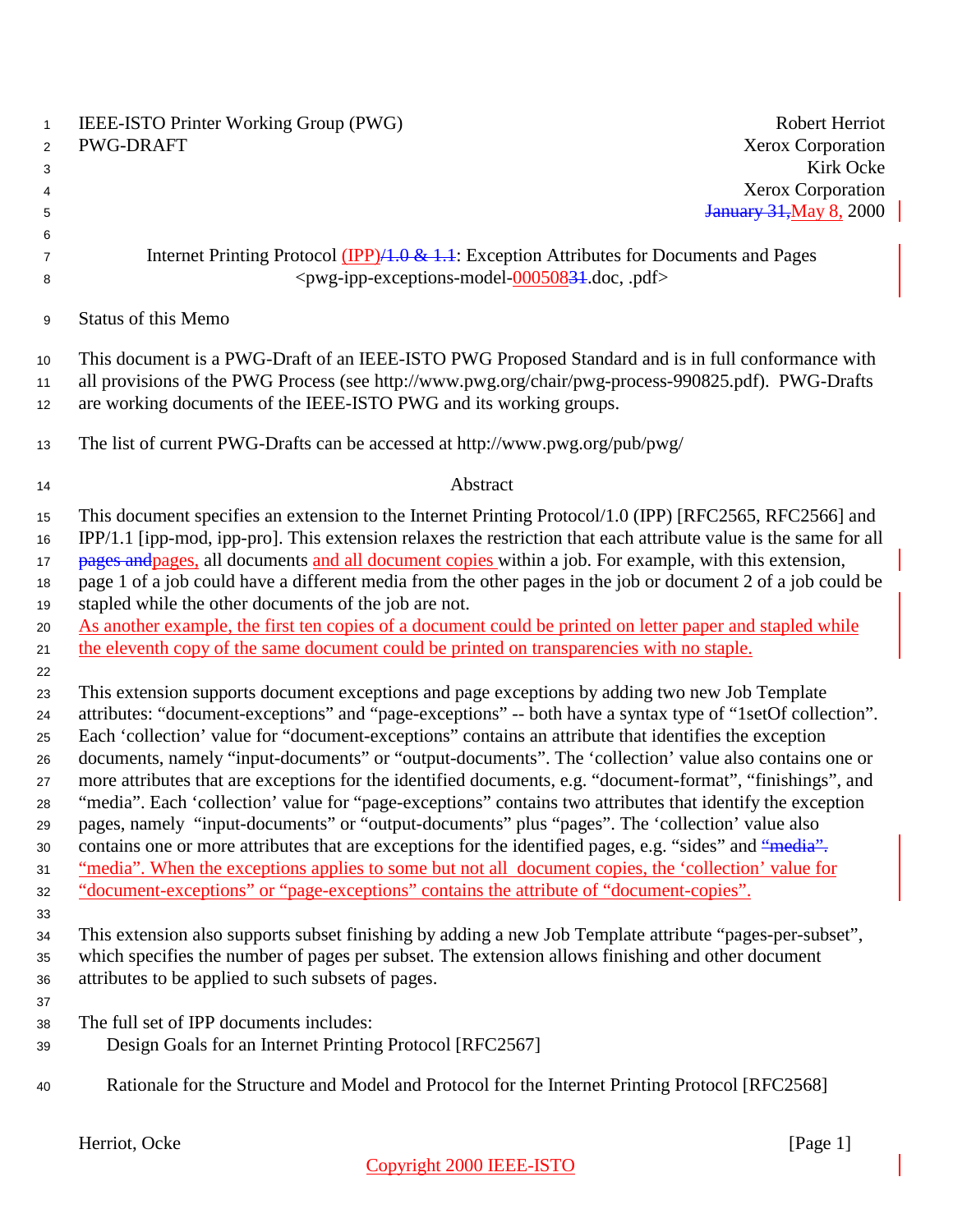- Internet Printing Protocol/1.1: Model and Semantics (this document)
- Internet Printing Protocol/1.1: Encoding and Transport [IPP-PRO]
- Internet Printing Protocol/1.1: Implementer's Guide [IPP-IIG]
- 44 Mapping between LPD and IPP Protocols [RFC2569]

 The "Design Goals for an Internet Printing Protocol" document takes a broad look at distributed printing functionality, and it enumerates real-life scenarios that help to clarify the features that need to be included in a printing protocol for the Internet. It identifies requirements for three types of users: end users, operators, and administrators. It calls out a subset of end user requirements that are satisfied in IPP/1.0. A few OPTIONAL operator operations have been added to IPP/1.1.

 The "Rationale for the Structure and Model and Protocol for the Internet Printing Protocol" document describes IPP from a high level view, defines a roadmap for the various documents that form the suite of IPP specification documents, and gives background and rationale for the IETF working group's major decisions.

 The "Internet Printing Protocol/1.1: Encoding and Transport" document is a formal mapping of the abstract operations and attributes defined in the model document onto HTTP/1.1 [RFC2616]. It defines the encoding rules for a new Internet MIME media type called "application/ipp". This document also defines the rules for transporting over HTTP a message body whose Content-Type is "application/ipp". This document defines a new scheme named 'ipp' for identifying IPP printers and jobs.

 The "Internet Printing Protocol/1.1: Implementer's Guide" document gives insight and advice to implementers of IPP clients and IPP objects. It is intended to help them understand IPP/1.1 and some of the considerations that may assist them in the design of their client and/or IPP object implementations. For example, a typical order of processing requests is given, including error checking. Motivation for some of the specification decisions is also included.

 The "Mapping between LPD and IPP Protocols" document gives some advice to implementers of gateways between IPP and LPD (Line Printer Daemon) implementations.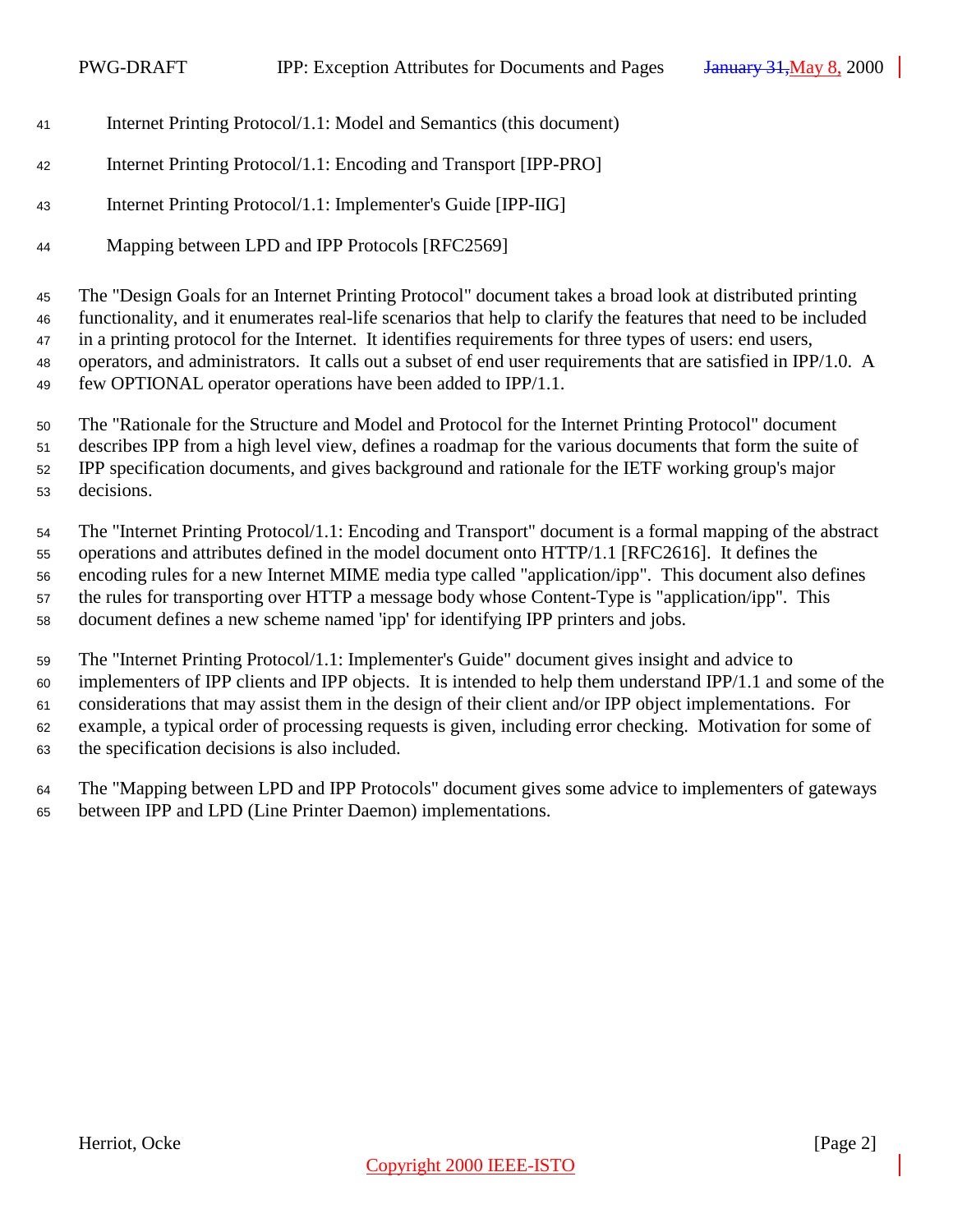| 66  |         | <b>Table of Contents</b> |  |
|-----|---------|--------------------------|--|
| 67  | $1_{-}$ |                          |  |
| 68  | 2.      |                          |  |
| 69  | 2.1     |                          |  |
| 70  | 2.2     |                          |  |
| 71  | 2.3     |                          |  |
| 72  | 2.4     |                          |  |
| 73  | 2.5     |                          |  |
| 74  | 2.6     |                          |  |
| 75  | 2.7     |                          |  |
| 76  | 2.8     |                          |  |
| 77  | 2.9     |                          |  |
| 78  | 2.10    |                          |  |
| 79  | 2.11    |                          |  |
| 80  | 2.11.1  |                          |  |
| 81  | 2.11.2  |                          |  |
| 82  | 2.11.3  |                          |  |
| 83  | 2.11.4  |                          |  |
| 84  | 2.11.5  |                          |  |
| 85  | 2.12    |                          |  |
| 86  | 2.13    |                          |  |
| 87  | 2.14    |                          |  |
| 88  | 2.15    |                          |  |
| 89  | 2.16    |                          |  |
| 90  | 2.16.1  |                          |  |
| 91  | 2.16.2  |                          |  |
| 92  | 2.17    |                          |  |
| 93  | 3.      |                          |  |
| 94  | 4.      |                          |  |
| 95  | 4.1     |                          |  |
| 96  | 4.2     |                          |  |
| 97  | 4.3     |                          |  |
| 98  | 4.4     |                          |  |
| 99  | 4.5     |                          |  |
| 100 | 5.      |                          |  |
| 101 | 5.1     |                          |  |
| 102 | 5.1.1   |                          |  |
| 103 | 5.1.2   |                          |  |
| 104 | 5.1.3   |                          |  |
| 105 | 5.1.4   |                          |  |
| 106 | 5.1.5   |                          |  |
| 107 | 5.1.6   |                          |  |
| 108 | 5.1.7   |                          |  |
| 109 | 5.1.8   |                          |  |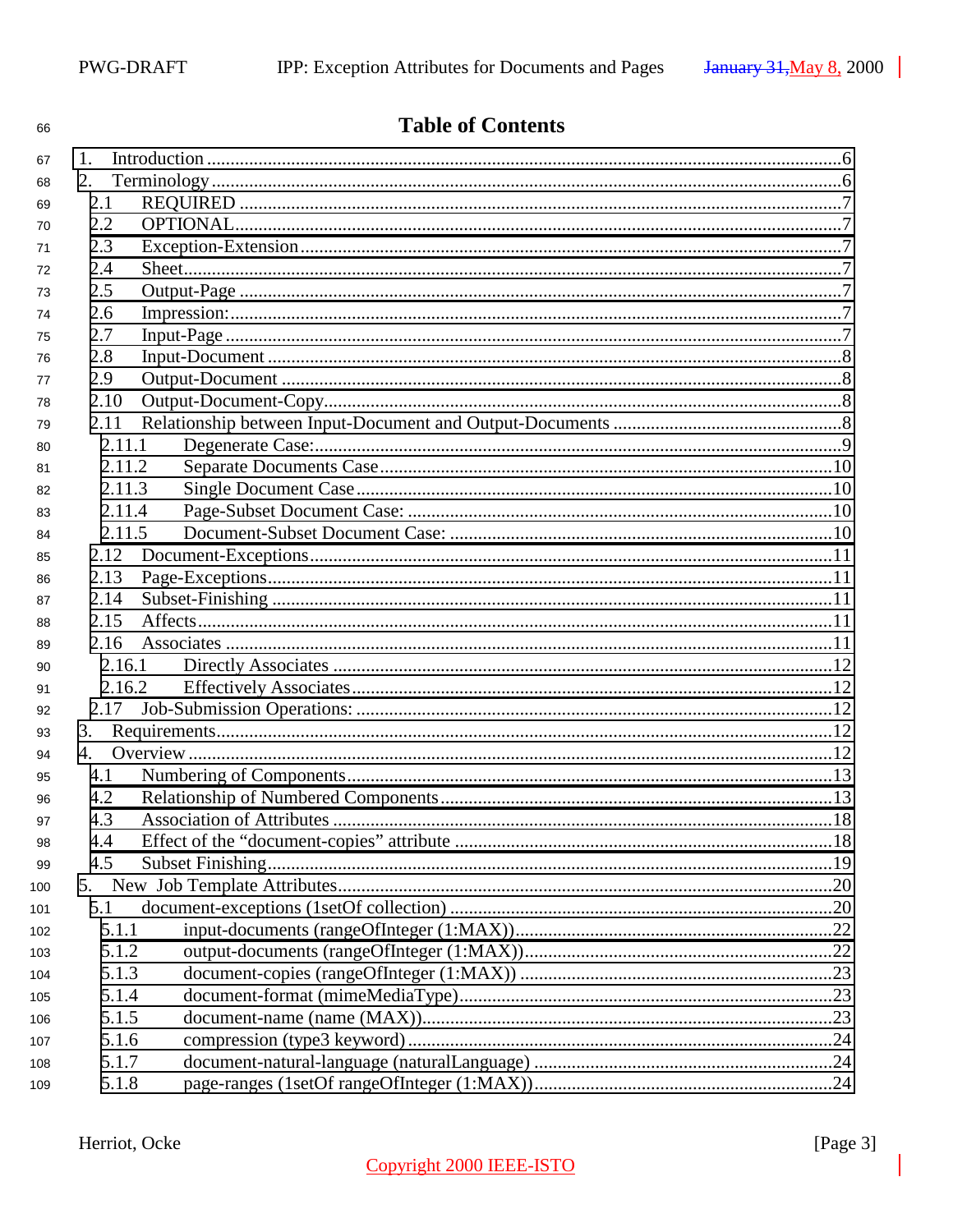| 110 | 5.1.9          |                                                                                  |  |
|-----|----------------|----------------------------------------------------------------------------------|--|
| 111 | 5.1.10         |                                                                                  |  |
| 112 | 5.1.11         |                                                                                  |  |
| 113 | 5.1.12         |                                                                                  |  |
| 114 | 5.1.13         |                                                                                  |  |
| 115 | 5.1.14         |                                                                                  |  |
| 116 | 5.2            |                                                                                  |  |
| 117 | 5.2.1          |                                                                                  |  |
| 118 | 5.2.2          |                                                                                  |  |
| 119 | 5.2.3          |                                                                                  |  |
| 120 | 5.2.4          |                                                                                  |  |
| 121 | 5.2.5          |                                                                                  |  |
| 122 | 5.2.6          |                                                                                  |  |
| 123 | 5.2.7          |                                                                                  |  |
| 124 | 5.2.8          |                                                                                  |  |
| 125 | 5.2.9          |                                                                                  |  |
| 126 |                |                                                                                  |  |
| 127 | 5.3.1          |                                                                                  |  |
| 128 | 5.3.2          |                                                                                  |  |
| 129 |                |                                                                                  |  |
| 130 | 6.1.1          |                                                                                  |  |
| 131 |                |                                                                                  |  |
| 132 | 7.1.1          | job-warnings-detected value for job-state-reasons (1setOf type2 keyword)32       |  |
| 133 | 8.             |                                                                                  |  |
| 134 | 9.             |                                                                                  |  |
| 135 | 9.1            |                                                                                  |  |
| 136 | 9.2            |                                                                                  |  |
| 137 | 10. Examples   |                                                                                  |  |
| 138 | 10.1           |                                                                                  |  |
| 139 | 10.1.1         |                                                                                  |  |
| 140 |                |                                                                                  |  |
| 141 |                |                                                                                  |  |
| 142 | 10.2.2         |                                                                                  |  |
| 143 | 10.2.3         |                                                                                  |  |
| 144 |                |                                                                                  |  |
| 145 | 10.3.1         |                                                                                  |  |
| 146 | 10.3.2         |                                                                                  |  |
| 147 | 10.3.3         |                                                                                  |  |
| 148 |                | 10.4 One document with 100 copies for distribution and one on transparencies. 42 |  |
| 149 |                |                                                                                  |  |
| 150 |                |                                                                                  |  |
| 151 |                |                                                                                  |  |
| 152 | 14. References |                                                                                  |  |
| 153 |                |                                                                                  |  |
| 154 |                |                                                                                  |  |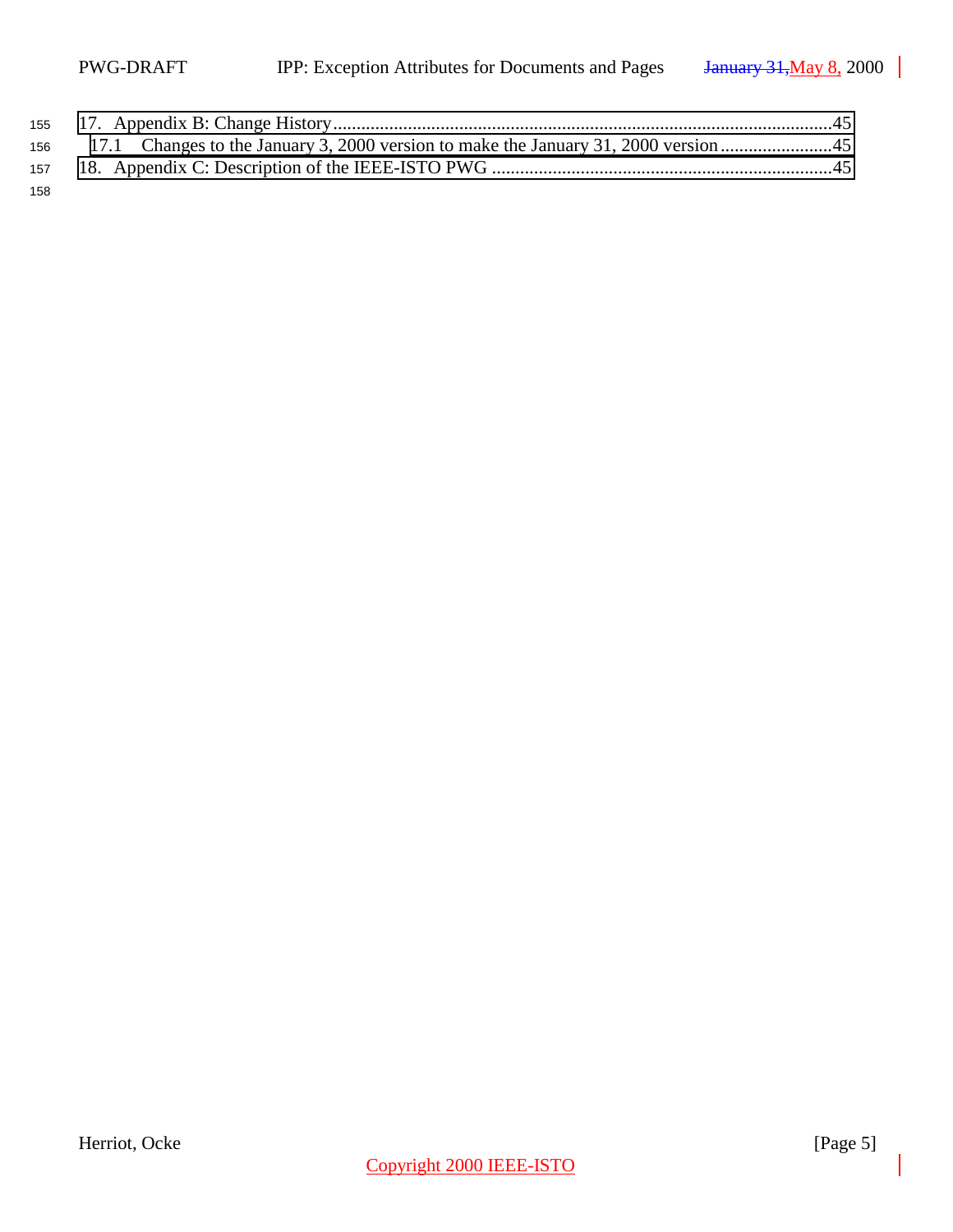## <span id="page-5-0"></span>**1. Introduction**

 The Internet Printing Protocol (IPP) is an application level protocol for distributed printing using Internet 161 tools and technologies. IPP version 1.1 (IPP/1.1) requires that each attribute value be the same for all  $\frac{all}{ }$  pages, all documents and all pages indocument copies within a job. This document defines OPTIONAL extensions to the IPP/1.1 model which relax this restriction and allow pages, documents and 164 pages document copies to have attributes that are exceptions. For example, with this extension, page 1 of a job could have a different media or different value of "sides" from the other pages in the job, or document 2 of a job could be stapled while the other documents of the job are not. As another example, the first ten copies of a document could be printed on letter paper and stapled while the eleventh copy of the same document could be printed on transparencies with no staple. This document is a proposal for an extension to IPP/1.0 and IPP/1.1. This extension supports document exceptions and page exceptions by adding two new Job Template attributes: "document-exceptions" and "page-exceptions" -- both have a syntax type of "1setOf collection". Each 'collection' value for "document-exceptions" contains

- a) an attribute that identifies the exception documents, namely "input-documents" or "output-documents".
- 176 b) The 'collection' value also contains an OPTIONAL attribute that identifies the document copies of the specified exception documents, i.e. "document-copies". If this attribute is absent, the exceptions apply to all document copies.
- c) one or more attributes that are exceptions for the identified documents, e.g. "document-format", "finishings", and "media".
- Each 'collection' value for "page-exceptions" contains
- 183 a) two attributes that identifyan attribute that identifies the documents containing the exception pages, namely "input-documents" or "output-documents".
- b) an attribute that identifies the exception pages, namely "pages".
- 186 c) an OPTIONAL attribute that identifies the document copies of the specified documents, i.e. "document-copies". If this attribute is absent, the exceptions apply to all document copies.
- 188 d) documents" or "output-documents" plus "pages". The 'collection' value also contains one or more attributes that are exceptions for the identified pages, e.g. "sides" and "media".

 This extension also supports subset finishing with a new Job Template attribute "pages-per-subset", which specifies the number of pages per subset. The extension allows finishing and other document attributes to be applied to such subsets of pages.

## **2. Terminology**

This section defines the following additional terms that are used throughout this document: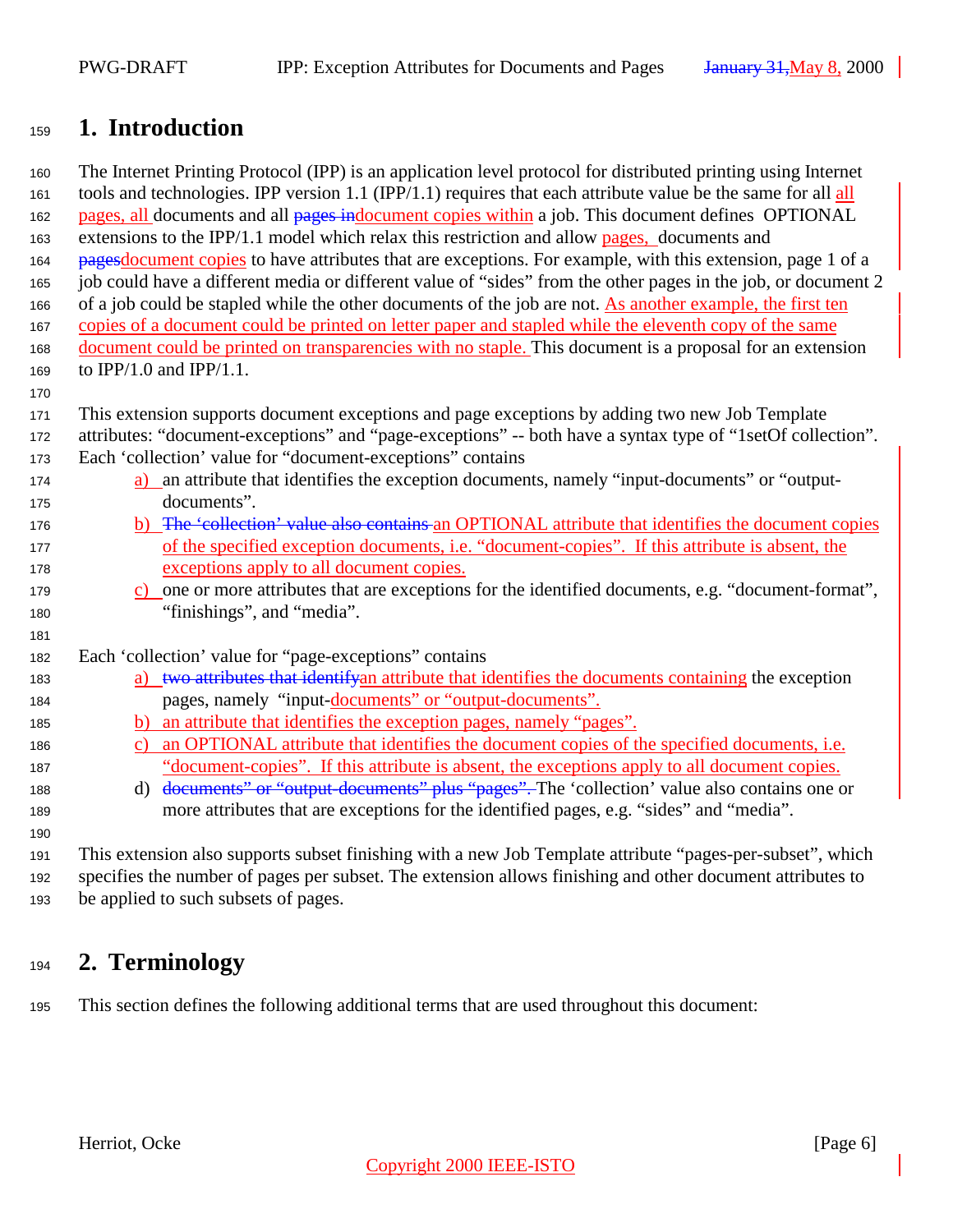### <span id="page-6-0"></span>**2.1 REQUIRED**

 If an implementation supports the extensions described in this document, it MUST support a REQUIRED feature.

#### **2.2 OPTIONAL**

 If an implementation supports the extensions described in this document, it MAY support an OPTIONAL feature.

#### **2.3 Exception-Extension**

 The Exception-Extension is the extension proposed in this document that adds attribute exceptions for documents and pages. This extension supports Document-Exceptions, Page-Exceptions and Subset-Finishing, which are all defined later in this section.

#### **2.4 Sheet**

 A Sheet is the unit of media that a printer puts marks on. It is the most basic unit of output from a printer. A printer may mark on one side or on both sides of a sheet.

#### **2.5 Output-Page**

 An Output-Page is the set of all markings that the author intended to be placed on one side of a Sheet, including, but not limited to, text, drawings, images, footers and headers.

#### **2.6 Impression:**

 An impression is the set of all markings that the Job submitter intended to be placed on one side of a Sheet. Each impression contains one or more Output-Pages. Generally a Job submitter prints each Output-Page as the author intended, namely one Output-Page per Impression. Sometimes, a Job submitter prints several Output-Pages per Impression, perhaps to save paper or money. The IPP attribute "number-up" specifies the number of Output-Pages per impression. When "number-up" is greater than 1, an impression contains multiple Output-Pages.

#### **2.7 Input-Page**

 An Input-Page is a sequence of bytes that describe how to mark a single Output-Page. IPP 1.1 [ipp- mod] uses the term "print-stream-pages" to refer to both Input-Pages and Output-Pages. There is a one to one relationship between Input-Pages and Output-Pages and they are in the same order. Both Input-Pages and Output-Pages are numbered sequentially (see section [4.1\)](#page-12-0) starting from 1 at the beginning of each Input-Document or Output-Document, respectively. When the first Input-Page of an Input-Document coincides with the first Output-Page of an Output-Document, the numbering of Input-Pages and Output-Pages coincides; otherwise it doesn't.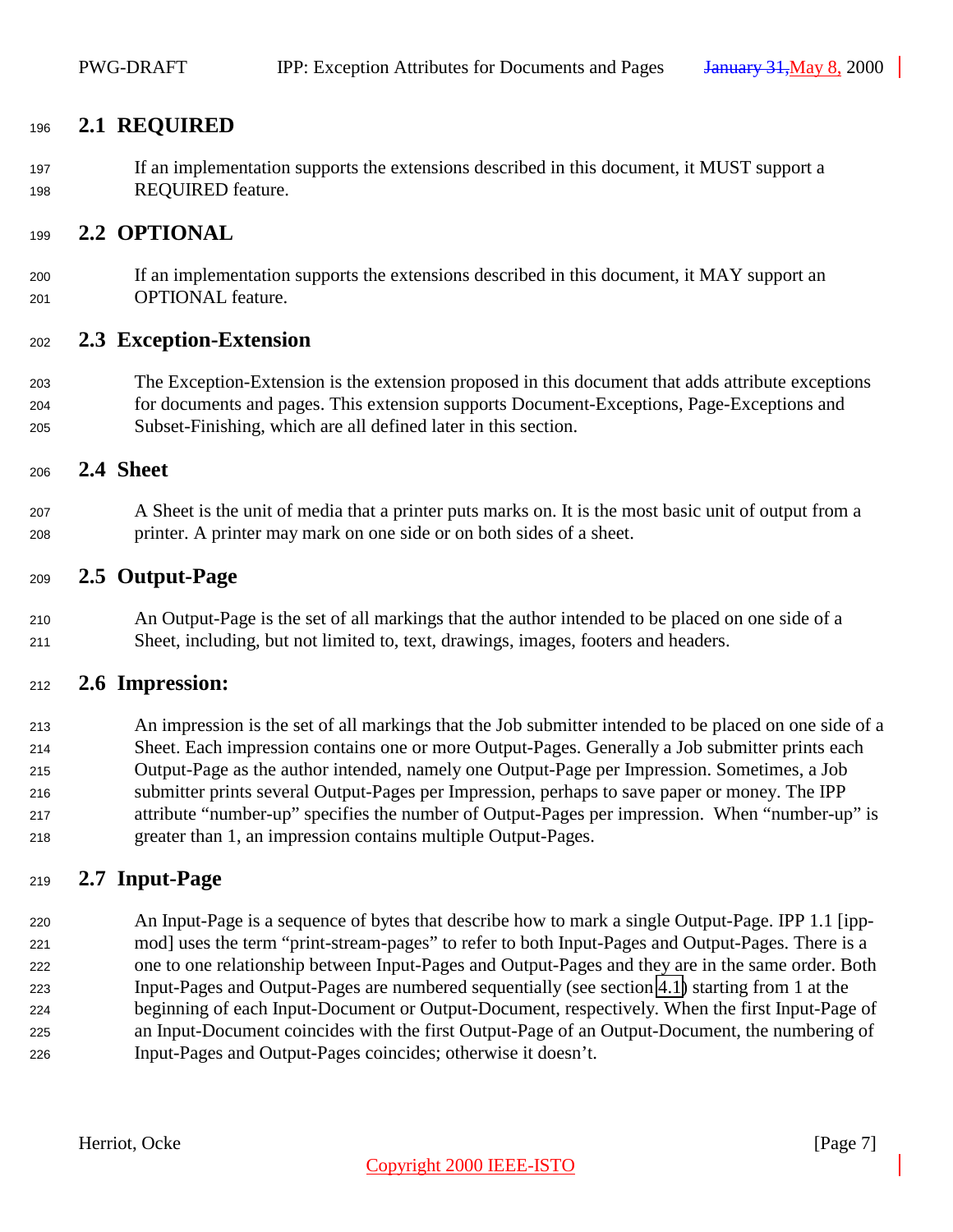### <span id="page-7-0"></span>**2.8 Input-Document**

 An Input-Document is the entire sequence of bytes transmitted as the Document Content in the Print-Job and Send-Document operations or referenced by the "document-uri" operation attribute in the Print-URI and Send-URI operations. This sequence of bytes consists of one or more Input-Pages.

#### **2.9 Output-Document**

- An Output-Document is a set of one or more Sheets which either are permanently bound into a single unit, e.g. with a staple, or are intended to be treated by an end-user as a single unit, e.g. for a loose leaf binder. If an Output-Document is bound, it is uniformly bound; if it is not bound, no subset of sheets within it are bound. The Output-Pages that comprise an Output-Document may come from
- a) all the Input-Pages of an Input-Document or b) a proper subset of the Input-Pages of the Input-Document or c) all the Input-Pages of several Input-Documents. An Output-Document is *not* a set of sheets that are bound temporarily for shipping, e.g. with banding.

#### **2.10 Output-Document-Copy**

 When a Printer produces more than one or more copies of an Output-Document, each copy is called an Output-Document-Copy. Sometimes this specification uses the phrase "copy of Output-Document" to emphasize "copy", but the phrase is equivalent to "Output-Document-Copy".

## **2.11 Relationship between Input-Document and Output-Documents**

- Each relationship is named and defined below. The cases are derived from an analysis of possible tree structures (see section [4.2\)](#page-12-0). A client selects the desired case with the number of submitted Input-Documents and the specific values of three attributes: the existing Job Template "multiple- document-handling" and two new attributes "pages-per-subset" and "documents-per-subset". The latter two attributes describe how the stream of Input-Pages or Input-Documents and are partitioned into Output-Documents, respectively.
- **In this section, the number of copies produced for each Output-Document does not affect the** discussion, so it is easiest to assume that the number is 1.
- The table below summarizes the relationship of Input-Documents to Output-Document in the five cases:

| ∠ase | Number of              |                  |
|------|------------------------|------------------|
|      | <b>Input-Documents</b> | Output-Documents |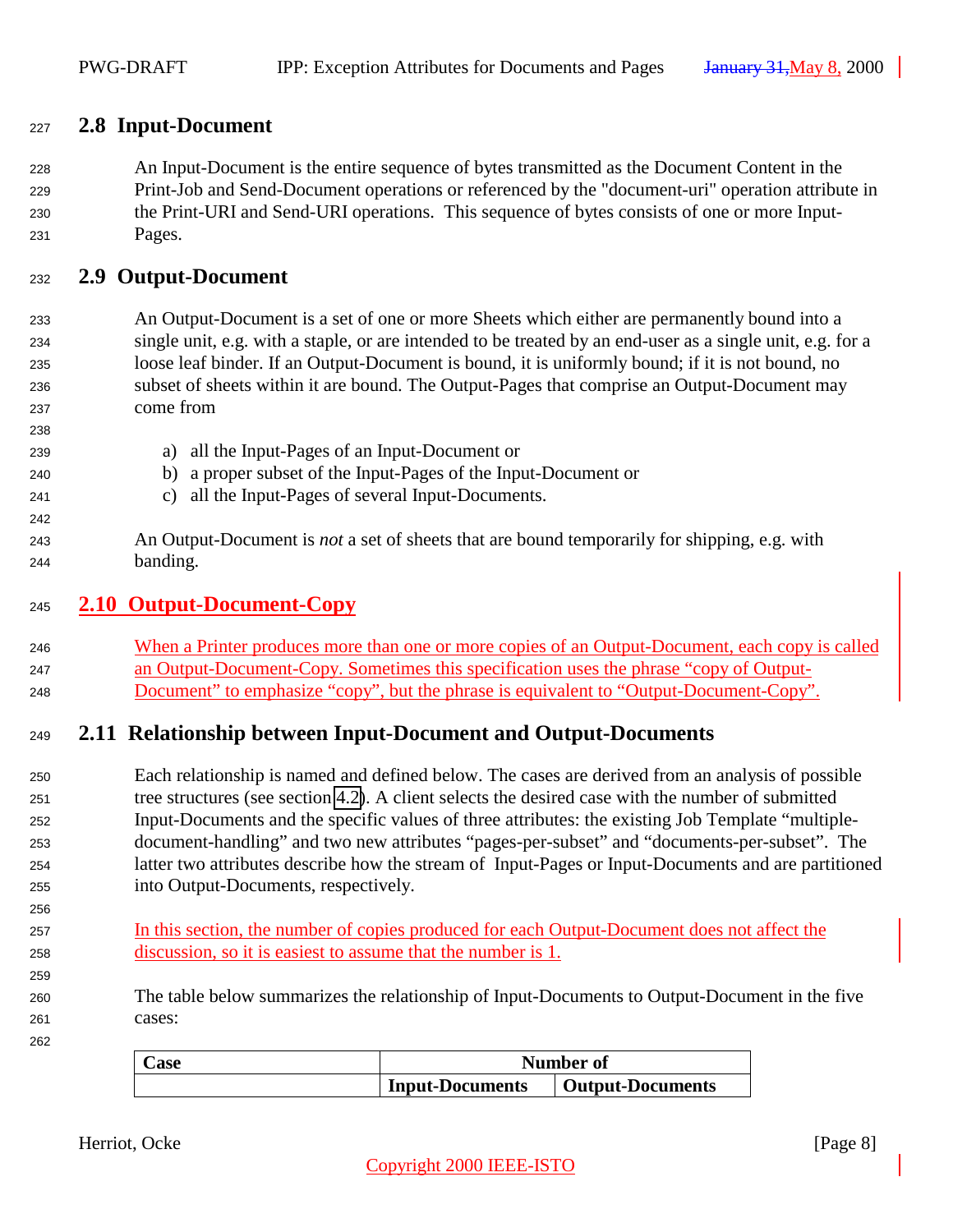<span id="page-8-0"></span>

| Case                         | Number of              |                         |  |
|------------------------------|------------------------|-------------------------|--|
|                              | <b>Input-Documents</b> | <b>Output-Documents</b> |  |
| Degenerate                   |                        |                         |  |
| Separate-Documents           | n                      | n                       |  |
| Single-Document              | n                      |                         |  |
| <b>Page-Subset Documents</b> | n                      | m (m > n)               |  |
| Document-Subset Documents    | n                      | (m < n)                 |  |

<sup>264</sup> When n = 1 for the "Separate-Documents" and "Single-Document" become the "Degenerate" case.

<sup>266</sup> The table below summarizes the attribute values that control the cases.

- <sup>268</sup> The "separate" value means that "multiple-document-handling" is 'separate-documents-collated-<sup>269</sup> copies' or 'separate-documents-uncollated-copies'.
- <sup>270</sup> The "single" value means that "multiple-document-handling" is 'single-document' or 'single-<sup>271</sup> document-new-sheet'.

<sup>272</sup> The "ignored" value means that the attribute need not be present and is ignored if it is present,

- <sup>273</sup> The "present" value means that the attribute must be present. A different case is implied if it is not <sup>274</sup> present.
- <sup>275</sup> The "not present" value means that the attribute must not be present. A different case is implied if it <sup>276</sup> is present.

| <b>Case</b>                  | "multiple- | "pages-per- | "documents-per- |
|------------------------------|------------|-------------|-----------------|
|                              | document-  | subset"     | subset"         |
|                              | handling"  |             |                 |
| Separate-Documents           | separate   | not present | not present     |
| Single-Document              | single     | ignored     | ignored         |
| <b>Page-Subset Documents</b> | separate   | present     | not present     |
| Document-Subset Documents    | separate   | not present | present         |

278

277

263

265

267

<sup>279</sup> The Degenerate row is omitted because it follows the rules for the "Separate-Documents" and

- <sup>280</sup> "Single-Documents" rules when the number of Input-Documents is 1.
- <sup>281</sup> There is an error if both "page-per-subset" and "document-per-subset" are present in the "separate" <sup>282</sup> case.

#### <sup>283</sup> **2.11.1 Degenerate Case:**

- <sup>284</sup> In the Degenerate Case, the Job consists of exactly one Output-Document and exactly one <sup>285</sup> Input-Document. The single Input-Document produces the single Output-Document. This <sup>286</sup> case represents the most common case of printing. For example, if a user is Printing a single <sup>287</sup> MS Word file, the MS Word file is the Input-Document and the printed pages are the <sup>288</sup> Output-Document. This case is the degenerate case of Separate-Documents and Single-<sup>289</sup> Document. It occurs when the number of Input-Documents is 1 and either
- 290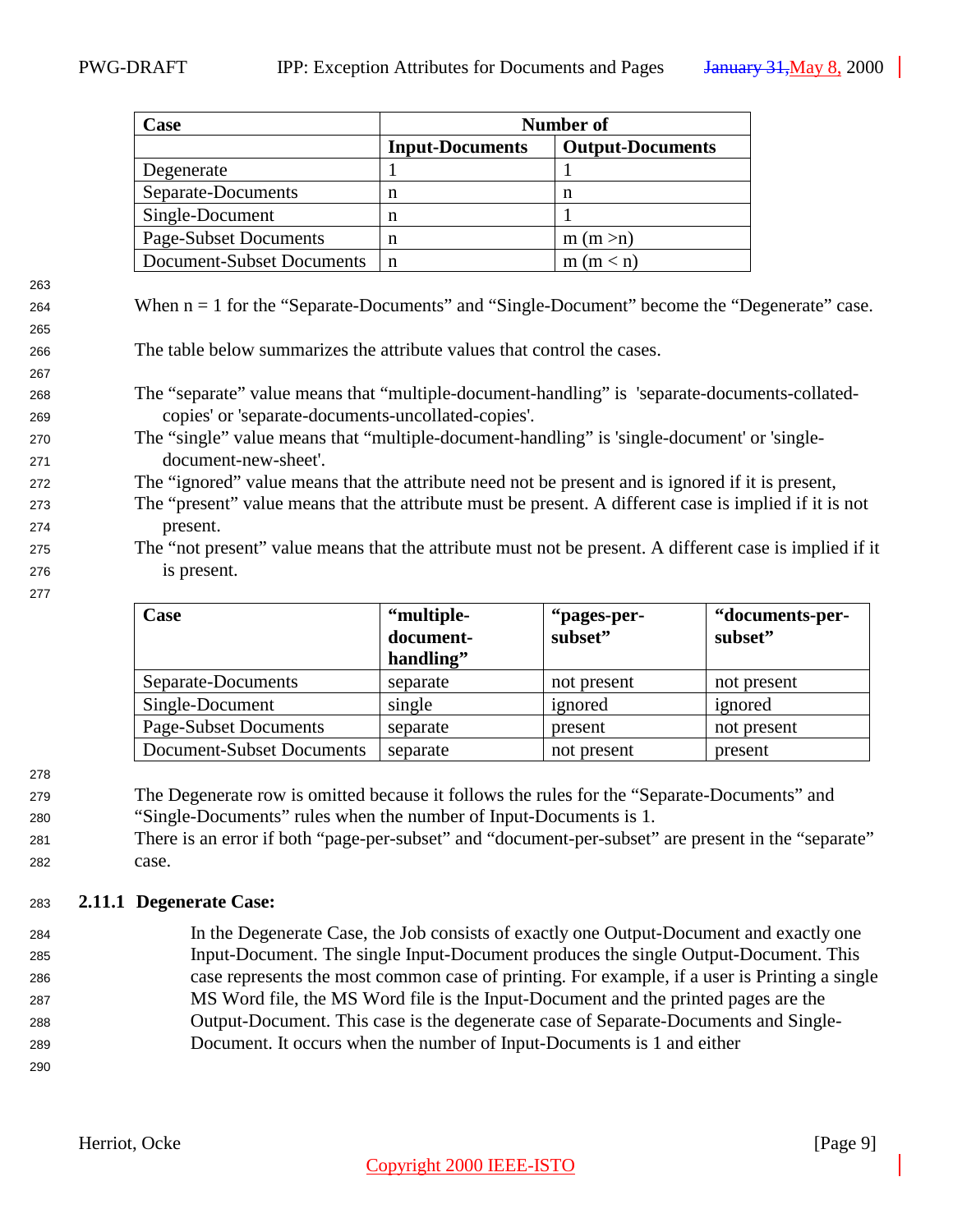- <span id="page-9-0"></span> a) "multiple-document-handling" is 'separate-documents-collated-copies' or 'separate- documents-uncollated-copies' and neither "pages-per-subset" nor "documents-per-subset" are present or.
- b) "multiple-document-handling" is 'single-document' or 'single-document-new-sheet', and both "pages-per-subset" and "documents-per-subset" are ignored if present

### **2.11.2 Separate Documents Case**

 In the Separate Documents Case, the Job consists of one or more Output-Documents where each Input-Document produces one Output-Document. For example, if a user prints 10 Java files in one Job and wants 10 separately stapled Output-Documents, each of the 10 Java files is an Input-Document, and the printed Output-Pages from each of the 10 Java files is a separate Output-Document that is stapled separately. This case occurs when "multiple- document-handling" is 'separate-documents-collated-copies' or 'separate-documents- uncollated-copies' and the new attributes "pages-per-subset" and "documents-per-subset" are not present.

#### **2.11.3 Single Document Case**

 In the Single Document Case, the job consists of a single Output-Document produced from one or more Input-Documents. For example, if a user prints 10 Java files in one Job and wants all Output-Pages of the 10 Java files to be produced as 1 stapled Output-Document, then each of the 10 Java files is an Input-Document, and all printed Output-Pages from all of the 10 Java files is a single Output-Document that is stapled. This case occurs when "multiple-document-handling" is 'single-document' or 'single-document-new-sheet'; the value of "pages-per-subset" and "documents-per-subset" are both ignored if present.

#### **2.11.4 Page-Subset Document Case:**

 In the Page-Subset Case, the Job consists of one or more Output-Documents and one or more Input-Documents. The new attribute "pages-per-subset" contains a sequence of integers which specifies how to partition the stream of Input-Pages into subsets, each of which produces an Output Document. For example, if a user prints 1 PostScript file with 1000 pages, where each 4 Output-Pages represents an insurance policy, then the PostScript file is the Input-Document and each group of 4 Output-Pages is an Output-Document. The resulting Output-Documents would be the same if the same 1000 Input-Pages were spread across 2 or more PostScript files. This case occurs when "multiple-document-handling" is 'separate-documents-collated-copies' or 'separate-documents-uncollated-copies' and the new attribute "pages-per-subset" contains 1 or more integer values. The new attribute "documents-per-subset" is not present.

- **2.11.5 Document-Subset Document Case:**
- This case is defined here for completeness, but it is not supported by this extension.
- In the Document-Subset Document Case, the Job consists of one or more Output-Documents and one or more Input-Documents. The new attribute "documents-per-subset" contains a sequence of integers which specifies how to partition Job's Input-Documents into subsets,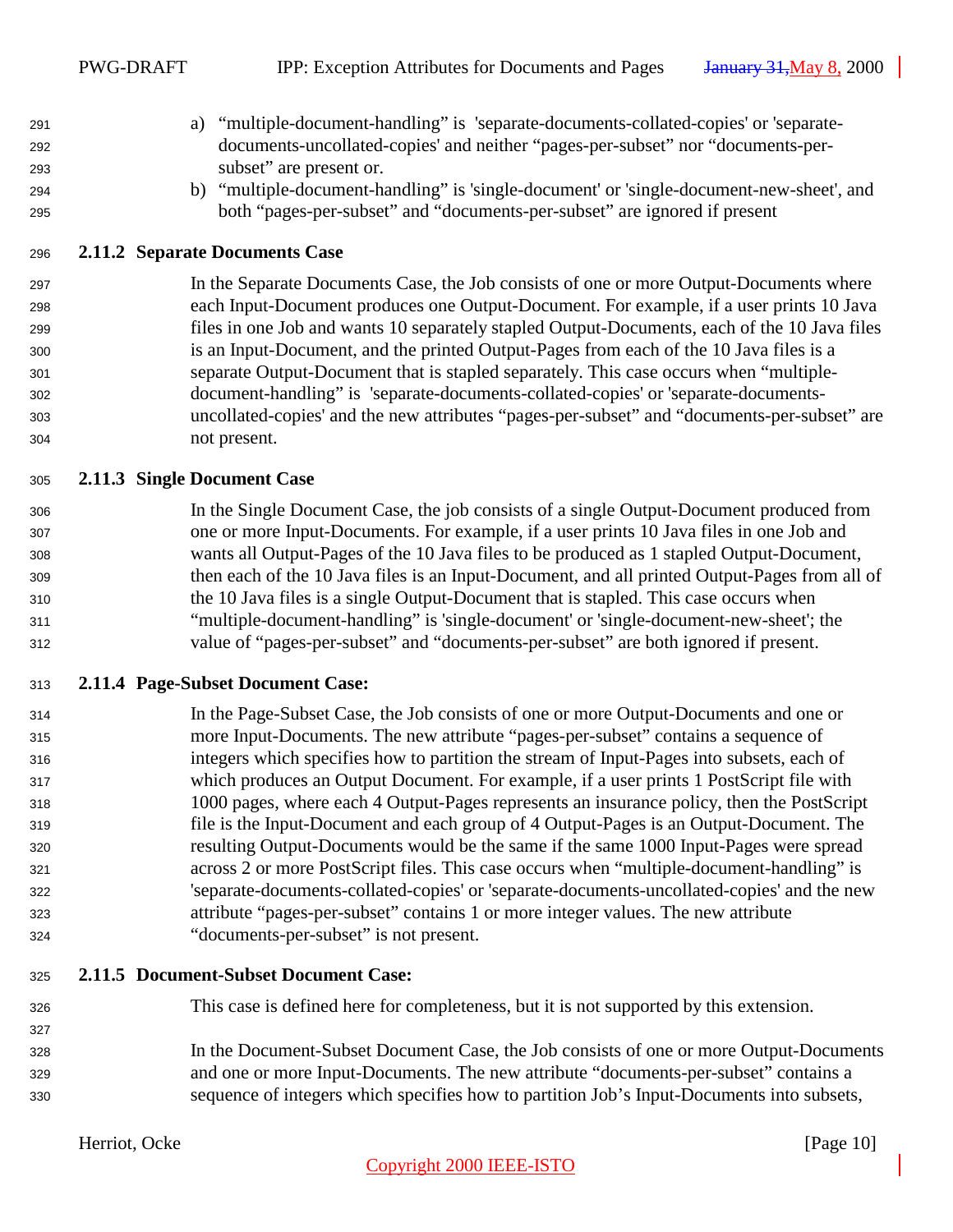<span id="page-10-0"></span> each of which produces an Output Document. For example, if a user prints 25 Java files in one Job and wants 2 separately stapled Output-Documents, one with 15 Java files and one with 10 Java files, then each of the Java files is an Input-Document, and the printed Output- Pages from the first 15 Java files and next 10 Java files are two separate Output-Documents that are stapled separately. This case occurs when "multiple-document-handling" is 'separate-documents-collated-copies' or 'separate-documents-uncollated-copies' and "documents-per-subset" contains 1 or more integer values. The new attribute "pages-per-subset" is not present.

## **2.12 Document-Exceptions**

- In IPP/1.1 each attribute value is the same for the entire Job. When an attribute is a "Document-Exceptions" attributes, it is different for identified Input-Documents or Output-Documents.
- **2.13 Page-Exceptions**
- In IPP/1.1 each attribute value is the same for the entire Job. When an attribute is a "Page-Exceptions" attributes, it is different for identified Input-Pages or Output-Pages.

### **2.14 Subset-Finishing**

 Subset-Finishing is the ability to subdivide the stream of Input-Pages from one or more Input- Documents into multiple Output-Documents and to apply the same or different finishing to each individual Output-Document.

## **2.15 Affects**

 Each attribute is said to 'affect' some part of a job. For example, "media" affects a sheet, "finishings" affects an Output-Document, "page-ranges" affects an Input-Document and "job- priority" affects a job. This nuance must be explicit in the Exceptions-Extension because the parts of a job that an attribute affects limit the parts of a job that an attribute can be associated with (see the next section for a definition of "associates"). For example, "job-priority" affects a job; so it can be associated with a Job, but not an Input-Document or Input-Page. Likewise, "finishings" affects and Output-Document; so it can be associated with a Job or an Output-Document, but not with an Output-Page.

## **2.16 Associates**

 The word "associates" combines the meaning of the two terms in subsections of this section, namely "directly associates" and "effectively associates". When an attribute is either directly associated or effectively associated with some part of a job, it is said to be "associated" with that part of a job.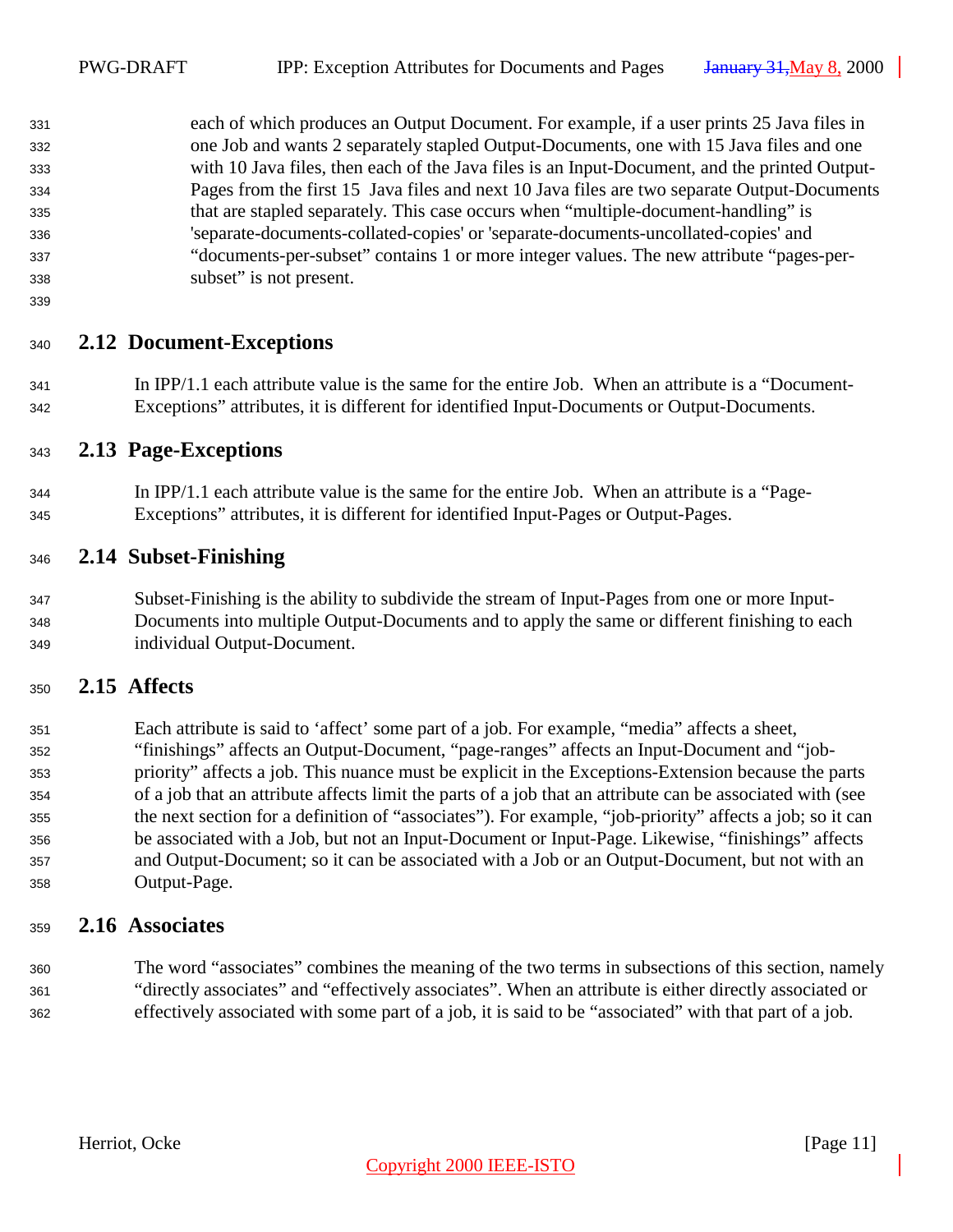#### <span id="page-11-0"></span>**2.16.1 Directly Associates**

 When an attribute is said to be 'directly associated' with some part of a job, it affects that part or some other part. The part that it affects depends on the attribute and what the attribute is directly associated with. For example if "media" is directly associated with a job, it affects all sheets in the job. If "media" is directly associated with an Output-Document, it affects all sheets in that Output-Document. If "media" is directly associated with an Output-Page, it affects the sheet containing that Output-Page.

#### **2.16.2 Effectively Associates**

 When an attribute is said to be directly associated with some part of a job 'A' that is semantically connected with another part 'B', the attribute is said to be "effectively associated" with 'B'. For example, in the Separate-Documents Case, when an attribute is directly associated with an Input-Document, it is effectively associated with the corresponding Output-Document.

## **2.17 Job-Submission Operations:**

 The Job-Submission Operations are the IPP operations that create jobs and send document content, namely Print-Job, Print-URI, Create-Job, Send-Document and Send-URI.

## **3. Requirements**

The following is a list of requirements for the Exceptions-Extension.

- 
- 1. The Exception-Extension MUST contain a mechanism for specifying Job attributes that are exceptions for particular Input-Documents or Output-Documents. A Printer and a client OPTIONALLY support this mechanism.
- 2. There MUST be a mechanism for specifying Job attributes that are exceptions for particular Input-Pages or Output-Pages. A Printer and a client OPTIONALLY support this mechanism.
- 3. There MUST be a mechanism for specifying Job attributes that are exceptions for particular document copies of Output-Documents. A Printer and a client OPTIONALLY support this mechanism.
- 4. The mechanism for exceptions MUST be supported by all Job-Submission operations and Validate-Job.
- 5. The extension MUST support the four relationships of Input-Documents and Output-Documents: Degenerate Case, Separate-Documents Case, Single-Document Case and Page-Subset Document Case.
- 6. The extension MUST support Subset-Finishing.

## **4. Overview**

 In IPP 1.1 all attributes that a client includes with job creation operations affect the entire Job in a uniform way. That is, there is no way for one Output-Document in a given Job to be stapled and another drilled.

Herriot, Ocke [Page 12]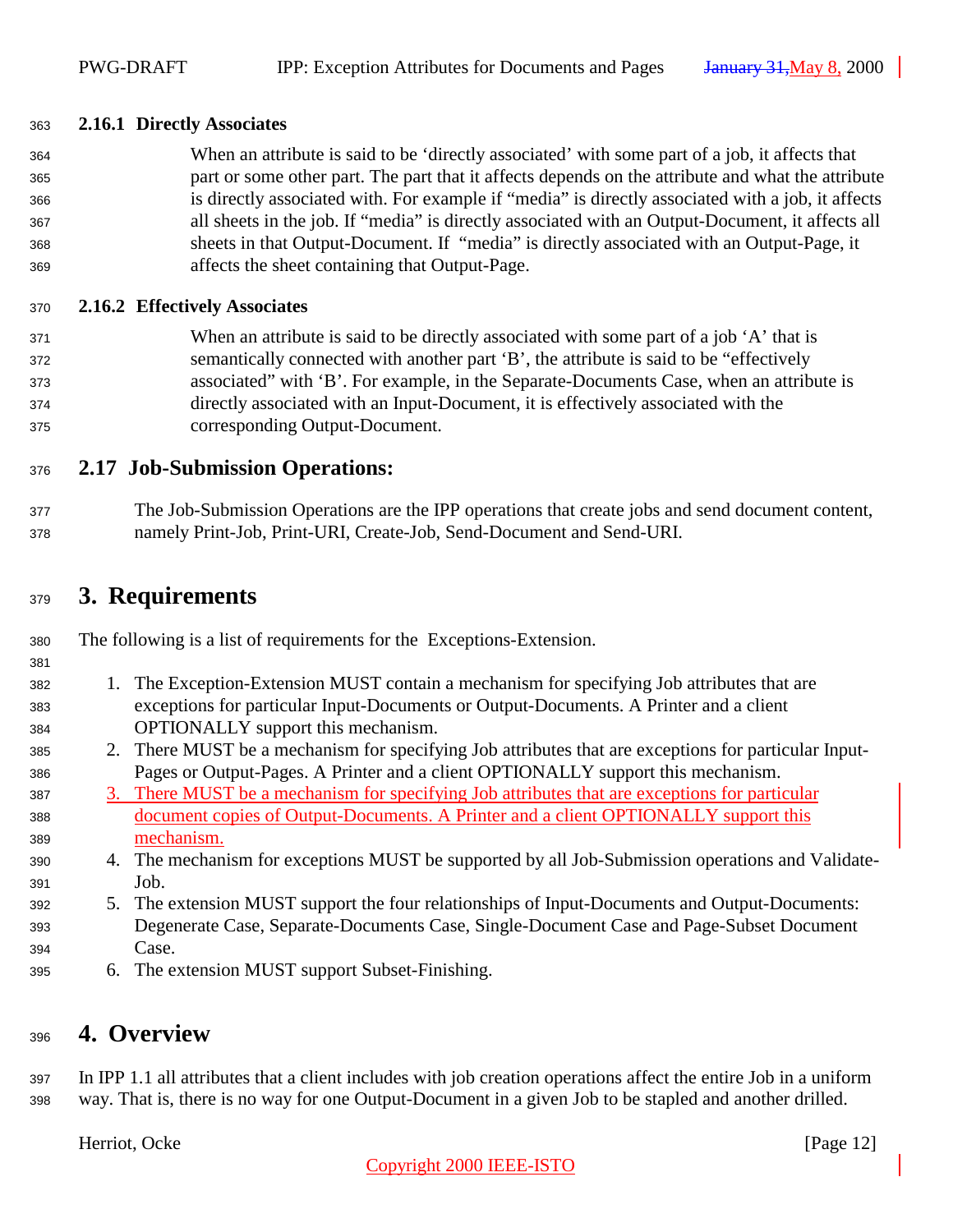<span id="page-12-0"></span> Also, there is no way for the first sheet of each Output-Document to be on a different media or to have a 400 different value of "sides" from the other Sheets in the Output-Document. In addition, there is no way for one document copy to be printed on paper and another on transparencies. An IPP/1.1 client can specify features, such as finishing, media and sides only at the job level.

### The Exception Extension defined in this document allows some Output-Pages, some Output-Documents and some Input-Documents to be affected by attribute values that are exceptions to those specified for the Job as a whole. For example, the first Output-Page of an Output-Document has a different media from the rest, or the second Output-Document is stapled and the rest are not, or the page-ranges of the first Input- Document selects a few Input-Pages and the rest of the Input-Documents are printed in full, or one copy of an Output-Document has a different media from the rest.

## **4.1 Numbering of Components**

The Exception Extension defines a system for numbering of components.

 Each Input-Document has a number. The single Input-Document that a client sends with Print-Job or Print-URI and the first Input-Document that a client sends with Send-Document or Send-URI has a number of 1. Each subsequent Input-Document that a clients sends has a number that is one higher than the previous.

- Each Input-Page in an Input-Document is numbered sequentially, starting at 1 for the first Input-Page. If a Job has several Input-Documents, the first Input-Page of each Input-Document has the number of 1, which is relative to that Input-Document.
- Each Output-Document has a number. The first Output-Document has a number of '1', and each subsequent Output-Document has a number that is one higher than the previous Output-Document. The Output-Documents are numbered as if the value of "copies" were 1, i.e. if an Input-Document produces multiple copies, each copy of a particular Output-Document has the same number.
- Each Output-Page in an Output-Document is numbered sequentially, starting at 1 for the first Output- Page. If a Job has several Output-Documents, the first Output-Page of each has the number of 1, which is relative to that Output-Document
- Each copy of an Output-Document has a number. The first copy of each Output-Document has a number of '1', and each subsequent copy has a number that is one higher than the previous copy. If a job has multiple Output-Documents, the first copy of each has a number of '1'.

## **4.2 Relationship of Numbered Components**

 The previous section described how to number Input-Documents, Output-Documents, Input-Pages and Output-Pages. This section describes the relationship between the number on each of these four components. The relationship differs for each of the five cases defined in section [2.10.](#page-7-0) The following diagrams of tree structure show each of the five cases and the relationship of the numbers in those cases.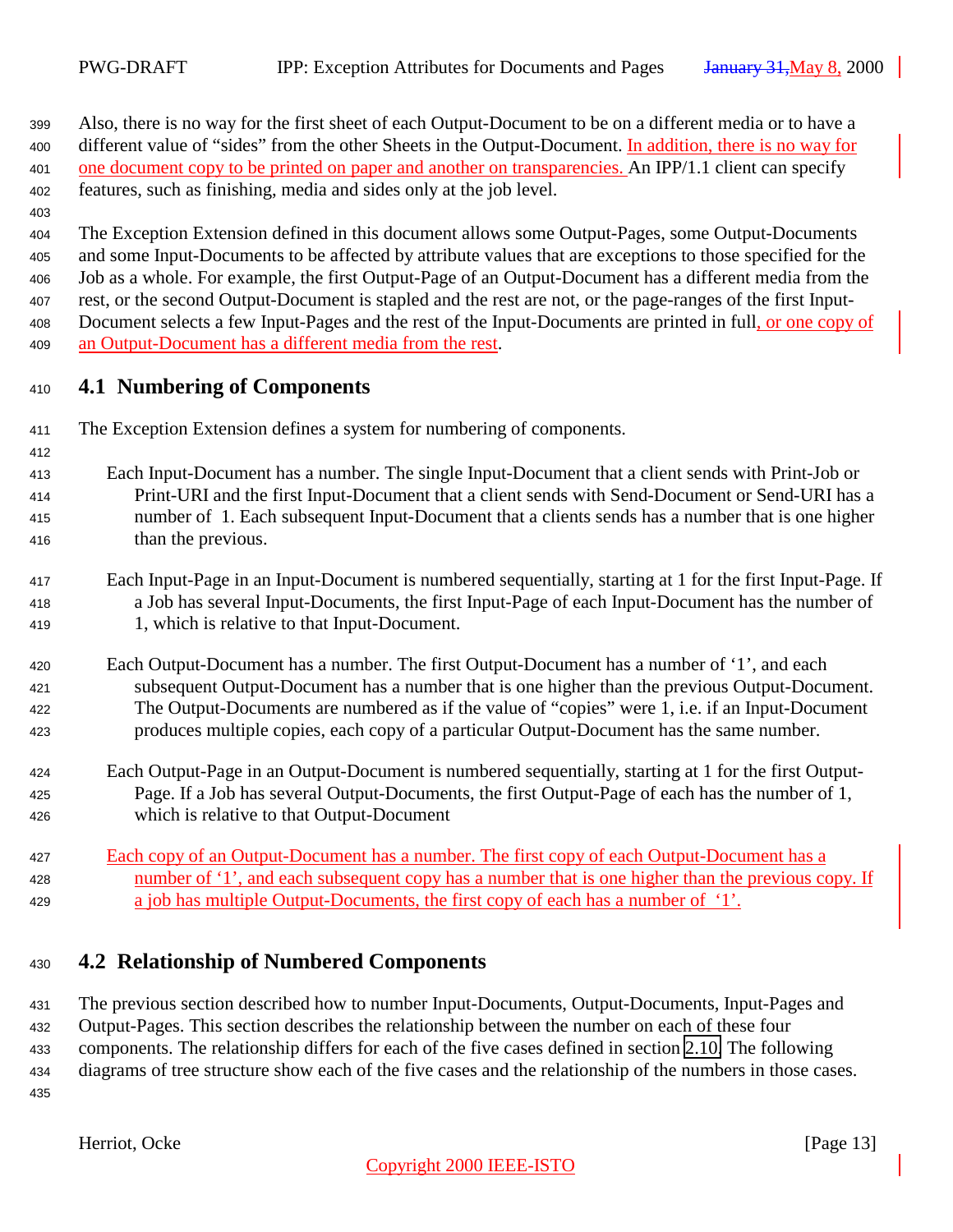| These diagrams assume that the number of copies of Output-Documents is 1. When the number of copies                                                                                                                                                                                                                                                                                                                                                         |  |
|-------------------------------------------------------------------------------------------------------------------------------------------------------------------------------------------------------------------------------------------------------------------------------------------------------------------------------------------------------------------------------------------------------------------------------------------------------------|--|
| exceeds 1, some parts of these diagrams would have further replication, but the numeric relationships of the                                                                                                                                                                                                                                                                                                                                                |  |
| four displayed components would not change.                                                                                                                                                                                                                                                                                                                                                                                                                 |  |
|                                                                                                                                                                                                                                                                                                                                                                                                                                                             |  |
| Degenerate Case:                                                                                                                                                                                                                                                                                                                                                                                                                                            |  |
|                                                                                                                                                                                                                                                                                                                                                                                                                                                             |  |
| Job &                                                                                                                                                                                                                                                                                                                                                                                                                                                       |  |
| Input-Document 1 &                                                                                                                                                                                                                                                                                                                                                                                                                                          |  |
| Output-Document 1                                                                                                                                                                                                                                                                                                                                                                                                                                           |  |
|                                                                                                                                                                                                                                                                                                                                                                                                                                                             |  |
|                                                                                                                                                                                                                                                                                                                                                                                                                                                             |  |
| $\mathcal{L}(\mathcal{L}(\mathcal{L}(\mathcal{L}(\mathcal{L}(\mathcal{L}(\mathcal{L}(\mathcal{L}(\mathcal{L}(\mathcal{L}(\mathcal{L}(\mathcal{L}(\mathcal{L}(\mathcal{L}(\mathcal{L}(\mathcal{L}(\mathcal{L}(\mathcal{L}(\mathcal{L}(\mathcal{L}(\mathcal{L}(\mathcal{L}(\mathcal{L}(\mathcal{L}(\mathcal{L}(\mathcal{L}(\mathcal{L}(\mathcal{L}(\mathcal{L}(\mathcal{L}(\mathcal{L}(\mathcal{L}(\mathcal{L}(\mathcal{L}(\mathcal{L}(\mathcal{L}(\mathcal{$ |  |
| Input-Page 1 & Input-Page n &<br>Output-Page 1 Output-Page n                                                                                                                                                                                                                                                                                                                                                                                                |  |
|                                                                                                                                                                                                                                                                                                                                                                                                                                                             |  |
|                                                                                                                                                                                                                                                                                                                                                                                                                                                             |  |
| Conditions that define this case:                                                                                                                                                                                                                                                                                                                                                                                                                           |  |
|                                                                                                                                                                                                                                                                                                                                                                                                                                                             |  |
| Job contains exactly 1 Input-Document                                                                                                                                                                                                                                                                                                                                                                                                                       |  |
|                                                                                                                                                                                                                                                                                                                                                                                                                                                             |  |
| Either conditions for "Separate-Documents" or "Single-Documents" are met.                                                                                                                                                                                                                                                                                                                                                                                   |  |
| Observations about this case:                                                                                                                                                                                                                                                                                                                                                                                                                               |  |
|                                                                                                                                                                                                                                                                                                                                                                                                                                                             |  |
| Job coincides with Output-Document 1 and Input-Document 1                                                                                                                                                                                                                                                                                                                                                                                                   |  |
| Output-Page i coincides with Input-Page i                                                                                                                                                                                                                                                                                                                                                                                                                   |  |
| Separate-Documents Case:                                                                                                                                                                                                                                                                                                                                                                                                                                    |  |
|                                                                                                                                                                                                                                                                                                                                                                                                                                                             |  |
| Job                                                                                                                                                                                                                                                                                                                                                                                                                                                         |  |
|                                                                                                                                                                                                                                                                                                                                                                                                                                                             |  |
|                                                                                                                                                                                                                                                                                                                                                                                                                                                             |  |
|                                                                                                                                                                                                                                                                                                                                                                                                                                                             |  |
| Input-Document 1 &<br>Input-Document 2 &                                                                                                                                                                                                                                                                                                                                                                                                                    |  |
| Output-Document 1<br>Output-Document 2                                                                                                                                                                                                                                                                                                                                                                                                                      |  |
|                                                                                                                                                                                                                                                                                                                                                                                                                                                             |  |
|                                                                                                                                                                                                                                                                                                                                                                                                                                                             |  |
| Input-Page 1 & Input-Page p<br>Input-Page 1 & Input-Page n &                                                                                                                                                                                                                                                                                                                                                                                                |  |
| Output-Page 1 Output-Page n<br>Output-Page 1 Output-Page p                                                                                                                                                                                                                                                                                                                                                                                                  |  |
|                                                                                                                                                                                                                                                                                                                                                                                                                                                             |  |
| Conditions that define this case:                                                                                                                                                                                                                                                                                                                                                                                                                           |  |
|                                                                                                                                                                                                                                                                                                                                                                                                                                                             |  |
| Job contains more than one or more Input-Documents, though one Input-Document is technically the                                                                                                                                                                                                                                                                                                                                                            |  |
| Degenerate Case.                                                                                                                                                                                                                                                                                                                                                                                                                                            |  |
|                                                                                                                                                                                                                                                                                                                                                                                                                                                             |  |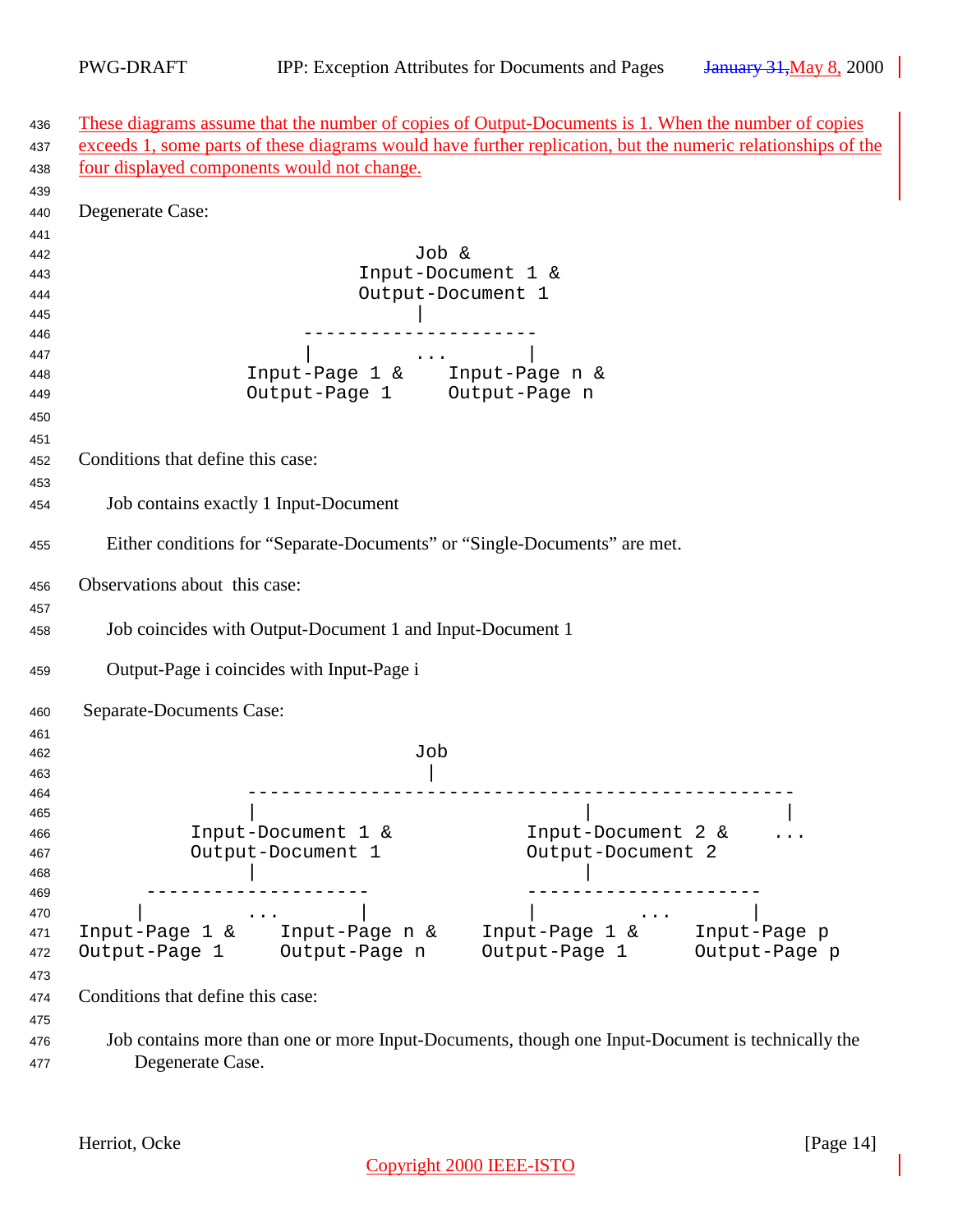|            | PWG-DRAFT                                                                                                                                                                                     |                                                   | IPP: Exception Attributes for Documents and Pages                                                | <b>January 31, May 8, 2000</b> |
|------------|-----------------------------------------------------------------------------------------------------------------------------------------------------------------------------------------------|---------------------------------------------------|--------------------------------------------------------------------------------------------------|--------------------------------|
| 478<br>479 | uncollated-copies'                                                                                                                                                                            |                                                   | "multiple-document-handling" is 'separate-documents-collated-copies' or 'separate-documents-     |                                |
| 480        | "pages-per-subset" is not present                                                                                                                                                             |                                                   |                                                                                                  |                                |
| 481        | "documents-per-subset" is not present                                                                                                                                                         |                                                   |                                                                                                  |                                |
| 482        | Observations about this case:                                                                                                                                                                 |                                                   |                                                                                                  |                                |
| 483        |                                                                                                                                                                                               |                                                   |                                                                                                  |                                |
| 484        |                                                                                                                                                                                               | Output-Document i coincides with Input-Document i |                                                                                                  |                                |
| 485        |                                                                                                                                                                                               | Output-Page i coincides with Input-Page i         |                                                                                                  |                                |
| 486        |                                                                                                                                                                                               |                                                   |                                                                                                  |                                |
| 487        | Single-Document Case:                                                                                                                                                                         |                                                   |                                                                                                  |                                |
| 488        |                                                                                                                                                                                               |                                                   |                                                                                                  |                                |
| 489        |                                                                                                                                                                                               | Job & Output Document 1                           |                                                                                                  |                                |
| 490        |                                                                                                                                                                                               |                                                   |                                                                                                  |                                |
| 491        |                                                                                                                                                                                               |                                                   |                                                                                                  |                                |
| 492        |                                                                                                                                                                                               |                                                   | <br>Input-Document 2                                                                             |                                |
| 493        |                                                                                                                                                                                               | Input-Document 1                                  |                                                                                                  |                                |
| 494        |                                                                                                                                                                                               |                                                   |                                                                                                  |                                |
| 495        |                                                                                                                                                                                               |                                                   |                                                                                                  |                                |
| 496<br>497 |                                                                                                                                                                                               |                                                   |                                                                                                  |                                |
| 498        |                                                                                                                                                                                               |                                                   | Output-Page 1 Output-Page n Output-Page n+1 Output-Page n+p                                      |                                |
|            |                                                                                                                                                                                               |                                                   |                                                                                                  |                                |
| 499        | Conditions that define this case:                                                                                                                                                             |                                                   |                                                                                                  |                                |
| 500        |                                                                                                                                                                                               |                                                   |                                                                                                  |                                |
| 501        |                                                                                                                                                                                               |                                                   |                                                                                                  |                                |
| 502        |                                                                                                                                                                                               |                                                   | Job contains more than one or more Input-Documents, though one Input-Document is technically the |                                |
| 503        | Degenerate Case.                                                                                                                                                                              |                                                   |                                                                                                  |                                |
| 504        |                                                                                                                                                                                               |                                                   | "multiple-document-handling" is 'single-document' or 'single-document-new-sheet';                |                                |
| 505        | Observations about this case:                                                                                                                                                                 |                                                   |                                                                                                  |                                |
| 506        |                                                                                                                                                                                               |                                                   |                                                                                                  |                                |
| 507        |                                                                                                                                                                                               | Output-Document 1 coincides with the Job          |                                                                                                  |                                |
| 508        |                                                                                                                                                                                               |                                                   | The numbering of Output-Pages is continuous through all Input-Documents, but the numbering of    |                                |
| 509        |                                                                                                                                                                                               |                                                   |                                                                                                  |                                |
|            | Input-Pages starts at 1 in each Input-Document. That is, Input-Page i in Input-Document m<br>coincides with Output-Page $i + k$ , where k is the number of Input-Pages in all previous Input- |                                                   |                                                                                                  |                                |
| 510        |                                                                                                                                                                                               | Documents, i.e. Input-Documents 1 through m-1.    |                                                                                                  |                                |
| 511        |                                                                                                                                                                                               |                                                   |                                                                                                  |                                |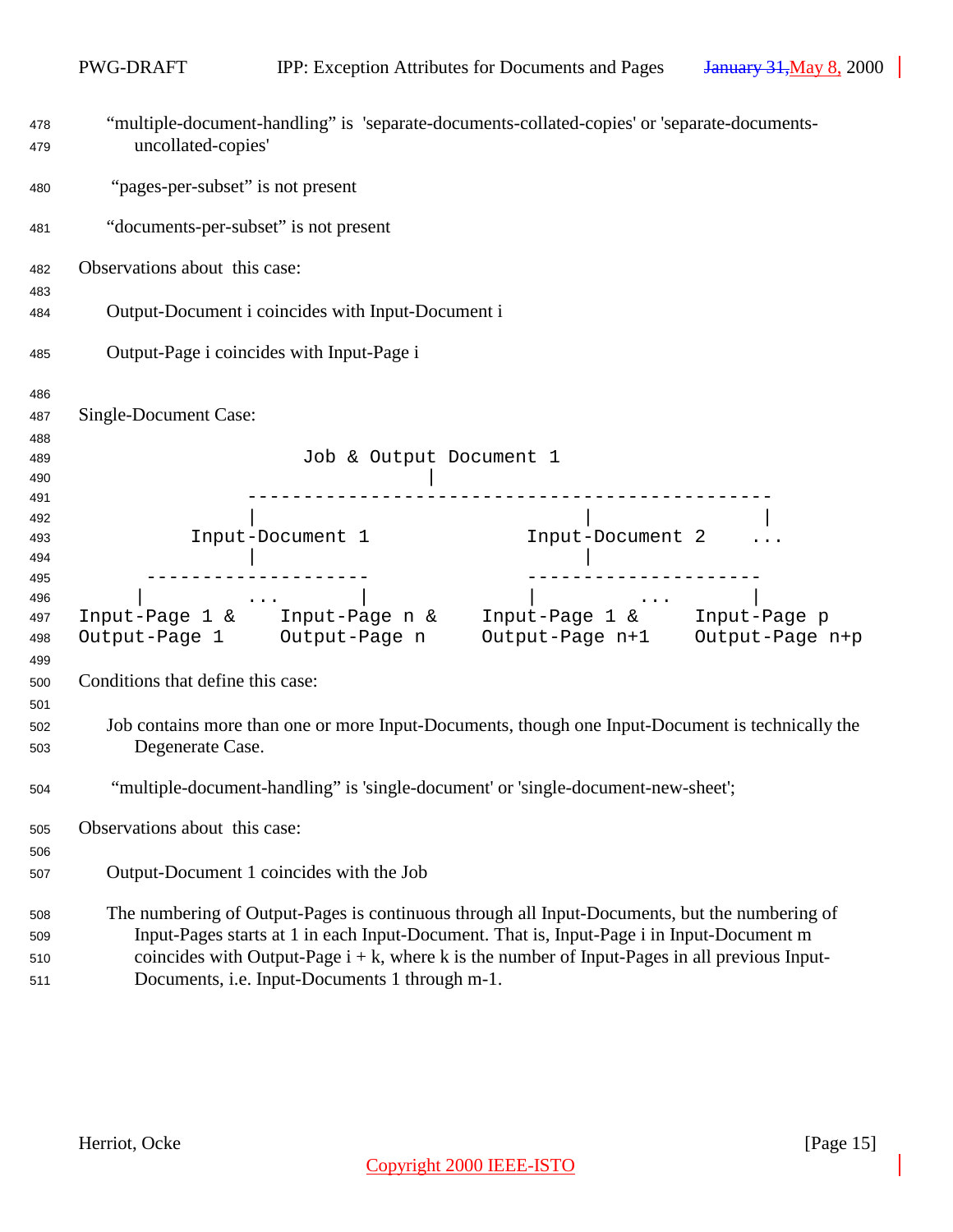| 512        | "pages-per-subset" is ignored if present                                                                           |
|------------|--------------------------------------------------------------------------------------------------------------------|
| 513        | "documents-per-subset" is ignored if present                                                                       |
| 514<br>515 | Page-Subset Document Case:                                                                                         |
| 516        | Job                                                                                                                |
| 517        |                                                                                                                    |
| 518<br>519 |                                                                                                                    |
| 520        | $\cdots$                                                                                                           |
| 521        | Input-Document 1<br>Input-Document q                                                                               |
| 522        |                                                                                                                    |
| 523        |                                                                                                                    |
| 524        |                                                                                                                    |
| 525        | $\mathbf{z} \cdot \mathbf{z}$ , and $\mathbf{z} \cdot \mathbf{z}$ , and $\mathbf{z} \cdot \mathbf{z}$              |
| 526        | Output-Document 1 Output-Document m Output-Document r                                                              |
| 527        |                                                                                                                    |
| 528        | similar                                                                                                            |
| 529        |                                                                                                                    |
| 530        | Input-Page 1 & Input-Page n & Input-Page 1+k & Input-Page p+k                                                      |
| 531        | Output-Page 1 Output-Page n Output-Page 1 Output-Page p                                                            |
| 532        |                                                                                                                    |
| 533        | Conditions that define this case:                                                                                  |
| 534        |                                                                                                                    |
| 535        | Job contains one or more Input-Documents                                                                           |
|            |                                                                                                                    |
| 536        | "multiple-document-handling" is 'separate-documents-collated-copies' or 'separate-documents-<br>uncollated-copies' |
| 537        |                                                                                                                    |
| 538        | "pages-per-subset" is present.                                                                                     |
| 539        | "documents-per-subset" is not present                                                                              |
| 540        | Observations about this case:                                                                                      |
| 541        |                                                                                                                    |
| 542        | The diagram shows that Output-Documents 1 through m are contained in Input-Document 1, and                         |
| 543        | Output-Documents m+1 through t are contained in Input-Document 2 and so on. However, this                          |
| 544        | diagram is not completely accurate. The Input-Pages from all Input-Documents are more accurately                   |
| 545        | viewed as a continuous stream of Input-Pages that are partitioned into Output-Documents as                         |
| 546        | specified by the attribute "pages-per-subset". For example, an Output-Document could come from                     |
| 547        | the last 3 Input-Pages of an Input-Document and the first 4 Input-Pages of the next Input-Document.                |
| 548        | The Input-Pages in each Input-Document are numbered sequentially starting from 1 and the Output-                   |
| 549        | Pages in each Output-Document are numbered sequentially starting from 1. For the first Output-                     |
| 550        | Document, the numbers of the Input-Pages and Output-Pages coincide. For subsequent Output-                         |
| 551        | Documents, the numbers differ. For example, the first Output-Page of the second Output-Document                    |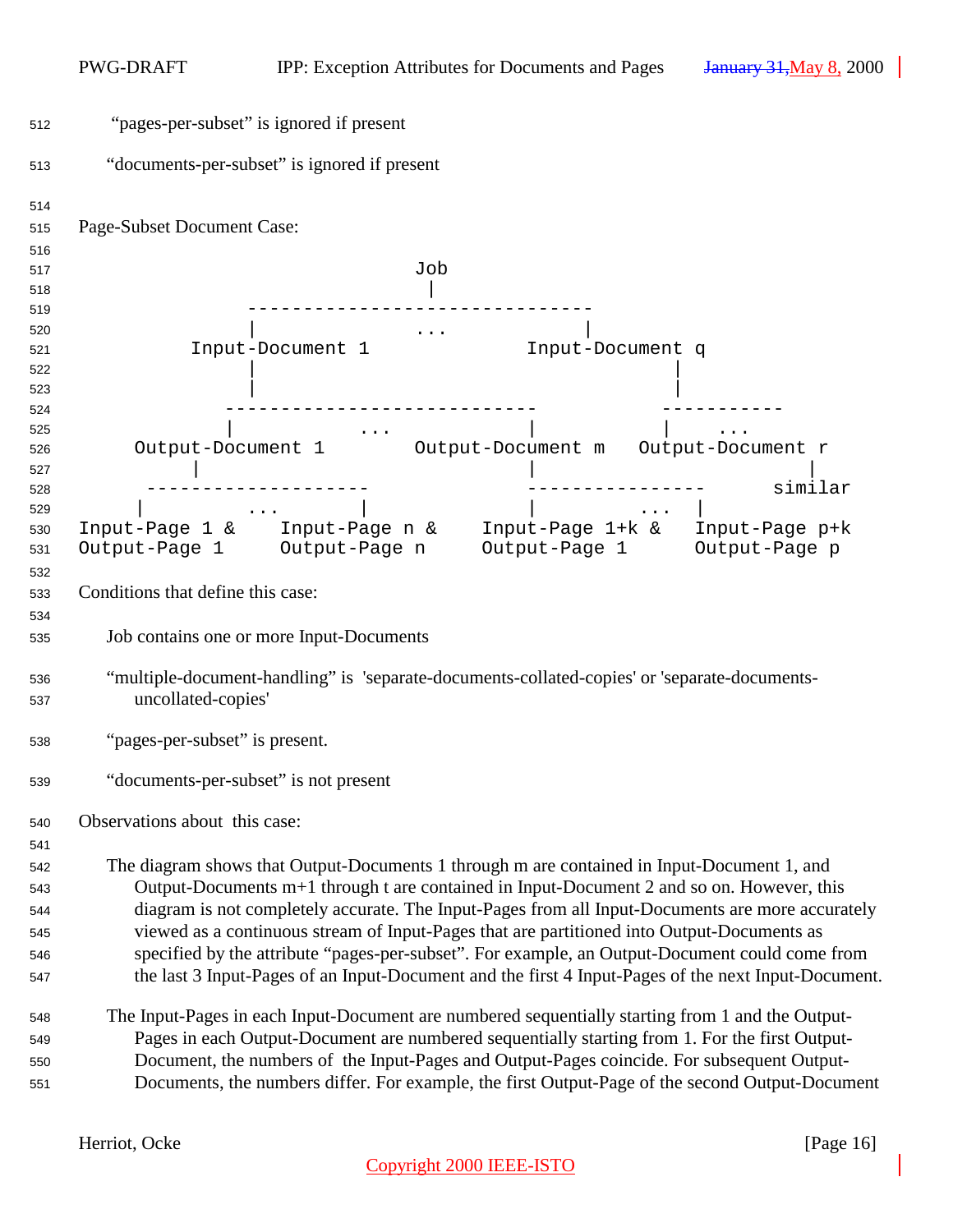| 552        | coincides with Input-Page w, where w is the number of Output-Pages in the first Output-Document.                                                                                                                                                                                                                                                                                                                                                                                                       |
|------------|--------------------------------------------------------------------------------------------------------------------------------------------------------------------------------------------------------------------------------------------------------------------------------------------------------------------------------------------------------------------------------------------------------------------------------------------------------------------------------------------------------|
| 553        | To be specific, Output-Page i in Output-Document m coincides with Input-Page $i + k$ of the Job,                                                                                                                                                                                                                                                                                                                                                                                                       |
| 554        | where k is the number of Output-Pages in all previous Output-Documents of the job, e.g. Output-                                                                                                                                                                                                                                                                                                                                                                                                        |
| 555        | Documents 1 through m-1.                                                                                                                                                                                                                                                                                                                                                                                                                                                                               |
|            |                                                                                                                                                                                                                                                                                                                                                                                                                                                                                                        |
| 556        | "pages-per-subset" specifies the number of pages in each Output-Document.                                                                                                                                                                                                                                                                                                                                                                                                                              |
| 557        |                                                                                                                                                                                                                                                                                                                                                                                                                                                                                                        |
| 558        | Document-Subset Document Case:                                                                                                                                                                                                                                                                                                                                                                                                                                                                         |
| 559        |                                                                                                                                                                                                                                                                                                                                                                                                                                                                                                        |
| 560        | NOTE: this case is here for completeness and is not supported by the Exceptions-Extension.                                                                                                                                                                                                                                                                                                                                                                                                             |
|            |                                                                                                                                                                                                                                                                                                                                                                                                                                                                                                        |
| 561<br>562 | Job                                                                                                                                                                                                                                                                                                                                                                                                                                                                                                    |
| 563        |                                                                                                                                                                                                                                                                                                                                                                                                                                                                                                        |
|            |                                                                                                                                                                                                                                                                                                                                                                                                                                                                                                        |
| 564<br>565 |                                                                                                                                                                                                                                                                                                                                                                                                                                                                                                        |
| 566        | $\mathcal{L}(\mathbf{z},\mathbf{z},\mathbf{z})$ . The set of $\mathcal{L}(\mathbf{z},\mathbf{z})$<br>Output-Document 1<br>Output-Document q                                                                                                                                                                                                                                                                                                                                                            |
| 567        |                                                                                                                                                                                                                                                                                                                                                                                                                                                                                                        |
|            | similar                                                                                                                                                                                                                                                                                                                                                                                                                                                                                                |
| 568<br>569 |                                                                                                                                                                                                                                                                                                                                                                                                                                                                                                        |
| 570        |                                                                                                                                                                                                                                                                                                                                                                                                                                                                                                        |
| 571        | Input-Document 1<br>Input-Document m                                                                                                                                                                                                                                                                                                                                                                                                                                                                   |
| 572        |                                                                                                                                                                                                                                                                                                                                                                                                                                                                                                        |
| 573        |                                                                                                                                                                                                                                                                                                                                                                                                                                                                                                        |
| 574        | and the contract of the contract of the<br>$\mathcal{L}(\mathcal{L}(\mathcal{L}(\mathcal{L}(\mathcal{L}(\mathcal{L}(\mathcal{L}(\mathcal{L}(\mathcal{L}(\mathcal{L}(\mathcal{L}(\mathcal{L}(\mathcal{L}(\mathcal{L}(\mathcal{L}(\mathcal{L}(\mathcal{L}(\mathcal{L}(\mathcal{L}(\mathcal{L}(\mathcal{L}(\mathcal{L}(\mathcal{L}(\mathcal{L}(\mathcal{L}(\mathcal{L}(\mathcal{L}(\mathcal{L}(\mathcal{L}(\mathcal{L}(\mathcal{L}(\mathcal{L}(\mathcal{L}(\mathcal{L}(\mathcal{L}(\mathcal{L}(\mathcal{$ |
| 575        | Input-Page 1 & Input-Page n & Input-Page 1 & Input-Page p                                                                                                                                                                                                                                                                                                                                                                                                                                              |
| 576        | Output-Page 1+k Output-Page p+k<br>Output-Page 1 Output-Page n                                                                                                                                                                                                                                                                                                                                                                                                                                         |
| 577        |                                                                                                                                                                                                                                                                                                                                                                                                                                                                                                        |
|            | Conditions that define this case:                                                                                                                                                                                                                                                                                                                                                                                                                                                                      |
| 578        |                                                                                                                                                                                                                                                                                                                                                                                                                                                                                                        |
| 579        |                                                                                                                                                                                                                                                                                                                                                                                                                                                                                                        |
| 580        | Job contains one or more Input-Documents                                                                                                                                                                                                                                                                                                                                                                                                                                                               |
|            |                                                                                                                                                                                                                                                                                                                                                                                                                                                                                                        |
| 581        | "multiple-document-handling" is 'separate-documents-collated-copies' or 'separate-documents-                                                                                                                                                                                                                                                                                                                                                                                                           |
| 582        | uncollated-copies'                                                                                                                                                                                                                                                                                                                                                                                                                                                                                     |
| 583        | "pages-per-subset" is not present.                                                                                                                                                                                                                                                                                                                                                                                                                                                                     |
|            |                                                                                                                                                                                                                                                                                                                                                                                                                                                                                                        |
| 584        | "documents-per-subset" is present                                                                                                                                                                                                                                                                                                                                                                                                                                                                      |
|            |                                                                                                                                                                                                                                                                                                                                                                                                                                                                                                        |
| 585        | Observations about this case:                                                                                                                                                                                                                                                                                                                                                                                                                                                                          |
| 586        |                                                                                                                                                                                                                                                                                                                                                                                                                                                                                                        |
| 587        | Input-Documents 1-m are contained in Output-Document 1, and Input-Documents m+1 through t are                                                                                                                                                                                                                                                                                                                                                                                                          |
| 588        | contained in Output-Document 2 and so on.                                                                                                                                                                                                                                                                                                                                                                                                                                                              |
|            |                                                                                                                                                                                                                                                                                                                                                                                                                                                                                                        |
| 589        | Input-Page i in Input-Document m coincides with Output-Page $i + k$ of Output-Document j, where k is                                                                                                                                                                                                                                                                                                                                                                                                   |
| 590        | the number of Input-Pages in all previous Input-Documents of Output-Document j, e.g. Input-                                                                                                                                                                                                                                                                                                                                                                                                            |
| 591        | Documents 1 through m-1.                                                                                                                                                                                                                                                                                                                                                                                                                                                                               |
|            |                                                                                                                                                                                                                                                                                                                                                                                                                                                                                                        |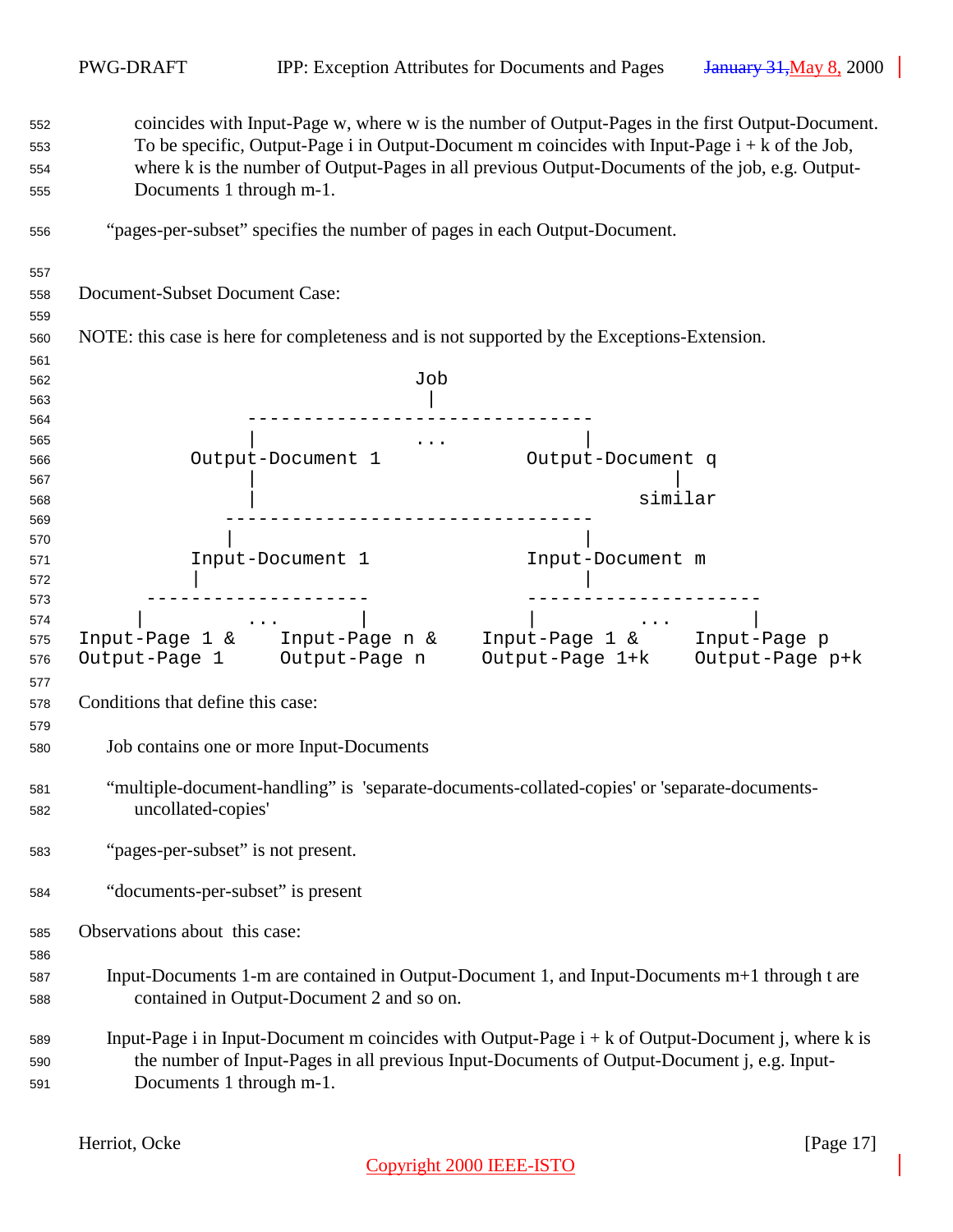<span id="page-17-0"></span>"documents-per-subset" has the number of Input-Documents in each Output-Document.

### **4.3 Association of Attributes**

 The Exception Extension allows attribute associations with Input-Pages, Output-Pages, Input-Documents and Output-Documents, and it continues to allow associations with Jobs. The Exception Extension specifies rules for associations, and it categorizes attributes according to what they affect. The categories of attributes and the members in the Exceptions-Extension are:

 Input Documents: "page-ranges", "document-format", "document-name", "compression" and "document-natural-language".

- Output-Documents: "finishings"
- Sheets: "media" and "sides"
- The table below shows what each of the three categories of attributes can be associated with:
- 

|                        | Category of attribute |                        |               |
|------------------------|-----------------------|------------------------|---------------|
| Associates with:       | Input-Document        | <b>Output-Document</b> | <b>Sheets</b> |
| Input-Document         | ves                   | yes                    | ves           |
| <b>Output-Document</b> | no                    | yes                    | ves           |
| Input-Page             | no                    | no                     | ves           |
| Output-Page            | no                    | no                     | ves           |

- The meaning of these associations and their limitation is specified in section [16.](#page-43-0)
- 

 The Exception-Extension mechanism seems to be general enough to add new Document-Exceptions and Page-Exceptions attributes without changing or extending the general mechanism. That is, an existing or new Job attribute becomes a Document-Exceptions or Page-Exceptions attribute when a description of that attributes says so, but no changes need be made to the ways exceptions work. If the new attribute belongs to one of the three above categories, it follows the rules of that category. If it belongs to a new categories, the rules of association must be defined.

## **4.4 Effect of the "document-copies" attribute**

 The "document-copies" attribute causes some copies of a document to be printed differently from others. For example, 10 copies are duplex printed on letter paper with a staple. One copy is simplex printed on transparencies without a staple. As another example, the first page of 100 copies of a 3 page document are  $\mu$  printed on letterhead paper and the first page of the 101<sup>st</sup> copy of the document is printed on regular letter paper. 

 If an attribute can affect an Output-Document, it can affect particular Output-Document-Copies. If an attribute can affect Sheets, it can affect Sheets of particular Output-Document-Copies.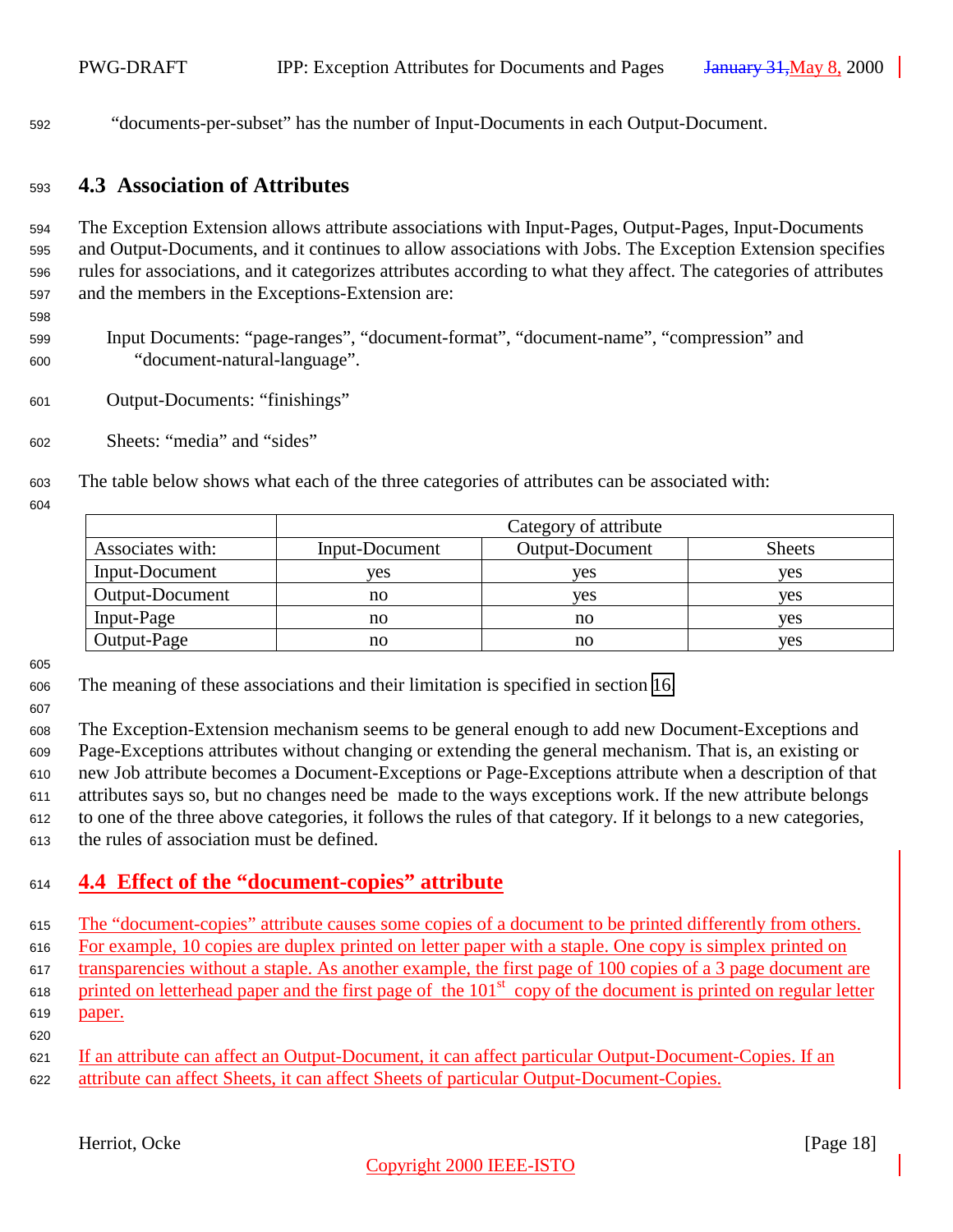<span id="page-18-0"></span>

| 623 |                                                                                                         |
|-----|---------------------------------------------------------------------------------------------------------|
| 624 | Normally, when an attribute is associated with Input-Documents, Output-Documents, Input-Pages or        |
| 625 | Output-Pages, that attribute is effectively associated with corresponding Input-Documents, Output-      |
| 626 | Documents or Sheets. When an association includes the "document-copies" attribute, it has the following |
| 627 | meaning for each effective association. If the attribute effectively associates with:                   |
| 628 |                                                                                                         |
| 629 | Input-Documents, the Printer ignores the "document-copies" attribute.                                   |
| 630 | Output-Documents, the attribute affects the specified copies of the Output-Documents.                   |
| 631 | Sheets: the attribute affects the sheets of the specified copies of Output-Documents.                   |

## **4.5 Subset Finishing**

 In IPP/1.1 a Printer applies the "finishings" attribute to all Output-Documents in a given job. This proposal supports "Subset Finishing" which we define as the ability to partition the Input-Pages of an Input- Document into one or more Output-Documents and to apply different types of finishing to each of the individual Output-Documents contained within a single job.

 This model supports subset finishing with the new attribute "pages-per-subset" which specifies the number of Input-Pages per Output-Document. This model treats Subset-Finishing as a Job level sub-setting of the Input-Documents into Output-Documents and as a Document Exception attribute rather than a Page Exception attribute for two reasons.

 Page-Exceptions, as their name suggests, are exceptions for a few Input-Pages or Output-Pages that differ from the rest of the Input-Pages or Output-Pages in the Job. With Subset-Finishing, all Input- Pages belong to some subset. So, sub-setting is not an exception; it encompasses the entire Job. Only the finishing part of Subset-Finishing can have exceptions and those exceptions apply to a subset, much like they apply to Output-Documents. Because subsets behave like Output-Documents, it is easiest to describe the sub-setting operation as creating Output-Documents.

 If the attributes "media", "sides" and "finishings" were all treated as Page-Exception attributes, then there would have to one rule for splitting and merging groups when "finishings" is associated with the group and another rule when it is not associated with the group. If a Page-Exception specifies "sides" is duplex for pages 1-10 and "media" is added to pages 5 and 6, there can be three Page- Exception groups, one for pages 1-4 with "sides", one for pages 5 and 6 with "sides" and "media" and one for pages 7-10 with sides. If "media" is removed, the groups can be merged back to the original single group. If "finishings = staple" had been present in the original group of pages 1-10, such a split would change finishing from one staple in pages 1-10 to 3 staples, one in pages 1-6, one in page 5-6 and one in pages 7-10.

The remainder of this document describes the changes necessary to support the Exceptions Extension.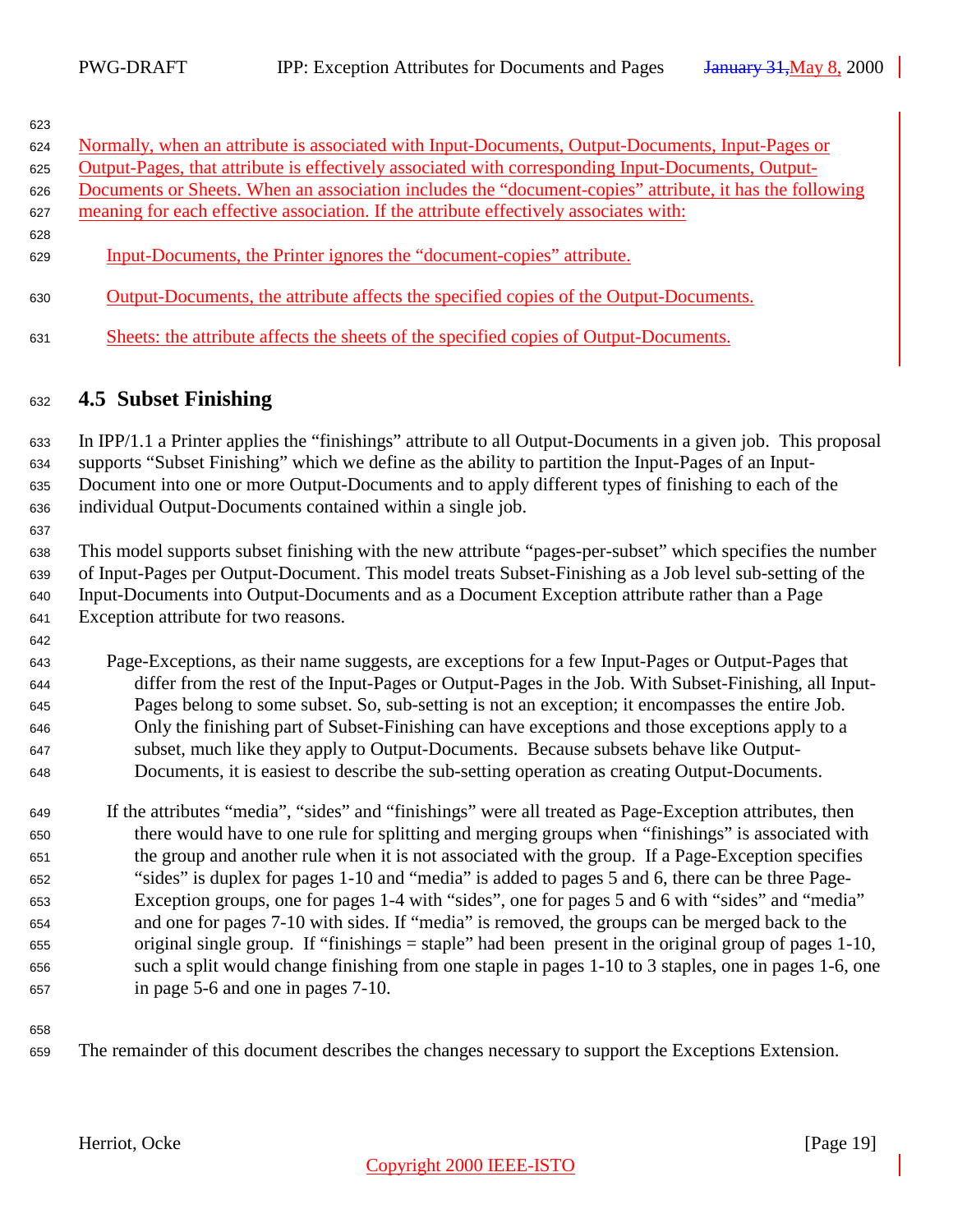## <span id="page-19-0"></span>**5. New Job Template Attributes**

 The Exception Extension adds three new Job Template attributes: "document-exceptions", "page- exceptions" and "pages-per-subset". The first two attributes support exception attributes, and the third supports subset finishing.

| 665<br>666<br>667 | ================+===<br>Job Attribute | Printer: Default Value<br>Attribute | ===============+================<br>Printer: Supported<br>Values Attribute |
|-------------------|---------------------------------------|-------------------------------------|----------------------------------------------------------------------------|
| 668               | ==============                        |                                     | =============                                                              |
| 669<br>670        | document-<br>exceptions               | none                                | document-exceptions-<br>supported                                          |
| 671               | (1setOf collection)                   |                                     | (1setOf type1 keyword)                                                     |
| 672               |                                       |                                     |                                                                            |
| 673<br>674        | page-exceptions                       | none                                | page-exceptions-<br>supported                                              |
| 675               | (1setOf collection)                   |                                     | (1setOf type1 keyword)                                                     |
| 676               |                                       |                                     |                                                                            |
| 677               | page-per-subset                       | none                                | pages-per-subset                                                           |
| 678               |                                       |                                     | supported                                                                  |
| 679               | (1setOf integer)                      |                                     | (Boolean)                                                                  |
| 680               |                                       |                                     |                                                                            |

#### 

## **5.1 document-exceptions (1setOf collection)**

 This OPTIONAL Job Template attribute contains attributes that are associated with Input-Documents and Output-Documents and that are treated as document exceptions. Such attributes are called "Document-685 Exceptions" attributes.

- attributes. The remainder of this section describes features that an implementation MUST support or MAY support if an implementation supports this attribute.
- If this attribute is not present in a Job, there are no Document-Exceptions within the Job. If it is present, the value consists of one or more 'collection' values, where each 'collection' value identifies one or more Input-Documents or Output-Documents and contains one or more Job Template attributes which act as exceptions to the corresponding Job Template attribute values for the specified Input-Documents or Output-Documents.
- 

 The first attribute of each 'collection' value MUST be either "input-documents" or "output-documents" and this attribute identifies Input-Documents or Output-Documents, respectively. The second attribute of each 'collection' MAY be "document-copies" and this attribute identifies the Output-Document-Copies. The remaining attributes in the 'collection' value are the one or more Job Template attributes that are exceptions for the specifiedInput- Input-Documents or Output-Documents. The allowed attributes are listed in section [5.1.8](#page-25-0)

 There may be more than one way for a client to arrange Document-Exceptions attributes in 'collection' values. For example, if a job contains 10 Output-Documents to be printed 1-sided on letter paper with no

Herriot, Ocke [Page 20]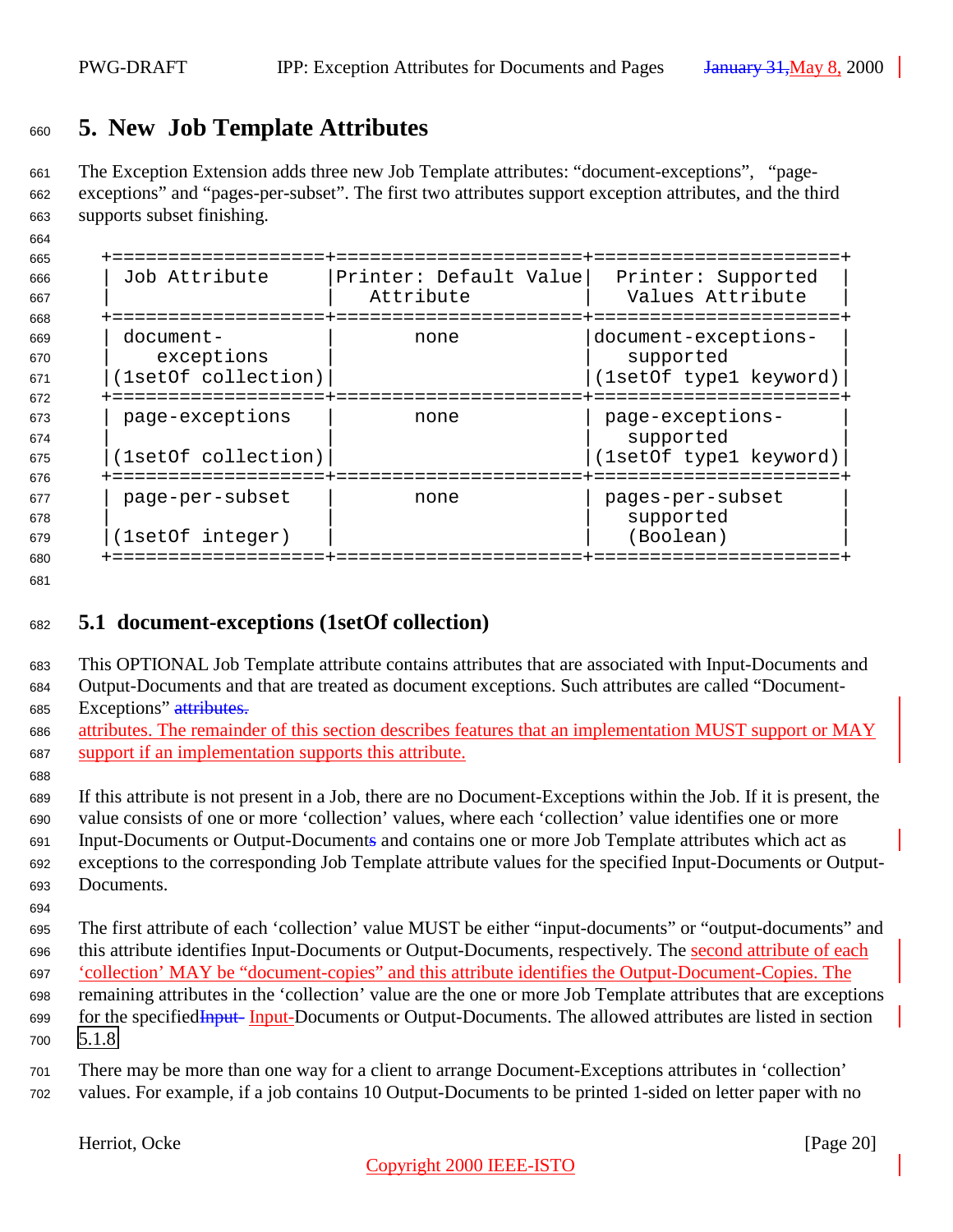stapling and Output-Document 1 is to be two sided with stapling and Document 2 is to be two sided with no stapling, there are two possible ways to group the exceptions. The client could specify the two exceptions for Output-Document 1 in one 'collection' value and the single exception for Output-Document 2 in a second 'collection' value, or it could specify "two-sided" for Output-Documents 1 and 2 in one 'collection' value and "stapled" for Output-Document 1 in another 'collection' value.

708 If the "input-documents" or "input-documents", "output-documents" or "document-copies" identify Input- Documents orInput-Documents, Output-Documents or Output-Document-Copies that don't exist, the 710 Printer silently ignores them and associates the Document-Exceptions with those Input-Documents or Input- Documents, Output-Documents or Output-Document-Copies that do exist. A client MUST NOT allow two <sup>712</sup> 'collection' values to be associated with the same **Input-Document or Input-Document**, Output-Document or Output-Document-Copy and to contain the same Document-Exceptions attribute with different values. If the client violates the preceding rule, the Printer can use either value, and it MUST issue a warning. It does so by adding 'job-warnings-detected' to the "job-state-reasons" and by increasing the value of the "job-warnings-count" Job Description attribute by 1. If the Printer detects this conflict while it is processing a

<sup>717</sup> Job-Submission operation, it MUST return the ignored values in the Unsupported attributes.

<sup>718</sup> When a Client receives this attribute in a Get-Jobs or Get-Job-Attributes, the value MUST contain the same <sup>719</sup> 'collection' values received in Job-Submission operations, except for those 'collection' values the Printer <sup>720</sup> returned in the Unsupported Attributes.

<sup>721</sup> Each 'collection' value of this attribute has either of the two forms as defined below. The 'collection' <sup>722</sup> values NEED NOT all be of the same form. form..

723 For the first form, the client MUST supply "input-documents" as the first attribute. If the client supplies the <sup>724</sup> "document-copies" attribute, it MUST be the second attribute. The client OPTIONALLY supplies the 725 remaining attributes in any order.

<sup>726</sup> order. If the Printer supports the Create-Job operation, then it MUST support the attribute labeled with <sup>727</sup> "CMUST" below; otherwise support is OPTIONAL.

| <b>Attribute name</b>     | syntax                        | In request  | <b>Printer</b> |
|---------------------------|-------------------------------|-------------|----------------|
|                           |                               |             | <b>Support</b> |
| input-documents           | rangeOfInteger(MAX)           | <b>MUST</b> | <b>MUST</b>    |
| document-copies           | rangeOfInteger(MAX)           | <b>MAY</b>  | <b>MAY</b>     |
| document format           | mimeMediaType                 | <b>MAY</b>  | <b>MUST</b>    |
| document-format           | mimeMediaType                 | <b>MAY</b>  | <b>CMUST</b>   |
| <del>document-name</del>  | name (MAX)                    | <b>MAY</b>  | <b>MUST</b>    |
| document-name             | name $(MAX)$                  | <b>MAY</b>  | <b>CMUST</b>   |
| compression               | type3 keyword                 | <b>MAY</b>  | <b>MUST</b>    |
| compression               | type3 keyword                 | <b>MAY</b>  | <b>CMUST</b>   |
| document-natural-language | naturalLanguage               | <b>MAY</b>  | <b>MAY</b>     |
| page-ranges               | 1setOf rangeOfInteger (1:MAX) | <b>MAY</b>  | <b>MAY</b>     |
| finishings                | 1setOf type2 enum             | <b>MAY</b>  | <b>MAY</b>     |
| sides                     | type2 keyword                 | <b>MAY</b>  | <b>MAY</b>     |
| media                     | type3 keyword   name(MAX      | <b>MAY</b>  | <b>MAY</b>     |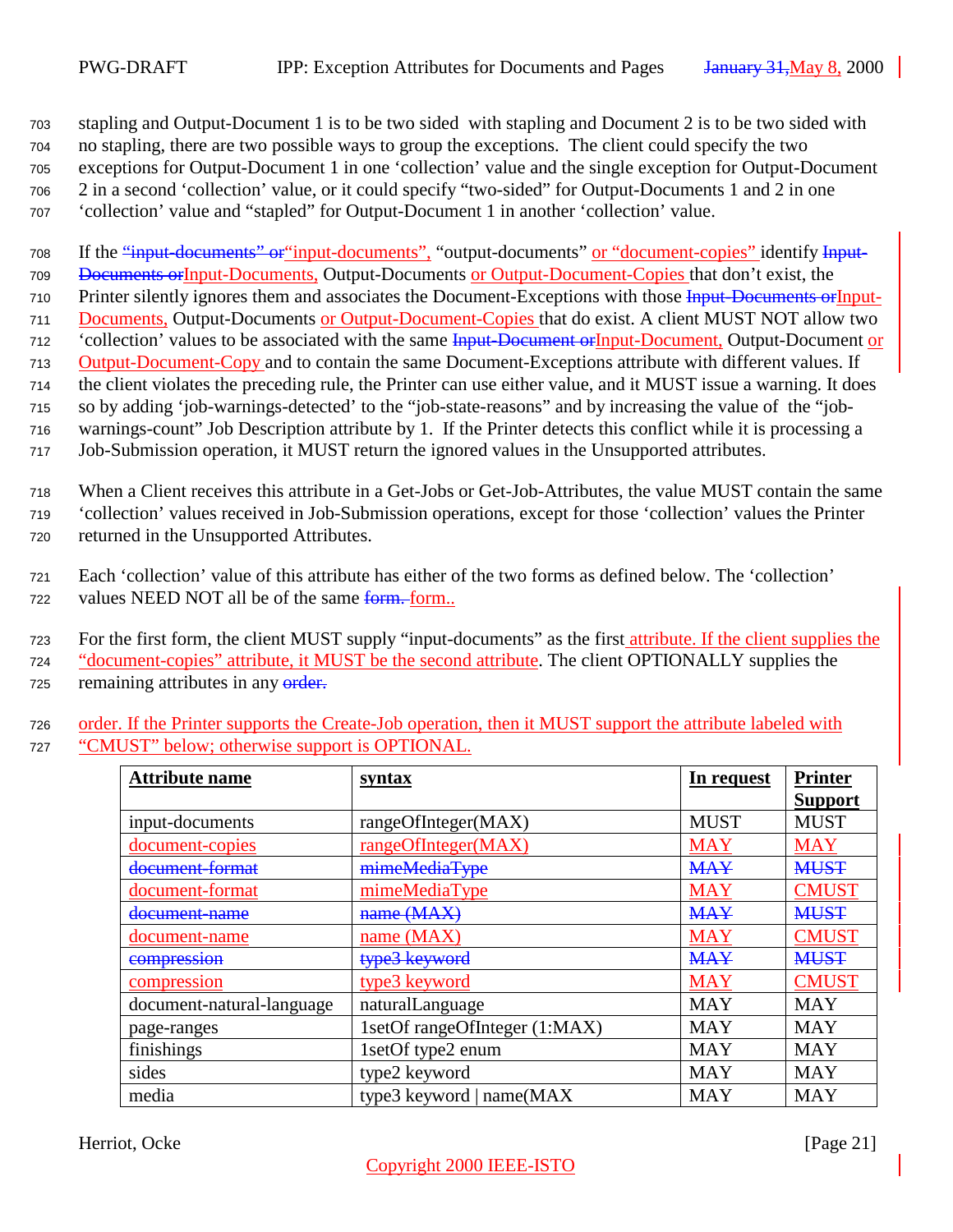<span id="page-21-0"></span>728 For the second form, the client MUST supply "output-documents" as the first attribute. If the client supplies

 the "document-copies" attribute, it MUST be the second attribute. The client OPTIONALLY supplies the remaining attributes in any order.

| <b>Attribute name</b> | <u>syntax</u>               | In request  | <b>Printer</b> |
|-----------------------|-----------------------------|-------------|----------------|
|                       |                             |             | <b>Support</b> |
| output-documents      | rangeOfInteger(MAX)         | <b>MUST</b> | <b>MUST</b>    |
| document-copies       | rangeOfInteger(MAX)         | <b>MAY</b>  | <b>MAY</b>     |
| finishings            | 1setOf type2 enum           | <b>MAY</b>  | <b>MAY</b>     |
| sides                 | type2 keyword               | <b>MAY</b>  | <b>MAY</b>     |
| media                 | type3 keyword $ name(MAX) $ | <b>MAY</b>  | <b>MAY</b>     |

The following sections describe each attribute in the above table.

#### **5.1.1 input-documents (rangeOfInteger (1:MAX))**

- This attribute identifies one or more Input-Documents by specifying a range of numbers (see section [4.1](#page-12-0) for the rules on associating a number with each Input-Document ). The Document-Exceptions apply to the identified Input-Documents.
- A Printer MUST support this attribute. A client MUST supply this attribute in each 'collection' value and it MUST be the first attribute of each 'collection' value. If this attribute is present, then 739 the client MUST NOT supply "output-documents". If this attribute is not the first attribute in a 'collection' value, a Printer,
- depending on implementation, MUST either
- a)ignore the "input-documents" attribute or
- b)reject all attributes in the 'collection' value and treat the 'collection' values, but not other sibling 'collection' values, as unsupported.
- When a client supplies this attribute in a "document-exceptions" attribute of a Send-Document or Send-URI request, this attribute MUST NOT identify Input-Documents which were sent in an earlier operation. If a Printer receives such a value in a 'collection' value, it MUST treat all attribute values in such a 'collection' value, but not other sibling 'collection' values, as unsupported values and return the entire collection value in the Unsupported Attributes group.
- See section [5](#page-19-0) for details of usage of this attribute.
- 

#### **5.1.2 output-documents (rangeOfInteger (1:MAX))**

 This attribute identifies one or more Output-Documents by specifying a range of numbers (see section [4.1](#page-12-0) for the rules on associating a number with each Output-Document). The Document-Exceptions apply to the identified Output-Documents.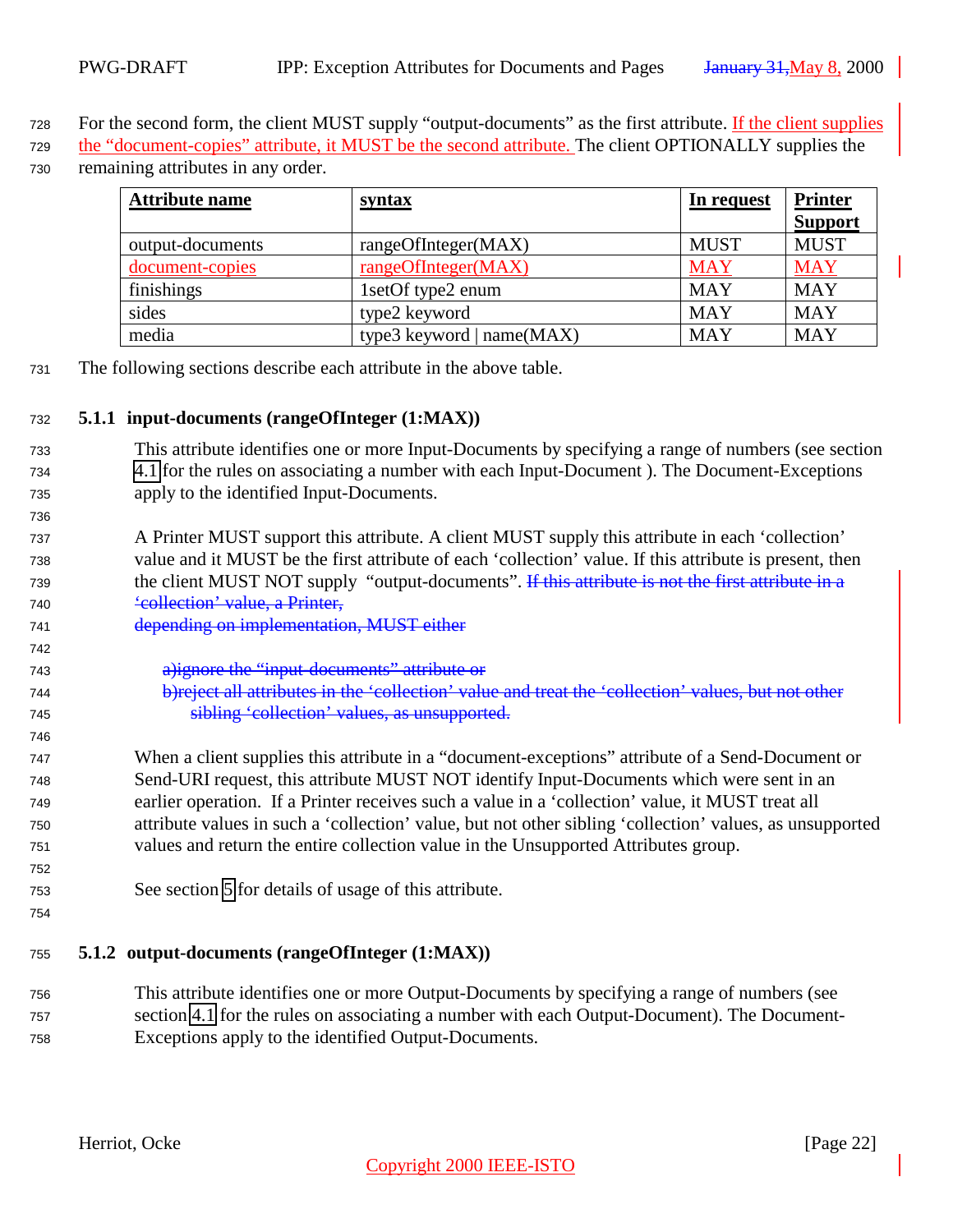- <span id="page-22-0"></span> A Printer MUST support this attribute. A client MUST supply this attribute in each 'collection' value and it MUST be the first attribute of each 'collection' value. If this attribute is present, then 761 the client MUST NOT supply "input-documents". If this attribute is not the first attribute in a 'collection' value, a Printer,
- depending on implementation, MUST either
- a)ignore the "output-documents" attribute or
- b)reject all attributes in the 'collection' value and treat the 'collection' values, but not other sibling 'collection' values, as unsupported.
- When a client supplies this attribute in a "document-exceptions" attribute of a Send-Document or Send-URI request, this attribute MUST NOT identify Output-Documents whose first Input-Page was sent in an earlier operation. If a Printer receives such a value in a 'collection' value, it MUST treat all attribute values in such a 'collection' value, but not other sibling 'collection' values, as unsupported values and return the entire collection value in the Unsupported Attributes group.
- **5.1.3 document-copies (rangeOfInteger (1:MAX))**
- This attribute identifies one or more Output-Document-Copies by specifying a range of numbers. The Document-Exceptions apply to the identified Output-Document-Copies within Output-
- Documents specified either directly by "output-documents" or indirectly by "input-documents" (see section [16](#page-43-0) for further details).
- A Printer MAY support this attribute. A client MAY supply this attribute in each 'collection' value. If the client supplies this attribute, it MUST be the second attribute of each 'collection' value. If this attribute is present, then the client MUST also supply "input-documents" or "output-documents".
- If the first member attribute is "input-documents", this attribute applies only to the other member attributes that affect Output-Documents and Sheets. The Printer MUST ignore this attribute for the other member attributes that affect Input-Documents.
- **5.1.4 document-format (mimeMediaType)**
- This attribute has the same meaning as in IPP/1.1. It indicates the document-format for one or more specified Input-Documents. The Printer MUST support this attribute. A client OPTIONALLY supplies it.

#### **5.1.5 document-name (name (MAX))**

 This attribute has the same meaning as in IPP/1.1. It indicates the document-name for one or more specified Input-Documents. The Printer MUST support this attribute. A client OPTIONALLY supplies it.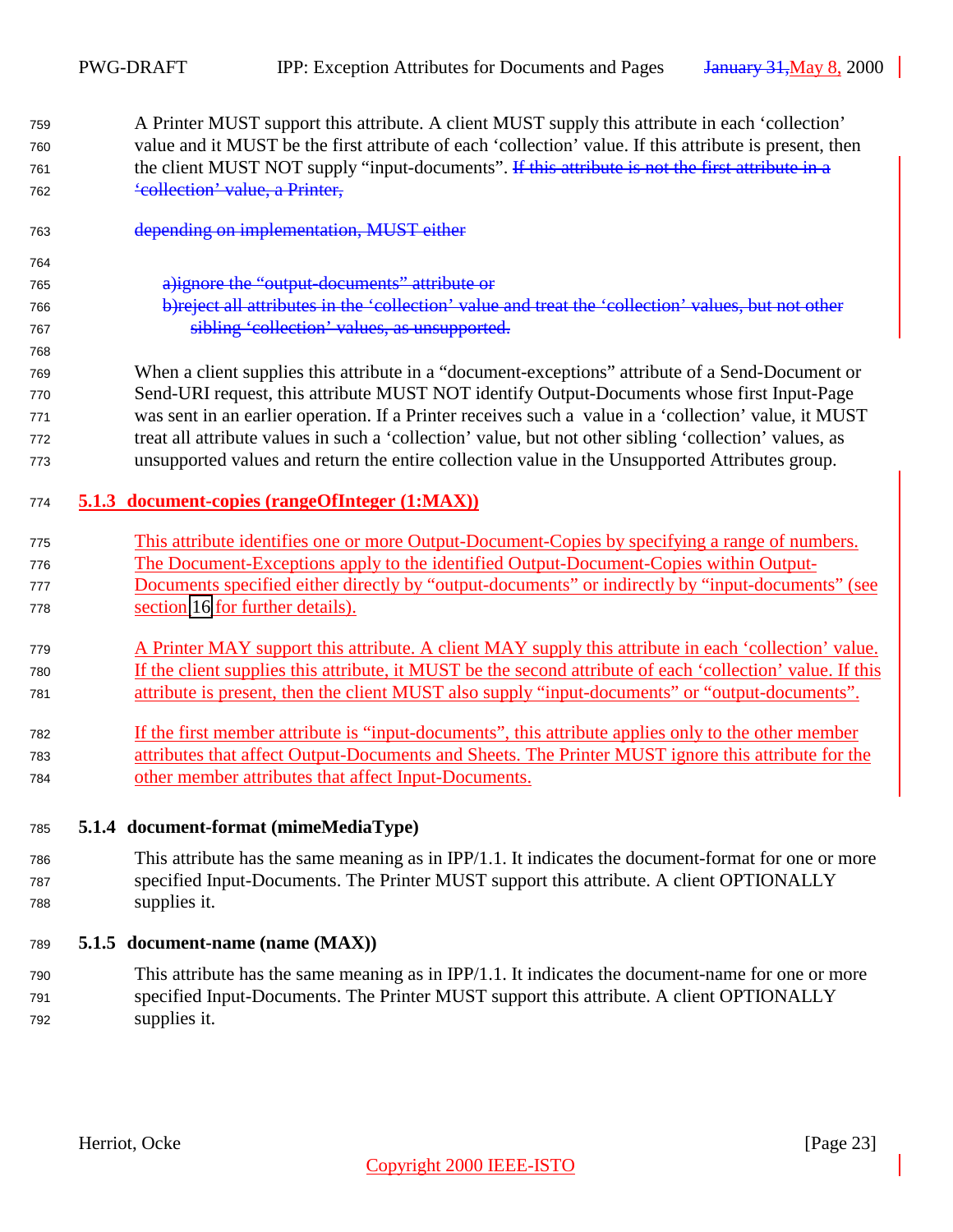#### <span id="page-23-0"></span>**5.1.6 compression (type3 keyword)**

 This attribute has the same meaning as in IPP/1.1. It indicates the compression for one or more specified Input-Documents. The Printer MUST support this attribute. A client OPTIONALLY supplies it.

#### **5.1.7 document-natural-language (naturalLanguage)**

 This attribute has the same meaning as in IPP/1.1. It indicates the document-natural-language for one or more specified Input-Documents. The Printer MAY support this attribute. A client OPTIONALLY supplies it.

#### **5.1.8 page-ranges (1setOf rangeOfInteger (1:MAX))**

- This attribute has the same meaning as in IPP/1.1. It redefines each Input-Document to contain only the specified Input-Pages. See section [5.2.3](#page-28-0) for how this attribute interacts with "pages".. The "multiple-document-handling" attribute affects the algorithm for numbering Input-Pages when this attribute is a Job attribute but when it is a Document-Exception attribute. When this attribute is a Document-Exception attribute, the values of the "page-ranges" attribute specify the Input-Pages to select from each of the identified Input-Documents separately, For example, if this attribute has the value "3:5" and is associated with two Input-Documents A and B, Input-Document A redefined to contain just two pages: 3 and 5, and Input-Document B also contains just pages 3 and 5. The Printer MAY support this attribute. A client OPTIONALLY supplies it.
- 812 See section [5.2.4](#page-28-0) for details of how this attribute affects number of pages with the "pages" attribute.

#### **5.1.9 finishings (1setOf type2 enum)**

- This attribute has the same meaning as in IPP/1.1. It indicates the finishings for one or more specified Output-Documents. As a Job Template attribute, it affects each Output-Document produced by the Job. For example, all the sheets of each Output-Document are stapled together. As a Document-Exceptions attributes, it affects only the specified Output-Documents. The Printer MAY support this attribute. A client OPTIONALLY supplies it.
- The next section gives further information about this attribute, but this information is the same for all Output-Document attributes that might be added later.
- 5.1.9.1 Common Behavior for Output-Document Attributes
- This attribute is directly associated with an Input-Document or Output-Document. This means that it is effectively associated with one or more Output-Documents according to the rules of section [16,](#page-43-0) and this attribute affects those Output-Documents.
- 

826 If the "document-copies" attribute is present, the attribute affects only the specified copies of the Output-Documents.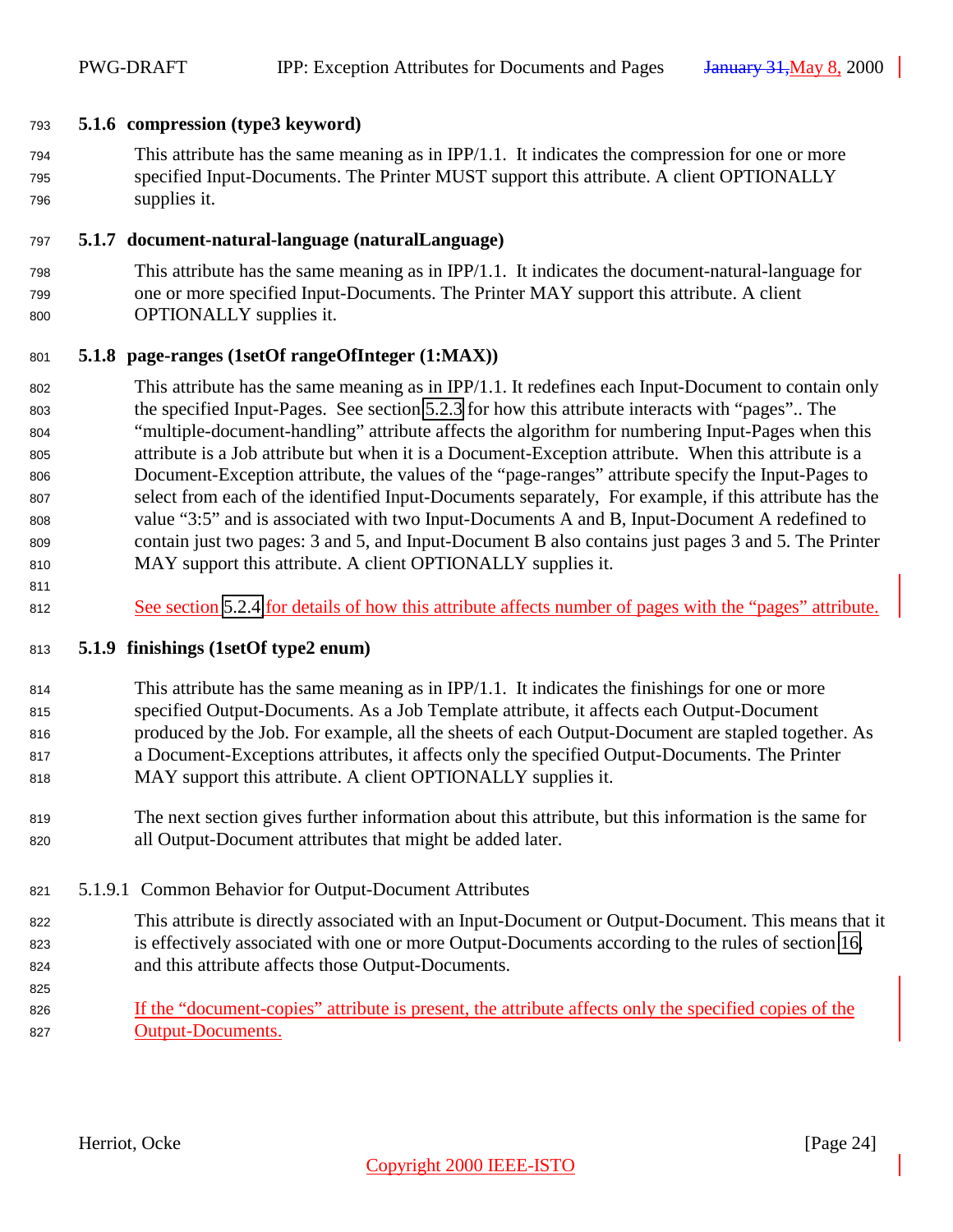#### <span id="page-24-0"></span>**5.1.10 sides (type2 keyword)**

 This attribute has the same meaning as in IPP/1.1. It indicates the sides for one or more specified Output-Pages. As a Job Template attribute, it affects each Sheet produced by the Job. As a Document-Exceptions attributes, it affects only the specified Sheets. The Printer MAY support this attribute. A client OPTIONALLY supplies it.

 The next section gives further information about this attribute, but this information is the same for all Sheet attributes, including "media" which is discussed in section 5.1.11

#### 5.1.10.1 Common Behavior for Sheet Attributes

- This attribute is directly associated with an Input-Document or Output-Document. This means that it is effectively associated with one or more Output-Pages according to the rules of section [15,](#page-43-0) and this attribute affects the Sheets containing the specified Output-Pages.
- If the "document-copies" attribute is present, the attribute affects only the Output-Pages in the specified copies of the Output-Documents.

 Because this attribute affects a Sheet, but is effectively associated with an Output-Page, a Sheet that contains two or more Output-Pages may have conflicting values of this attribute. This observation leads to two rules, one for the first Output-Page that this attribute is effectively associated with and one for the last Output-Page that this attribute is effectively associated with.

- a) For the first Output-Page: if the value of this attribute is effectively associated with Output- Page i, and if Output-Page i is not the first Output-Page contained on a Sheet and if the value of this attribute differs from the value of this attribute for the preceding Output-Page i-1, then Output-Page i MUST start a new Sheet and the Printer MUST issue a warning by adding 'job-warnings-detected' to the "job-state-reasons" and by increasing the value of the "job-warnings-count" Job Description attribute by 1.
- b) For the last Output-Page: if the value of this attribute is effectively associated with Output- Page i, and if Output-Page i is not the last Output-Page contained on a Sheet and if the value of this attribute differs from the value of this attribute for the following Output-Page i+1, then Output-Page i+1 MUST start a new Sheet and the Printer MUST issue a warning by adding 'job-warnings-detected' to the "job-state-reasons" and by increasing the value of the "job-warnings-count" Job Description attribute by 1.

#### **5.1.11 media (type3 keyword | name(MAX))**

 This attribute has the same meaning as in IPP/1.1. It indicates the media for one or more specified Output-Pages. As a Job Template attribute, it affects each Sheet produced by the Job. As a Document-Exceptions attributes, it affects only the specified Sheets. The Printer MAY support this attribute. A client OPTIONALLY supplies it.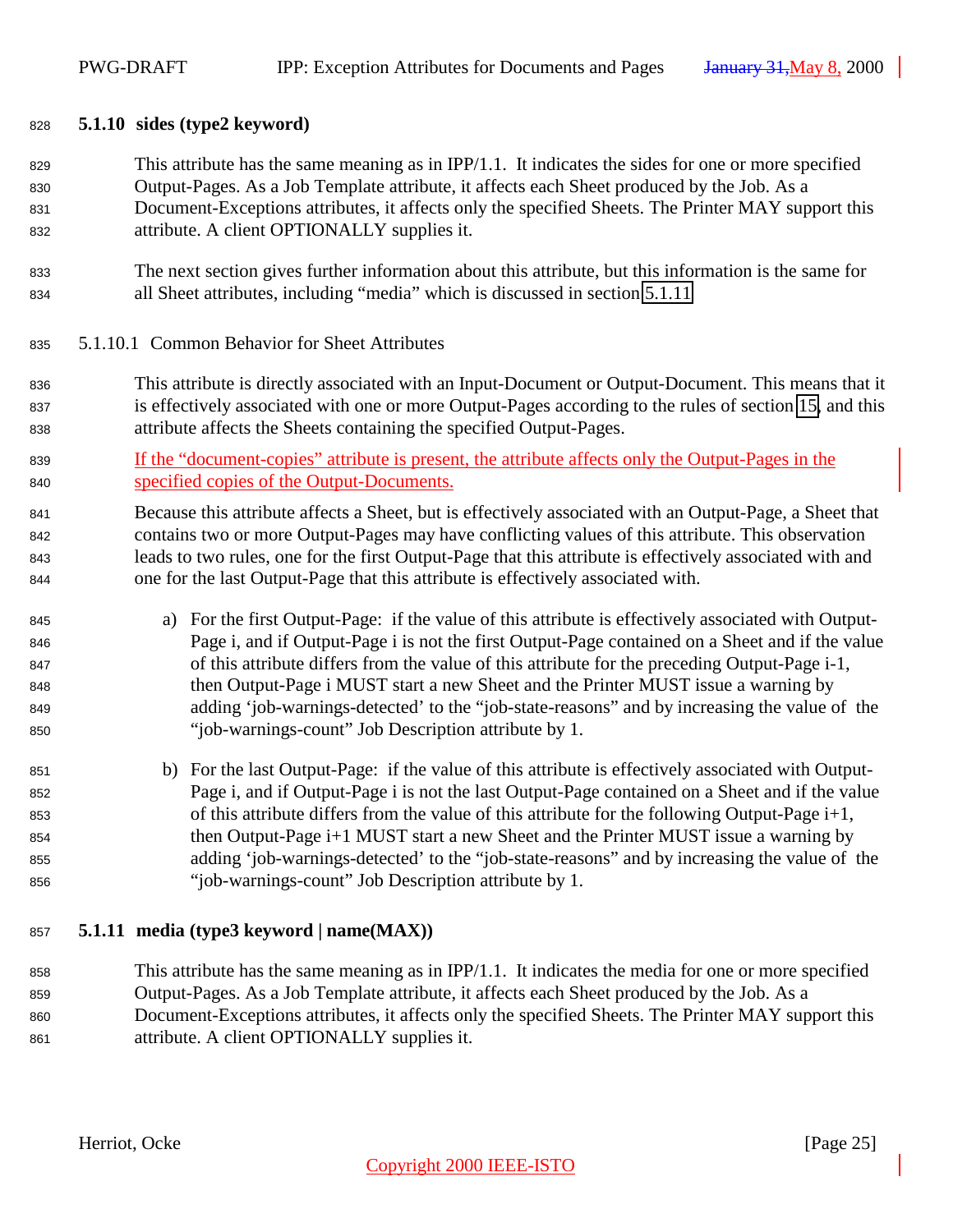<span id="page-25-0"></span> See section [5.1.10.1](#page-24-0) for additional information. The section describes the common behavior of all Sheet attributes.

#### **5.1.12 Handling of Error conditions**

- If a client omits a required member attribute or includes two member attributes that should never both be present (e.g. "input-document" and "output-document"), a Printer MUST reject all attributes in the 'collection' value and treat the 'collection' values, but not other sibling 'collection' values, as unsupported.
- If a client puts a member attribute in some position other than its required position (e.g. "input-documents" MUST be first), a Printer MUST either:
- a) use the specified value of the member attribute and ignore its wrong position or
- b) reject all attributes in the 'collection' value and treat the 'collection' values, but not other sibling 'collection' values, as unsupported.

#### **5.1.13 Why not "document-exceptions-default"**

- There is no "document-exceptions-default" attribute because it adds complicated rules for a Printer to implement. The problems are best illustrated with examples.
- If there were a "document-exceptions-default" and it contained a "sides" and "media" exception for the first Output-Page, and if a client submitted a Job with no "sides" attribute and with "media" as a Job attribute with no exceptions, a possible meaning is that the Printer uses the client's requested media for the entire Job and the sides specified by the "sides-default" and the "sides" value in "document-exceptions-default". So in this example, the Printer ignores the "document-exceptions- default" attribute for "media", but uses it for "sides" because the Printer uses it for an attribute "xxx" only when it uses "xxx-default".

#### **5.1.14 document-exceptions-supported (1setOf type1 keyword)**

- This attribute specifies the supported values of the "document-exceptions" attribute. A client can use this attribute to determine what Document-Exceptions attributes the Printer supports.
- This attribute contains the name of each attribute that the Printer supports in a 'collection' value of the "document-exceptions" attribute. This attribute MUST contain the keywords "input- documents" and "output-documents" because a Printer MUST support these attributes. This attribute MUST also contain the name of each attribute that can be a document-exception. For example, this attribute contains the keyword "sides" if and only if the Printer supports "sides" in a 'collection' value of the "document-exceptions" attribute.
- Standard keyword values are:
- 'none': no attributes are supported in the "document-exceptions" attribute
- 'input-documents': the "input-document" attribute is supported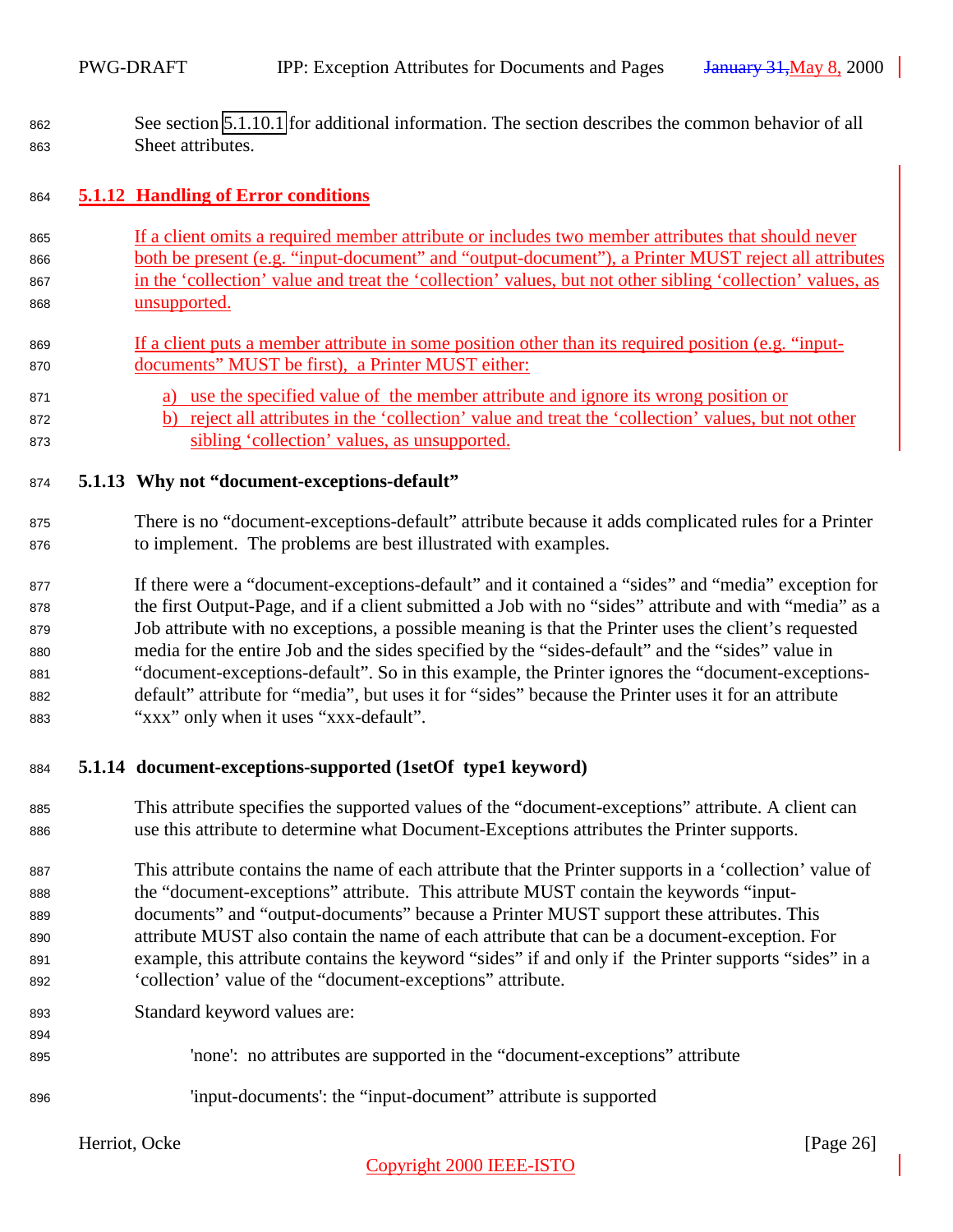<span id="page-26-0"></span>

| 897 | 'output-documents': the "output-document" attribute is supported                    |
|-----|-------------------------------------------------------------------------------------|
| 898 | <u>'document-copies': the "document-copies" attribute is supported</u>              |
| 899 | 'document-format': The "document-format" attribute is supported                     |
| 900 | 'document-name': The "document-name" attribute is supported                         |
| 901 | 'compression': The "compression" attribute is supported                             |
| 902 | 'document-natural-language': The "document-natural-language" attribute is supported |
| 903 | 'page-ranges': The "page-ranges" attribute is supported                             |
| 904 | 'finishings': The "finishing" attribute is supported                                |
| 905 | 'sides': The "sides" attribute is supported                                         |
| 906 | 'media': The "media" attribute is supported                                         |

# **5.2 page-exceptions (1setOf collection)**

| 908 | This OPTIONAL Job Template attribute contains attributes that are associated with Input-Pages and                    |
|-----|----------------------------------------------------------------------------------------------------------------------|
| 909 | Output-Pages and that are treated as page exceptions. Such attributes are called "Page-Exceptions"                   |
| 910 | attributes.                                                                                                          |
| 911 | attributes. The remainder of this section describes features that an implementation MUST support or MAY              |
| 912 | support if an implementation supports this attribute                                                                 |
| 913 |                                                                                                                      |
| 914 | If this attribute is not present in a Job, there are no Page-Exceptions attributes within the Job. If it is present, |
| 915 | the value consists of one or more 'collection' values, where each 'collection' value identifies one or more          |
| 916 | Input-Pages or Output-Pages and contains one or more Job Template attributes which act as exceptions to              |
| 917 | the corresponding Job Template attributes for the specified Input-Pages or Output-Pages.                             |
| 918 |                                                                                                                      |
| 919 | The first attribute of each 'collection' value MUST be either "input-documents" or "output-documents".               |
| 920 |                                                                                                                      |
| 921 | The second attribute MAY be "document-copies". If present, this attributes identifies the copies of the              |
| 922 | Output-Document. If this attribute is not present in a 'collection' value, then the 'collection' value applies       |
| 923 | to all Output-Document-Copies.                                                                                       |
| 924 |                                                                                                                      |
| 925 | MUST be "pages" and this If "document-copies" is present, the "pages" attribute MUST be the third                    |
| 926 | attribute; otherwise, it MUST be the second attribute. The "pages" attribute identifies either                       |
| 927 |                                                                                                                      |
| 928 | the Input-Pages relative to the Input-Document specified by "input-documents" or                                     |
| 929 | the Output-Pages relative to the Output-Document specified by "output-documents".                                    |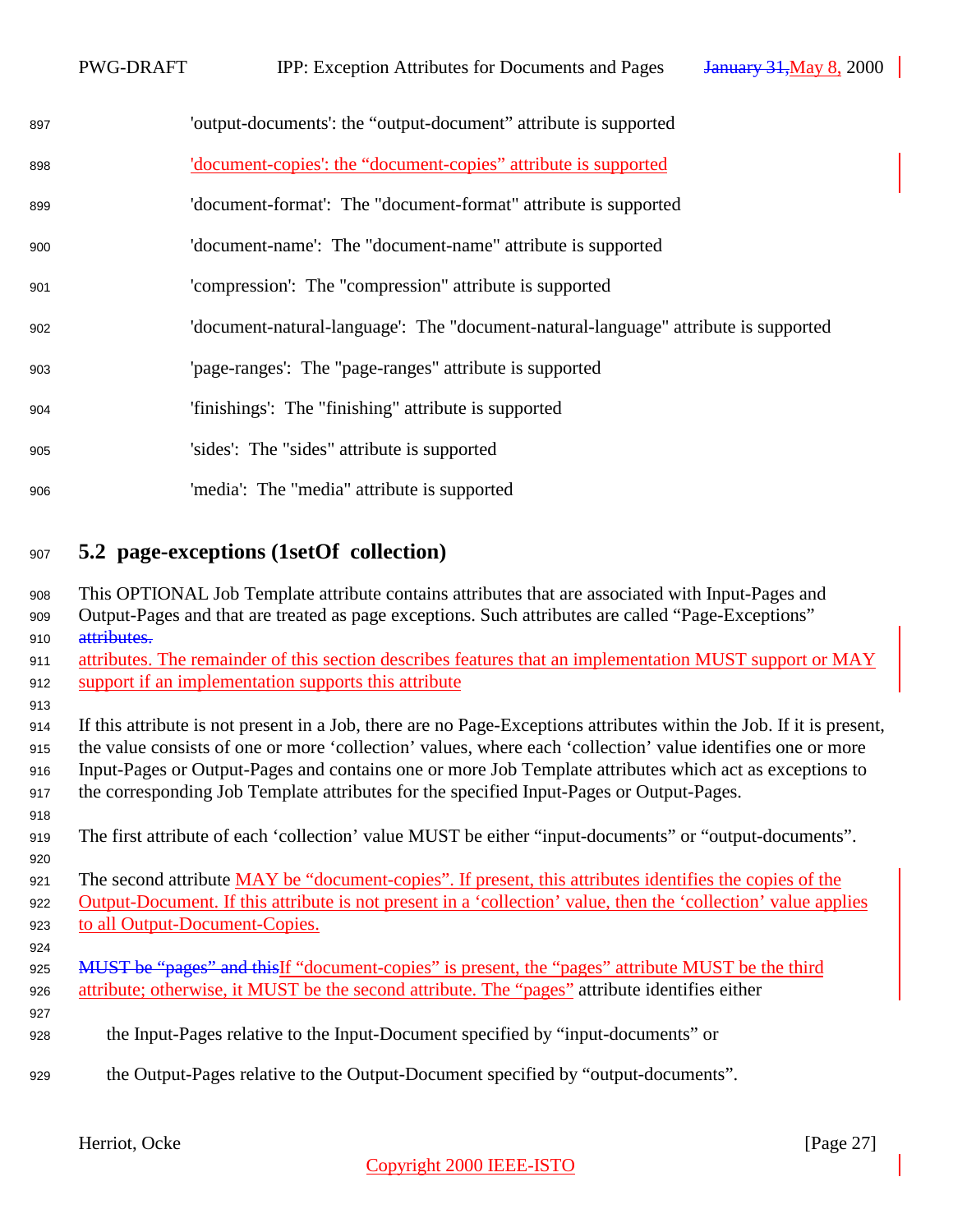- The Page-Exceptions attributes applies to the identified Input-Pages or Output-Pages, which need not be contiguous.
- The remaining attributes in the 'collection' value are the Job Template attributes that are exceptions for the specified Input-Pages or Output-Pages.

 There may be more than one way for a client to arrange Page-Exception attributes in 'collection' values. For example, if an Output-Document contains 10 Output-Pages to be printed 1-sided on white letter paper and Output-Page 1 is to be two sided with blue letter paper and Document 2 is to be two sided with white letter paper, there are two possible ways to group the exceptions. The client could specify the two exceptions for Output-Page 1 in one 'collection' value and the single exception for Output-Page 2 in second 'collection' values, or it could specify "two-sided" for Output-Pages 1 and 2 in one 'collection' value and "blue letter paper" for Output-Document 1 in another 'collection' value.

- 942 If the "pages", "document-copies" and the "input-documents" or "output-documents" identify Input-Pages 943 or Input-Pages, Output-Pages that either don't exist or are within nonexistent Output-Document-Copies, Input-Documents or Output-Documents, the Printer silently ignores them and associates the Page- Exceptions with those Input-Pages or Output-Pages that do exist. A client MUST not allow two 946 'collection's values to be associated with the same Input-Page or Output-Page and to contain the same Page-Exception attribute with different values. If there is such a conflict, the Printer can use either 948 value, and it MUST issue a warning. It does so by adding 'job-'job-warnings-detected' to the "job-state- reasons" and by increasing the value of the "job-warnings-count" Job Description attribute by 1. If the Printer detects this conflict while it is processing a Job-Submission operation, it MUST return the ignored value in the Unsupported attributes.
- When a Client receives this attribute in a Get-Jobs or Get-Job-Attributes, the value MUST contain the same 'collection' values received in Job-Submission operations, except for those 'collection' values the Printer returned in the Unsupported Attributes.
- Each 'collection' value of this attribute has either of the two forms as defined below. The 'collection' values NEED NOT all be of the same form.

957 For the first form, the client MUST supply "input-documents" as the first attribute and theattribute. If the client supplies the "document-copies" attribute, it MUST be the second attribute. The "pages" attribute as 959 the second MUST be the next attribute. The client OPTIONALLY supplies the remaining attributes in any order.

| <b>Attribute name</b> | syntax                   | In request  | <b>Printer</b> |
|-----------------------|--------------------------|-------------|----------------|
|                       |                          |             | <b>Support</b> |
| input-documents       | rangeOfInteger(MAX)      | <b>MUST</b> | <b>MUST</b>    |
| document-copies       | rangeOfInteger(MAX)      | <b>MAY</b>  | <b>MAY</b>     |
| pages                 | rangeOfInteger(MAX)      | <b>MUST</b> | <b>MUST</b>    |
| sides                 | type2 keyword            | <b>MAY</b>  | <b>MAY</b>     |
| media                 | type3 keyword   name(MAX | <b>MAY</b>  | <b>MAY</b>     |

961 For the second form, the client MUST supply "output-documents" as the first attribute and attribute. If the client supplies the "document-copies" attribute, it MUST be the second attribute. The the "pages" attribute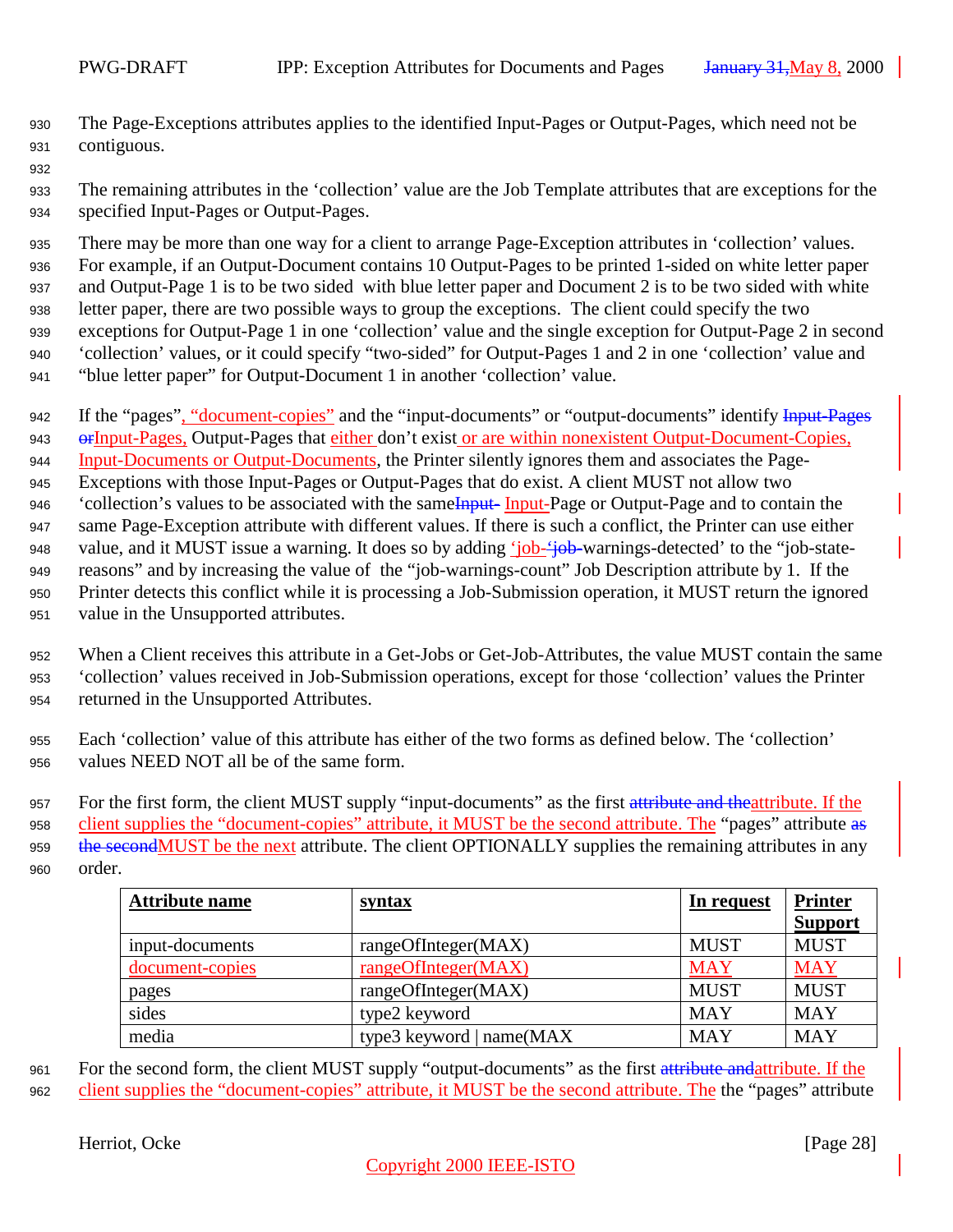<span id="page-28-0"></span> as the secondMUST be the next attribute. The client OPTIONALLY supplies the remaining attributes in any order.

| <b>Attribute name</b> | <b>syntax</b>               | In request  | <b>Printer</b><br><b>Support</b> |
|-----------------------|-----------------------------|-------------|----------------------------------|
| output-documents      | rangeOfInteger(MAX)         | <b>MUST</b> | <b>MUST</b>                      |
| document-copies       | rangeOfInteger(MAX)         | <b>MAY</b>  | <b>MAY</b>                       |
| pages                 | rangeOfInteger(MAX)         | <b>MUST</b> | <b>MUST</b>                      |
| sides                 | type2 keyword               | <b>MAY</b>  | <b>MAY</b>                       |
| media                 | type3 keyword   $name(MAX)$ | <b>MAY</b>  | <b>MAY</b>                       |

The following sections describe each attribute in the above table.

#### **5.2.1 input-documents (rangeOfInteger (1:MAX))**

See section [5.1.1](#page-21-0) for details of this attribute.

#### **5.2.2 output-documents (rangeOfInteger (1:MAX))**

See section [5.1.2](#page-21-0) for details of this attribute.

#### **5.2.3 document-copies (rangeOfInteger (1:MAX))**

- This attribute identifies one or more Output-Document-Copies by specifying a range of numbers. The Page-Exceptions apply to the Output-Pages within the identified Output-Documents-Copies within Output-Documents specified either directly by "output-documents" or indirectly by "input-
- documents" (see section [16](#page-43-0) for further details).
- A Printer MAY support this attribute. A client MAY supply this attribute in each 'collection' value. It MUST be the second attribute of each 'collection' value if the client supplies it. If this attribute is present, then the client MUST also supply the "input-documents" or "output-documents" attribute.

#### **5.2.4 pages (1setOf rangeOfInteger(1:MAX))**

- This attribute identifies one or more Input-Pages or Output-Pages by specifying one or more ranges of numbers (see section [4.1](#page-12-0) for the rules on associating a number with each Input-Page or Output- Page). The "1setOf" allows noncontiguous Input-Page or Output-Pages. The Page-Exceptions apply 982 to the identified Input-Pages or Output-Pages. Output-Pages within the Output-Documents specified directly by "output-documents" or indirectly by "input-documents". The "document-copies" specifies particular copies of Output-Documents.
- If the "page-ranges" attribute (see section [5.1.8\)](#page-23-0) is associated with an Input-Document, the Input- Pages identified by this attribute are the same as when "page-ranges" is not present. However, this attribute may identify pages that are deselected for printing by the "page-ranges" attribute. For example, if the value of "page-ranges" is "5:10" and this attribute identifies Input-Pages "3:6", this attribute identifies two Input-Pages (3 and 4) that are not printed and two that are (5 and 6)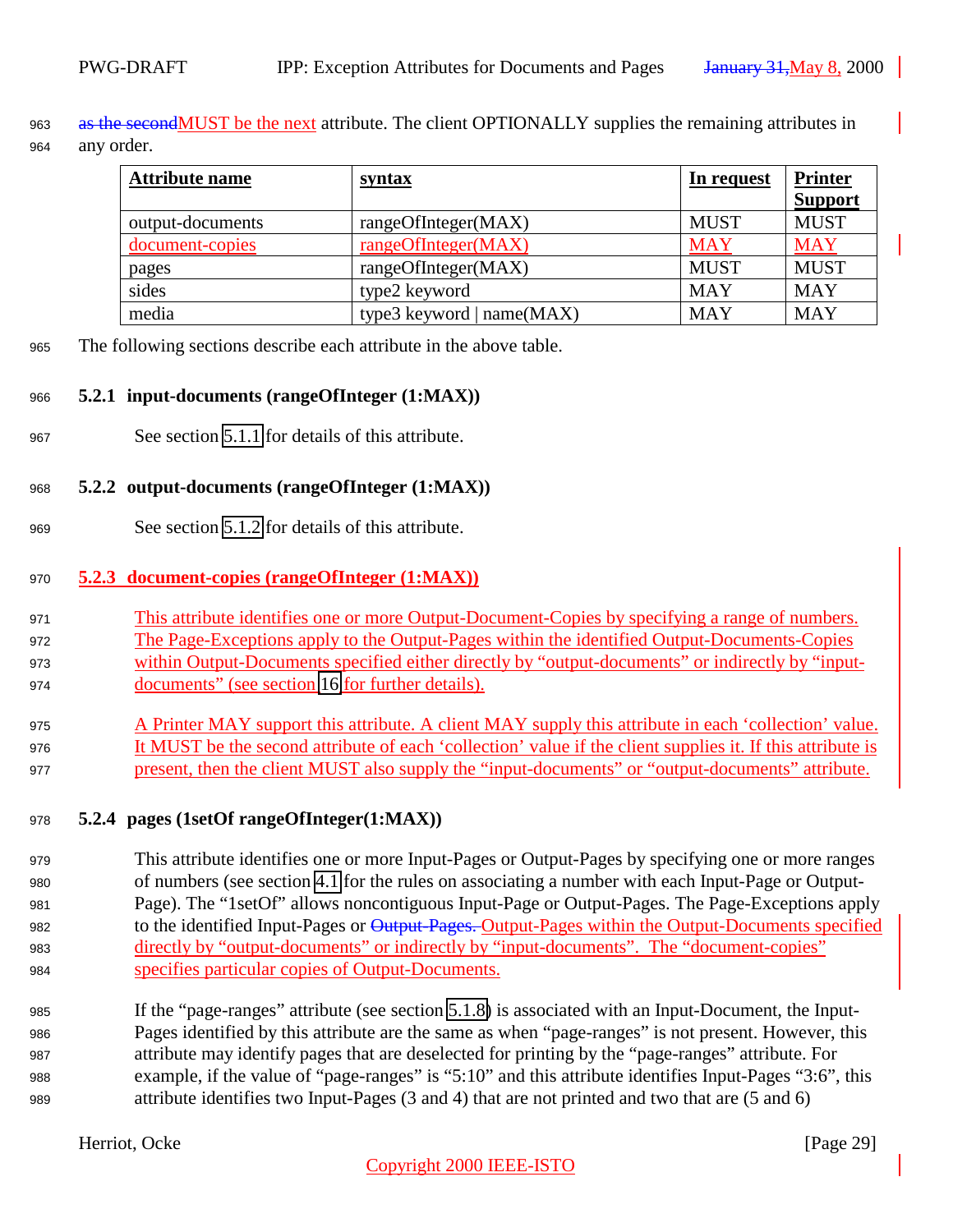- <span id="page-29-0"></span> If a Printer support the "page-exceptions" attribute, it MUST support this attribute. A client MUST supply this attribute in each 'collection' value of the "page-exceptions" attribute and it MUST be 992 the second attribute of each 'collection' value. If this attribute is not the in the correct position in a 'collection' value (i.e. first
- or second as defined above), a Printer, depending on implementation, MUST either

c)ignore the "pages" attribute or

- d)reject all attributes in the 'collection' value and treat the 'collection' values, but not other sibling 'collection' values, as unsupported.
- When a client supplies this attribute in a Send-Document or Send-URI request, this attribute MUST NOT identify Output-Pages sent in an earlier operation. If a Printer receives such a value in a 'collection' value, it MUST treat all such values, but not other sibling 'collection' values, as unsupported values.
- See section [5](#page-19-0) for details of usage of this attribute.

#### **5.2.5 sides (type2 keyword)**

- This attribute has the same meaning as in IPP/1.1. It indicates the sides for one or more specified Output-Pages. As a Job Template attribute, it affects each Sheet produced by the Job. As a Page- Exceptions attributes, it affects only the specified Sheets. The Printer MAY support this attribute. A client OPTIONALLY supplies it.
- See section [5.1.10.1](#page-24-0) for additional information. The section describes the common behavior of all Sheet attributes.

#### **5.2.6 media (type3 keyword | name(MAX))**

- This attribute has the same meaning as in IPP/1.1. It indicates the media for one or more specified Output-Pages. As a Job Template attribute, it affects each Sheet produced by the Job. As a Page- Exceptions attributes, it affects only the specified Sheets. The Printer MAY support this attribute. A 1017 client OPTIONALLY supplies it.
- See section [5.1.10.1](#page-24-0) for additional information. The section describes the common behavior of all Sheet attributes.

#### **5.2.7 Handling of Error conditions**

- **See section [5.1.12.](#page-25-0)**
- **5.2.8 Why not "page-exceptions-default"**
- There is no "page-exceptions-default". See section [5.1.12](#page-25-0) for the reasons.

Herriot, Ocke [Page 30]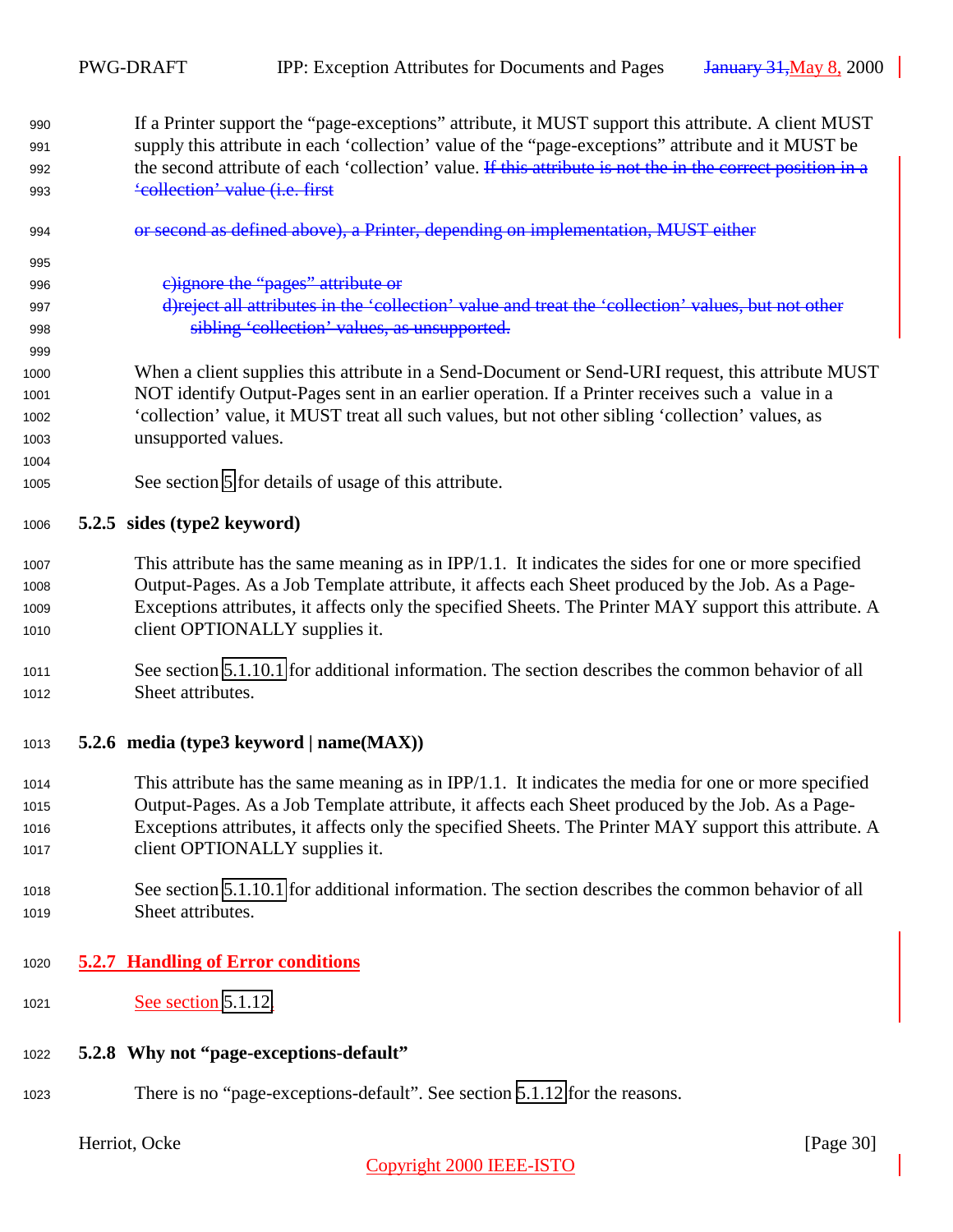#### <span id="page-30-0"></span>**5.2.9 page-exceptions-supported (1setOf type1 keyword)**

 This attribute specifies the supported values of the "page-exceptions" attribute. A client can use this attribute to determine what exception attributes the Printer supports.

 This attribute contains the name of each attribute that the Printer supports in a 'collection' value of the "page-exceptions" attribute. This attribute MUST contain the keywords "input-documents", "output-documents" and "pages" because a Printer MUST support these attributes. This attribute MUST also contain the name of each attribute that can be a page-exception. For example, this attribute contains the keyword "sides" if and only if the Printer supports "sides" in a 'collection' value of the "page-exceptions" attribute.

- Standard keyword values are:
- 'none': no attributes are supported in the "page-exceptions" attribute
- 'input-documents': the "input-document" attribute is supported
- 'output-documents': the "output-document" attribute is supported
- 'document-copies': the "document-copies" attribute is supported
- 'pages': The "pages " attribute is supported
- 'sides': The "sides" attribute is supported
- 'media': The "media" attribute is supported
- **5.3 pages-per-subset (1setOf integer)**
- A client OPTIONALLY supplies this attribute, and a Printer OPTIONALLY supports this attribute. If a Printer supports the Page-Subset Document Case, it MUST support this attribute.
- When this attribute is present, it effectively partitions one or more Input-Documents into contiguous subsets of Input-Pages. Each subset is defined to be an Output-Document

 The value of the attribute is a set of one or more integers, where each integer specifies the number of Input-Pages in a subset, and the set is treated as a repeating sequence of integers. Thus, when the attribute contains a single integer, the integer specifies the number of Input-Pages in each subset, as a repeating sequence of the single integer. When the number of integers in this attribute exceeds 1, the first integer specifies the number of Input-Pages in the first subset, the second integer specifies the number of Input-Pages in the second subset and so on. If numbers in this attribute are exhausted before partitioning all of the Input-Pages, the Printer starts at the beginning of the sequence again and continues until all Input-Pages are partitioned.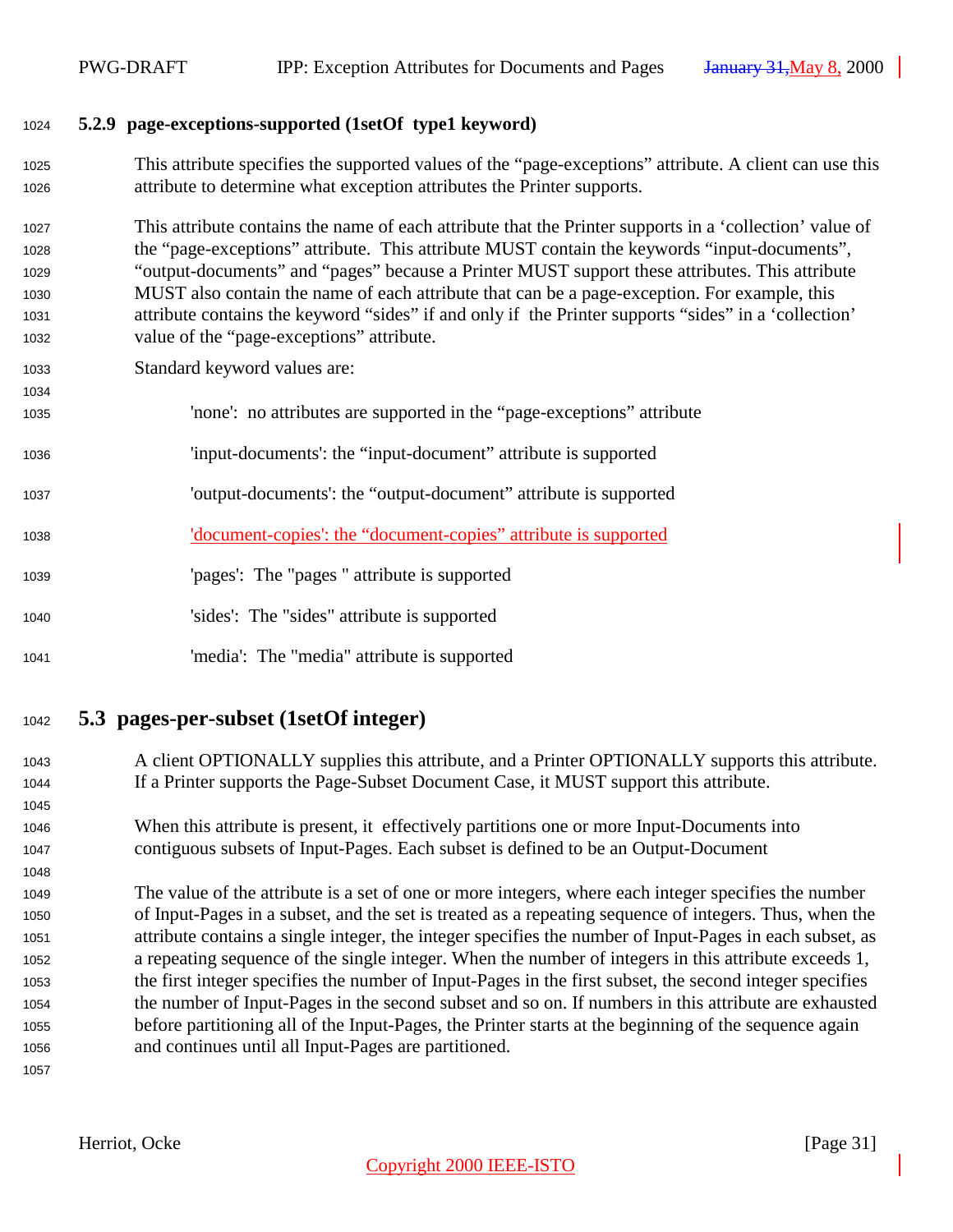<span id="page-31-0"></span> If the job contains more than one Input-Document, the Input-Pages are treated as a single stream of Input-Pages which are partitioned into contiguous subsets with some subsets possibly belonging to more than one Input-Document.

 If the number of Input-Pages available for the last subset is less than the number specified by this attribute, the Printer MUST treat the last subset as an Output-Document and MUST issue a warning by adding 'job-warnings-detected' to the "job-state-reasons" and by increasing the value of the "job-warnings-count" Job Description attribute by 1.

#### **5.3.1 Why not "pages-per-subset-default"**

 There is no "pages-per-subset-default" because there is no mechanism for a client to specify that there are no Input-Page subsets except to omit this attribute, which would cause the Printer to use the "pages-per-subset-default" attribute and create the default subsets. Without this attribute, a client can achieve subsets only by including the "pages-per-subset" attribute in the Job and the default is no subsetting. Also, if there were a defaulting mechanism, it isn't clear that customers would use the same partitioning over and over..

#### **5.3.2 pages-per-subset-supported (Boolean)**

 This attribute specifies whether the Printer supports the Page-Subset Document Case. If the attribute is present and has a value of "true", the Printer supports the Page-Subset Document Case. Otherwise, the Printer doesn't support the Page-Subset Document Case

## **6. New Job Description attributes**

#### **6.1.1 job-warnings-count (integer)**

 This OPTIONAL attribute specifies the total number of warnings that a Printer has generated while processing and printing the Job. At the beginning of a Job, the value MUST be 0. It MUST increase by 1, each time the Printer generates a warning.

## **7. New Job Description Values**

#### **7.1.1 job-warnings-detected value for job-state-reasons (1setOf type2 keyword)**

 If the Printer supports the value 'job-warnings-detected', the Printer MUST add it to "job-state- reasons" when it generates the first warning message. That is, a single occurrence of this value is present in the "job-state-reasons" if the Printer has generated one or more warnings.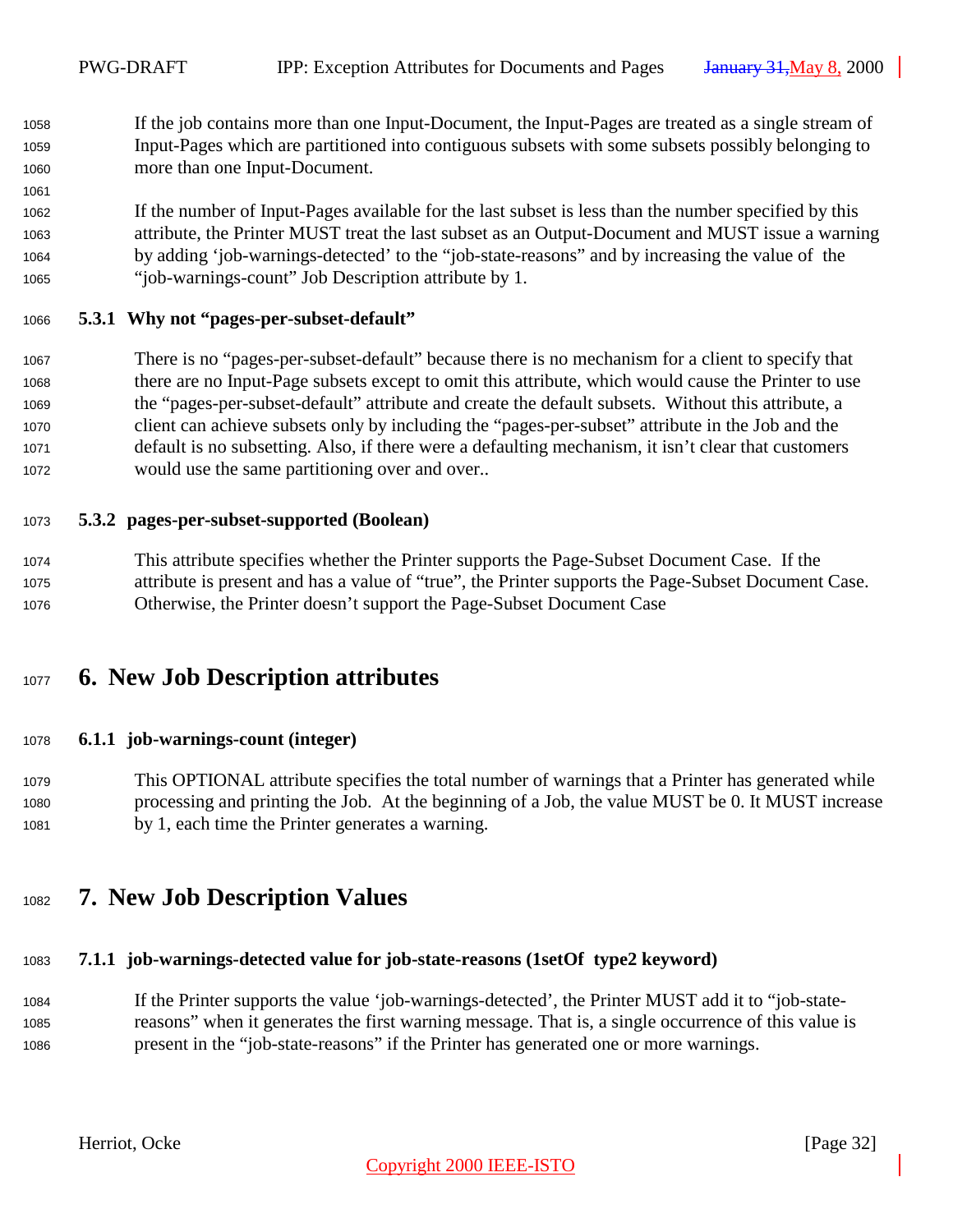## <span id="page-32-0"></span>**8. Extended Role of Some Operation Attributes**

 In IPP/1.1, the following attributes are operation attributes in all Job-Submission operations except Create- Job, but the Printer doesn't put their values into the Job object. document-format document-name compression document-natural-language With the Exception Extension, these attributes also become: Operation attributes in the Create-Job and Validate-Job operation when all or most Input-Documents have the same attribute value. Job Template attributes, so their values are accessible to a client via the Get-Job-Attributes and Get- Jobs operation. Job Description attributes, for legacy reasons so their values are accessible to a client via the Get-Job- Attributes and Get-Jobs operation via the Job Description group name. Document-Exceptions attributes, so the values are associated with one Input-Document (possible in IPP/1.1) and a client can query the attributes via Get-Job-Attributes and Get-Jobs operation (not 1106 possible in  $IPP/1.1$ ). If a Printer supports the Exception Extension and if it supports an attribute in this section, it MUST support the attribute in the three contexts above. In IPP/1.1, a Printer MUST support all attributes in this section except the "document-natural-language" attribute. This effectively means that if a Printer supports this extension, it MUST support all of the attributes in this section except "document-natural-language" in the three contexts described above. When one of the attributes in this section is an operation attribute in Print-Job, Print-URI or Create-Job, it becomes a Job Template attribute in the newly created Job object. If one of these attributes is a Document- Exceptions attribute, that attribute overrides the Job level attribute for the specified Input-Document. When one of the attributes in this section is an operation attribute in Validate-Job, it is validated as if it were an operation attribute of Create-Job. When one or more of the attributes in this section is an operation attribute in Send-Document or Send-URI request, they are put into a 'collection' value that is added to the "document-exceptions" attribute. See 1122 section  $5.1\theta$  for a discussion of possible conflicts.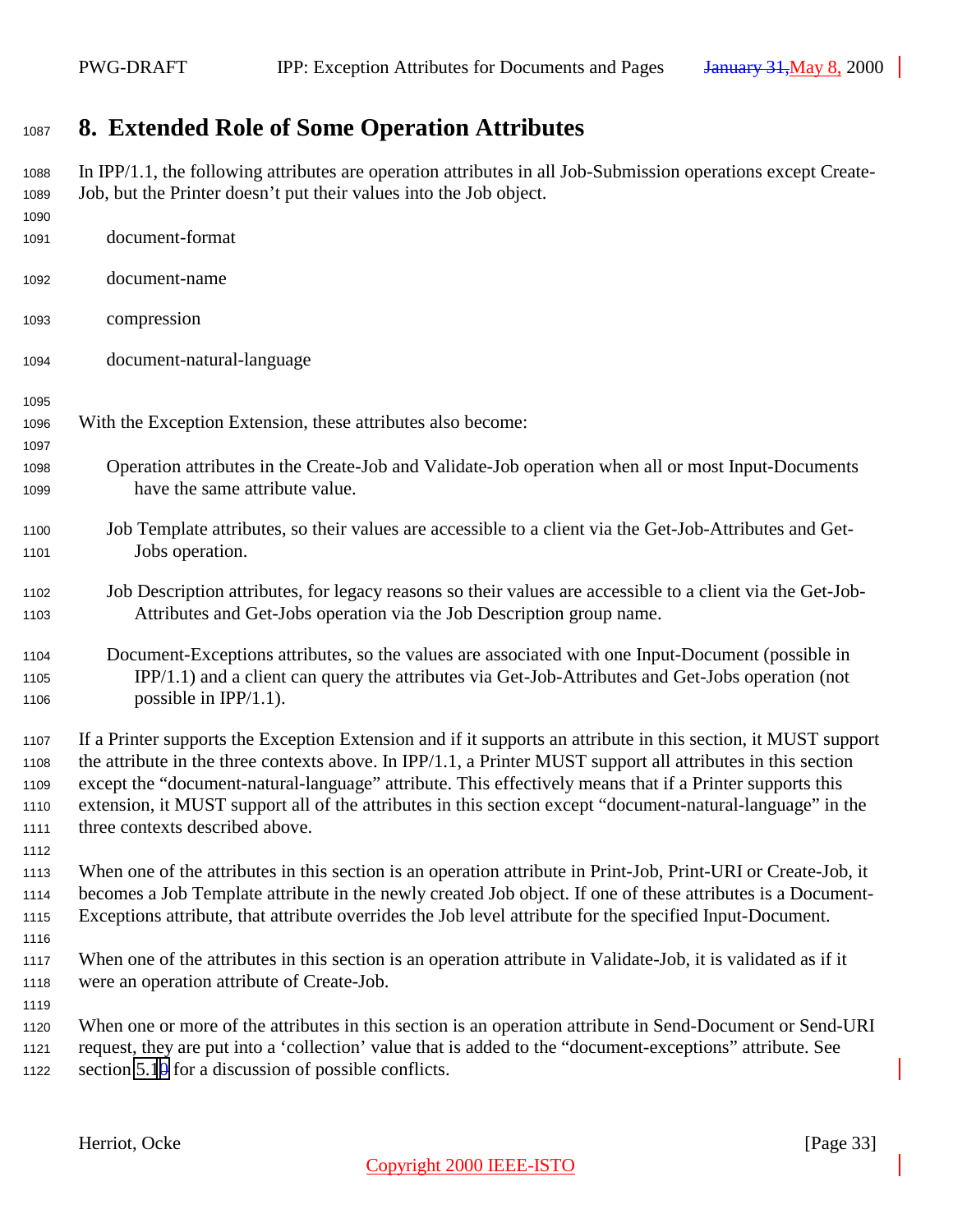## <span id="page-33-0"></span>**9. Extensions to Printer Operations**

 The sections below specify the extensions to the groups within IPP 1.1 operations. If an operation or a group within an operation is not mentioned, this extension does not change that operation or group, respectively.

## **9.1 Create-Job and Validate-Job Operation Requests**

| 1129 | Attributes are added to the operation attributes group.                           |
|------|-----------------------------------------------------------------------------------|
| 1130 |                                                                                   |
| 1131 | Group 1: Operation Attributes                                                     |
| 1132 |                                                                                   |
| 1133 | Add the attributes specified in section 6: "document-format", "document-name",    |
| 1134 | "compression" and "document-natural-language", so that a client can specify these |
| 1135 | attributes, at the job level.                                                     |

### **9.2 Send-Document and Send-URI Operation Requests**

|  | 1137 | Attributes are added to the Operation Attributes group. |  |  |  |  |
|--|------|---------------------------------------------------------|--|--|--|--|
|--|------|---------------------------------------------------------|--|--|--|--|

- Group 1: Operation Attributes
- "input-document-number" (integer):

 The client OPTIONALLY supplies this attribute in order to inform the printer about the order of documents when the printer is sending the Input-Documents asynchronously. The first Input-Document is 1, and subsequent Input-Documents are numbered sequentially. If the value of "last-document" is 'true', then the value of this attribute is also the total number of Input-Documents in the Job. If a client supplies this attribute in one Send-Document or Send-URI operation in a Job, it MUST send it in all such operations. A Printer deals with missing Input-Documents in the same way as without this attribute except that a time-out can occur with Input-Documents anywhere in the Job. For example, a Printer could receive Input-Documents 1 and 3 and not 2.

"document-exceptions" (1setOf collection):

 The client OPTIONALLY supplies this attribute. See section [5.1](#page-19-0) for details. The Printer MUST support this attribute if it supports the "document-exceptions" Job Template attribute. If the job doesn't contain a "document-exceptions" attribute, this attribute is added to the Job. Otherwise, the 'collection' values from this attribute are appended to the existing "document-exceptions" attribute. See section [5.1](#page-19-0) for rules of resolving conflicts. Also the "input-documents" attribute is added to any 'collection' value that contains neither an "input-documents" nor "output-documents" attribute.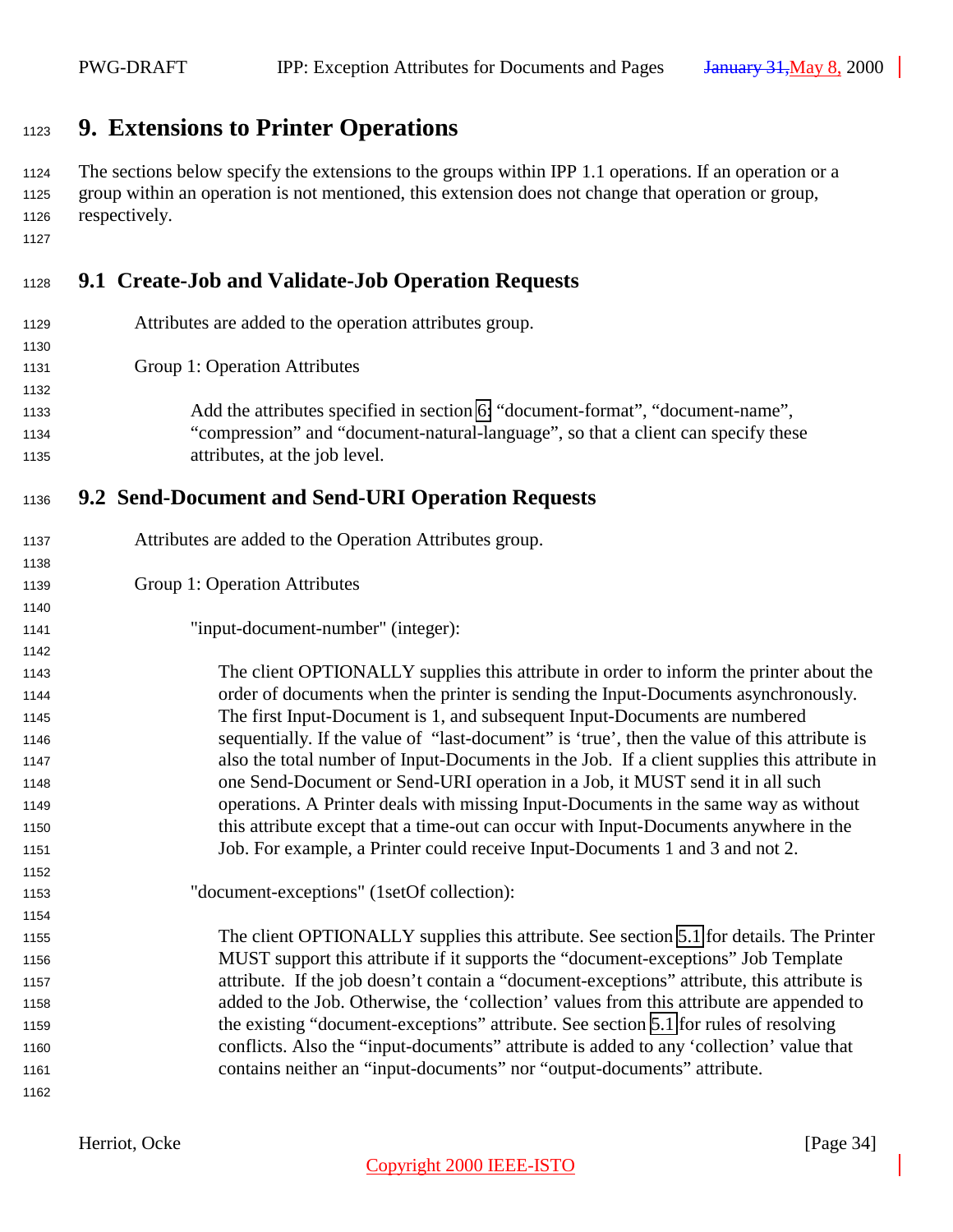<span id="page-34-0"></span>

| 1163 | "page-exceptions" (1setOf collection):                                                        |
|------|-----------------------------------------------------------------------------------------------|
| 1164 |                                                                                               |
| 1165 | The client OPTIONALLY supplies this attribute. See section 5.2 for details. The Printer       |
| 1166 | MUST support this attribute if it supports the "page-exceptions" Job Template attribute.      |
| 1167 | If the job doesn't contain a "page-exceptions" attribute, this attribute is added to the Job. |
| 1168 | Otherwise, the 'collection' values from this attribute are appended to the existing "page-    |
| 1169 | exceptions" attribute. See section 5.2 for rules of resolving conflicts. Also the "input-     |
| 1170 | documents" attribute is added to any 'collection' value that contains neither an "input-      |
| 1171 | documents" nor "output-documents" attribute.                                                  |

## **10. Examples**

 This section currently contains 3 examples for various relationships of Input-Documents and Output- Documents.. The first example is for the Degenerate Case only. The second and third cases are for the Separate-Document Case, the Single-Documents Case and the Page-Subset Documents Case.

- 
- Brackets are used to delimit the beginning and end of each Collection value.

### **10.1 First Page of Single Document is Letterhead**

 In the first example, the Printer produces 1 copy of a single Output-Document. It is printed on letter-paper using Print-Job. The first Output-Page of the Output-Document is letterhead paper.

#### **10.1.1 Degenerate Case.**

There is one Input-Document A which produces one Output-Document.

| 1184 |                       |                                                  |
|------|-----------------------|--------------------------------------------------|
| 1185 | Print-Job             |                                                  |
| 1186 | job attributes group  |                                                  |
| 1187 | media: letter         |                                                  |
| 1188 | page-exceptions: {    |                                                  |
| 1189 | output-documents: 1:1 | (I could have used input-documents: 1:1 as well) |
| 1190 | pages: $1:1$          |                                                  |
| 1191 | media: letterhead }   |                                                  |
| 1192 | end-of-attributes     |                                                  |
| 1193 | Input-Document A      |                                                  |
| 1194 |                       |                                                  |

## **10.2 First Page of Several Documents is Blue**

 In the second example, the Printer produces 3 copies of each Output-Document. Each is stapled and printed on letter-paper, two-sided using Create-Job. The first Output-Page of each Output-Document is blue-letter paper and one-sided. All Input-Documents are PostScript.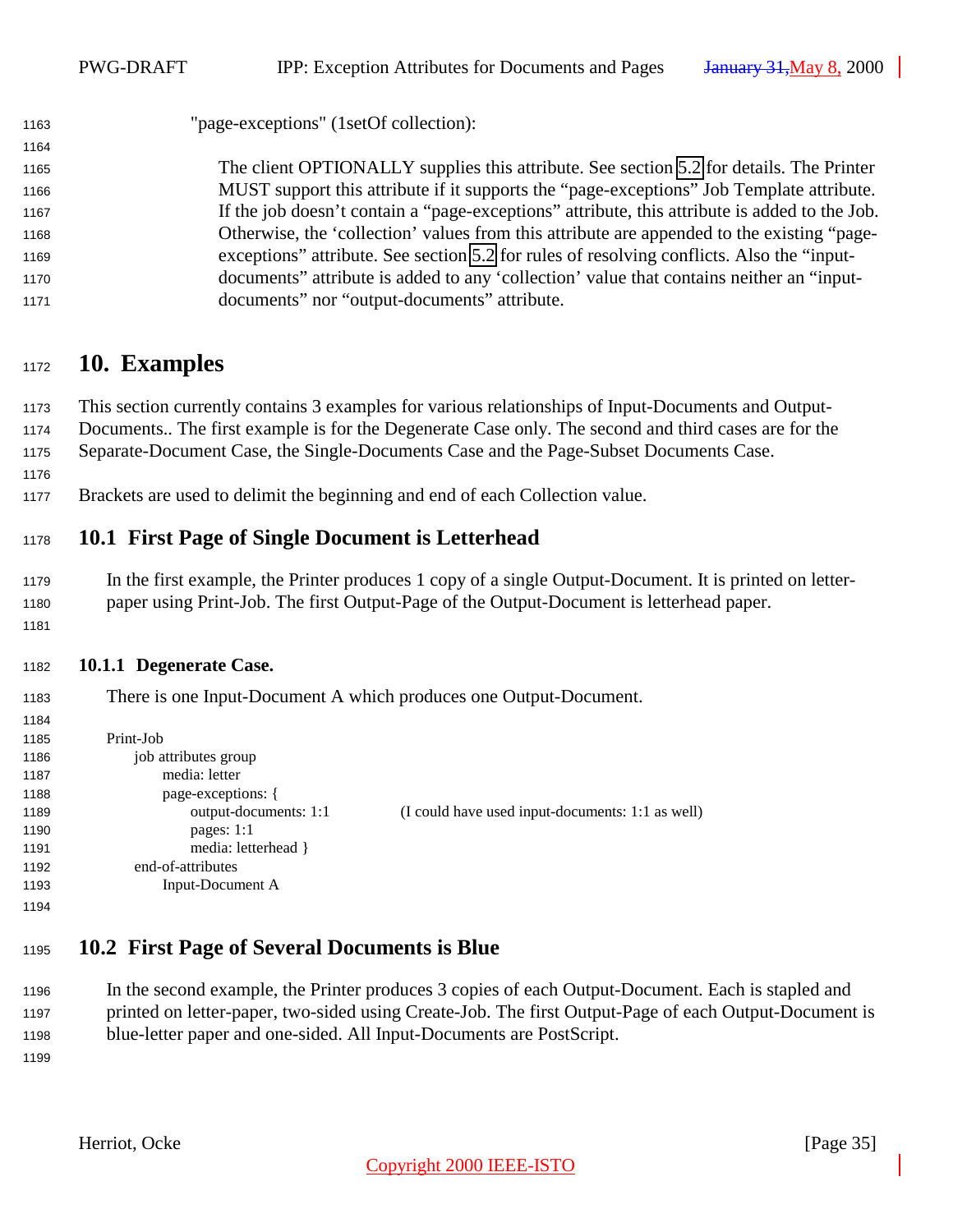<span id="page-35-0"></span> Attributes that differ between cases are in bold. The values for the attribute "input-documents" changes with each example, but could be "1:100" for all.

#### **10.2.1 Separate-Documents Case.**

There are two Input-Documents A and B which produce two Output-Documents.

| 1205 |   | Create-Job                                                     |                                                  |
|------|---|----------------------------------------------------------------|--------------------------------------------------|
| 1206 |   | operations attributes group                                    |                                                  |
| 1207 |   | document-format: application/PostScript                        |                                                  |
| 1208 |   | job attributes group                                           |                                                  |
| 1209 | ∗ | multiple-document-handling: separate-documents-collated-copies |                                                  |
| 1210 |   | sides: two-sided-long-edge                                     |                                                  |
| 1211 |   | media: letter                                                  |                                                  |
| 1212 |   | copies: 3                                                      |                                                  |
| 1213 |   | finishings: stapling                                           |                                                  |
| 1214 |   | page-exceptions: {                                             |                                                  |
| 1215 |   | output-documents: 1:2                                          | (I could have used input-documents: 1:2 as well) |
| 1216 |   | pages: $1:1$                                                   |                                                  |
| 1217 |   | sides: one-sided                                               |                                                  |
| 1218 |   | media: blue-letter }                                           |                                                  |
| 1219 |   | end-of-attributes                                              |                                                  |
| 1220 |   | Send-Document                                                  |                                                  |
| 1221 |   | end-of-attributes                                              |                                                  |
| 1222 |   | Input-Document A                                               |                                                  |
| 1223 |   | Send-Document                                                  |                                                  |
| 1224 |   | end-of-attributes                                              |                                                  |
| 1225 |   | <b>Input-Document B</b>                                        |                                                  |

#### **10.2.2 Single-Documents Case**

There are two Input-Documents A and B and only one Output-Document.

| 1229 |                                                                   |
|------|-------------------------------------------------------------------|
| 1230 | Create-Job                                                        |
| 1231 | operations attributes group                                       |
| 1232 | document-format: application/PostScript                           |
| 1233 | job attributes group                                              |
| 1234 | multiple-document-handling: single-document                       |
| 1235 | sides: two-sided-long-edge                                        |
| 1236 | media: letter                                                     |
| 1237 | copies: 3                                                         |
| 1238 | finishings: stapling                                              |
| 1239 | page-exceptions: {                                                |
| 1240 | output-documents: 1:1<br>(I could have used input-documents: 1:1) |
| 1241 | pages: $1:1$                                                      |
| 1242 | sides: one-sided                                                  |
| 1243 | media: blue-letter $\}$                                           |
| 1244 | end-of-attributes                                                 |
| 1245 | Send-Document                                                     |
| 1246 | end-of-attributes                                                 |
| 1247 | Input-Document A                                                  |
| 1248 | Send-Document                                                     |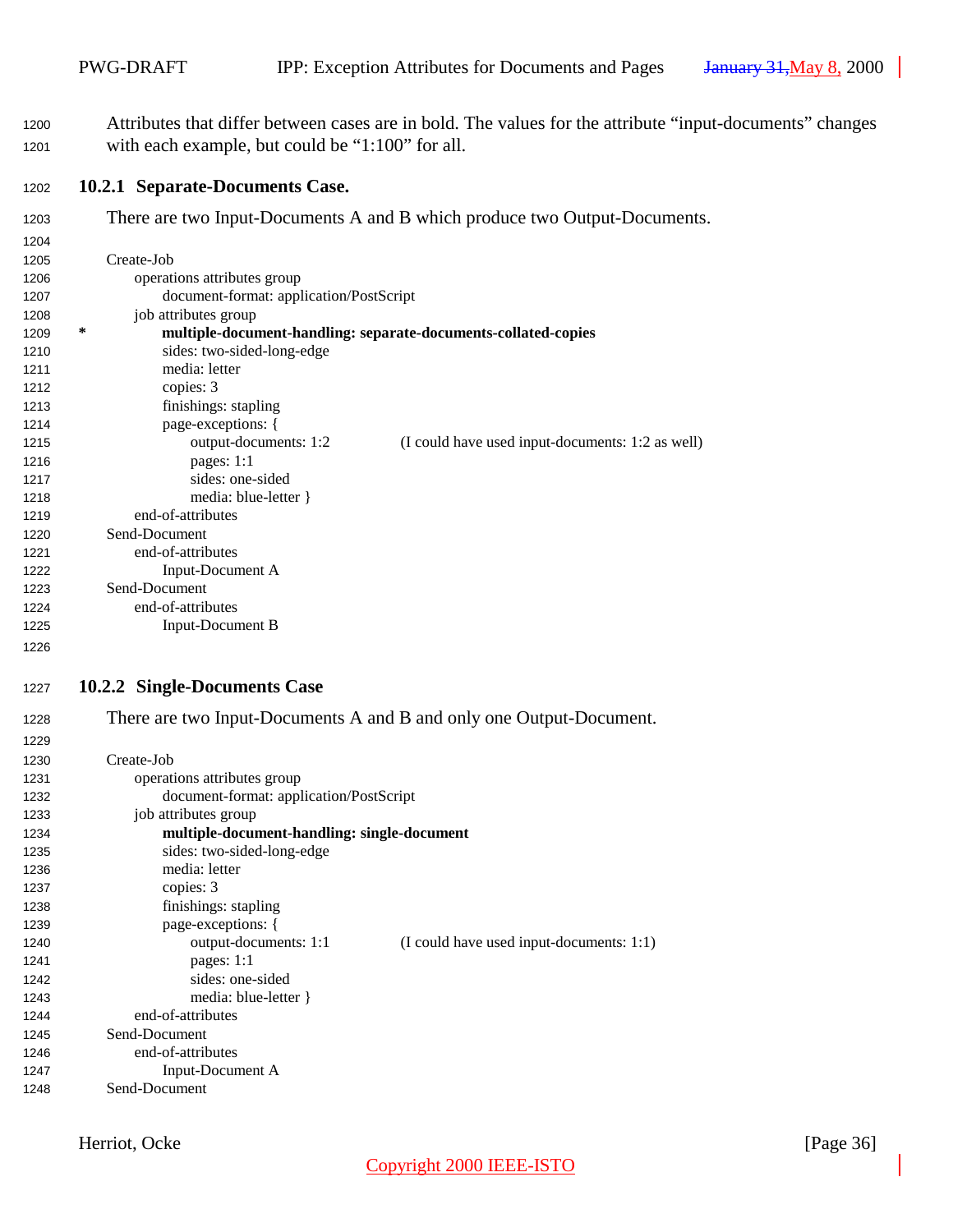<span id="page-36-0"></span> end-of-attributes Input-Document B

#### **10.2.3 Page-Subset Documents Case**

 There are two Input-Documents A and B. . The first Input-Document contains 10 Pages and the second one 15 pages. There are 7 Output-Documents with 3 pages, 5 pages, 4 pages, 2 pages, 3 pages, 5 pages and 3 pages. The " pages-per-subset" attributes wraps after the first four Output-Documents and starts with "3" again. After consuming 22 Input-Pages, the next number is "4", but only 3 pages remain. So the last Output-Document is short. These value show two boundary cases.

| 1259 | Create-Job                                                                      |
|------|---------------------------------------------------------------------------------|
| 1260 | operations attributes group                                                     |
| 1261 | document-format: application/PostScript                                         |
| 1262 | job attributes group                                                            |
| 1263 | multiple-document-handling: separate-documents-collated-copies                  |
| 1264 | pages-per-subset: 3, 5, 4, 2                                                    |
| 1265 | sides: two-sided-long-edge                                                      |
| 1266 | media: letter                                                                   |
| 1267 | copies: 3                                                                       |
| 1268 | finishings: stapling                                                            |
| 1269 | page-exceptions: {                                                              |
| 1270 | output-documents: 1:7<br>(I could have used output-documents: 1:100 to be safe) |
| 1271 | pages: $1:1$                                                                    |
| 1272 | sides: one-sided                                                                |
| 1273 | media: blue-letter }                                                            |
| 1274 | end-of-attributes                                                               |
| 1275 | Send-Document                                                                   |
| 1276 | end-of-attributes                                                               |
| 1277 | <b>Input-Document A</b>                                                         |
| 1278 | Send-Document                                                                   |
| 1279 | end-of-attributes                                                               |
| 1280 | Input-Document B                                                                |

## **10.3 First Page is Blue and First Document is not stapled**

- In the third example, the Printer produces 3 copies of each Output-Document. Each is stapled and printed on letter-paper, two-sided using Create-Job. The third and fourth Output-Pages of each Output- Document is blue-letter paper and one-sided. The second Output-Document is not stapled. All files are PostScript except the second which is html.
- Attributes that differ between cases are in bold. The values for the attribute "input-documents" changes with each example, but could be "1:100" for all.
- **10.3.1 Separate-Documents Case**
- There are two Input-Documents A and B which produce two Output-Documents.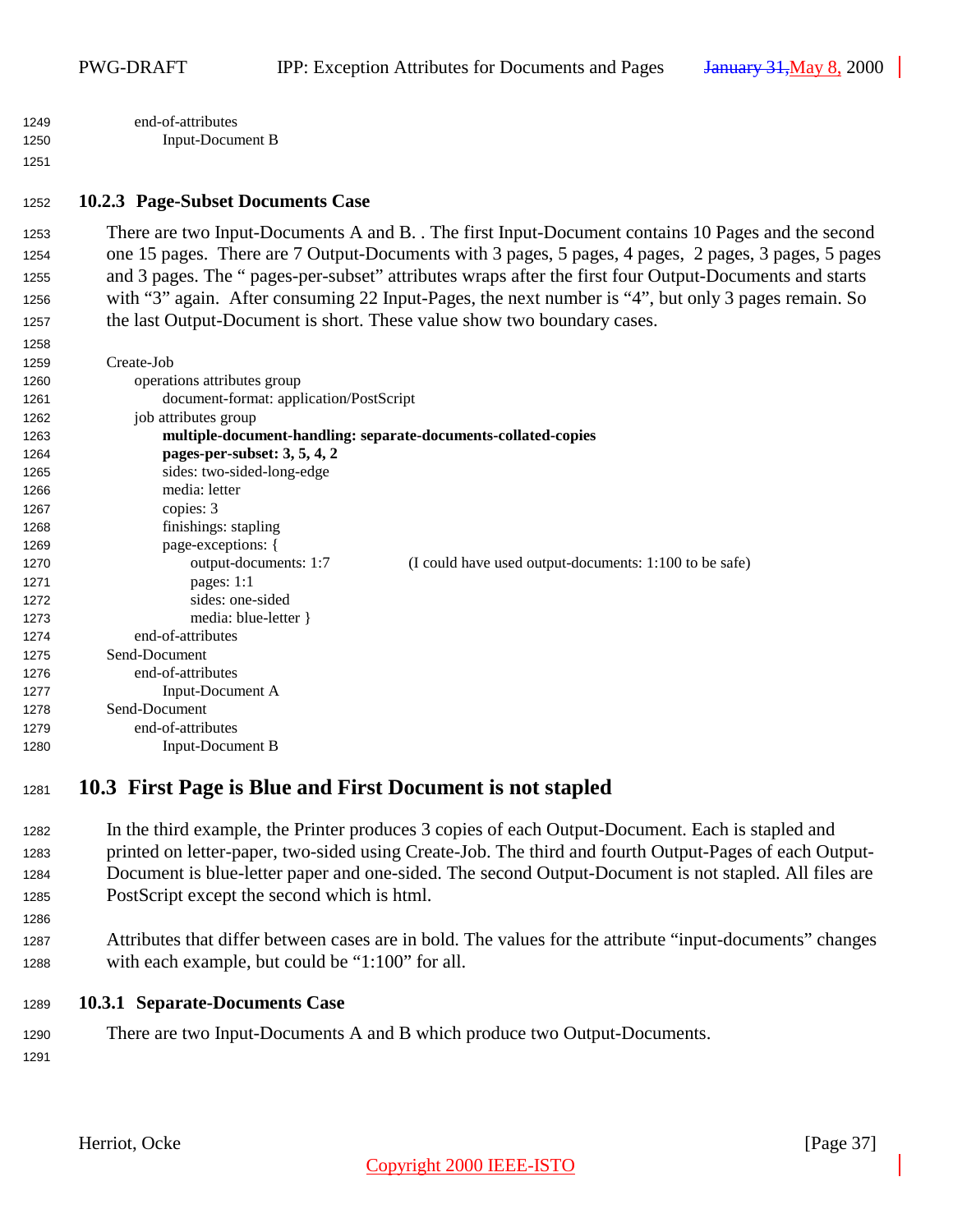| 1292         |                                                                                | There are three version presented here in order to show three different places to put the attributes |              |
|--------------|--------------------------------------------------------------------------------|------------------------------------------------------------------------------------------------------|--------------|
| 1293         | associated with an Input-Document. The differences are in <b>bold-italic</b> . |                                                                                                      |              |
| 1294         |                                                                                |                                                                                                      |              |
| 1295         | First solution:                                                                |                                                                                                      |              |
| 1296         |                                                                                |                                                                                                      |              |
| 1297         | Create-Job                                                                     |                                                                                                      |              |
| 1298         | operations attributes group                                                    |                                                                                                      |              |
| 1299         | document-format: application/PostScript                                        |                                                                                                      |              |
| 1300         | job attributes group                                                           |                                                                                                      |              |
| 1301         | multiple-document-handling: separate-documents-collated-copies                 |                                                                                                      |              |
| 1302         | sides: two-sided-long-edge                                                     |                                                                                                      |              |
| 1303         | media: letter                                                                  |                                                                                                      |              |
| 1304         | copies: 3                                                                      |                                                                                                      |              |
| 1305         | finishings: stapling                                                           |                                                                                                      |              |
| 1306         | document-format: application/PostScript                                        |                                                                                                      |              |
| 1307         | document-exceptions: {                                                         |                                                                                                      |              |
| 1308         | output-documents: 2:2                                                          | (I could have used input-documents: $2:2 \&$ merged with next)                                       |              |
| 1309         | finishings: none }                                                             |                                                                                                      |              |
| 1310         |                                                                                |                                                                                                      |              |
| 1311         | input-documents: 2:2                                                           | next value of multi-value                                                                            |              |
| 1312         | document-format: text/html}                                                    |                                                                                                      |              |
| 1313         | page-exceptions: {                                                             |                                                                                                      |              |
| 1314         | output-documents: 1:2                                                          | (I could have used input-documents: 1:2 as well)                                                     |              |
| 1315         | pages: 3:4                                                                     |                                                                                                      |              |
| 1316         | sides: one-sided                                                               |                                                                                                      |              |
| 1317         | media: blue-letter }                                                           |                                                                                                      |              |
| 1318         | end-of-attributes                                                              |                                                                                                      |              |
| 1319         | Send-Document                                                                  |                                                                                                      |              |
| 1320         | end-of-attributes                                                              |                                                                                                      |              |
| 1321         | Input-Document A<br>Send-Document                                              |                                                                                                      |              |
| 1322         | end-of-attributes                                                              |                                                                                                      |              |
| 1323         | <b>Input-Document B</b>                                                        |                                                                                                      |              |
| 1324         |                                                                                |                                                                                                      |              |
| 1325         |                                                                                |                                                                                                      |              |
| 1326         | Second solution:                                                               |                                                                                                      |              |
| 1327         |                                                                                |                                                                                                      |              |
| 1328         | Create-Job                                                                     |                                                                                                      |              |
| 1329         | operations attributes group                                                    |                                                                                                      |              |
| 1330         | document-format: application/PostScript                                        |                                                                                                      |              |
| 1331         | job attributes group                                                           |                                                                                                      |              |
| 1332         | multiple-document-handling: separate-documents-collated-copies                 |                                                                                                      |              |
| 1333         | sides: two-sided-long-edge                                                     |                                                                                                      |              |
| 1334         | media: letter                                                                  |                                                                                                      |              |
| 1335         | copies: 3<br>finishings: stapling                                              |                                                                                                      |              |
| 1336<br>1337 | document-format: application/PostScript                                        |                                                                                                      |              |
| 1338         | document-exceptions: {                                                         |                                                                                                      |              |
| 1339         | output-documents: 2:2                                                          |                                                                                                      |              |
| 1340         | finishings: none }                                                             |                                                                                                      |              |
| 1341         | page-exceptions: {                                                             |                                                                                                      |              |
| 1342         | output-documents: 1:2                                                          | (I could have used input-documents: 1:2 as well)                                                     |              |
| 1343         | pages: 3:4                                                                     |                                                                                                      |              |
|              |                                                                                |                                                                                                      |              |
|              | Herriot, Ocke                                                                  |                                                                                                      | [Page $38$ ] |
|              |                                                                                | Copyright 2000 IEEE-ISTO                                                                             |              |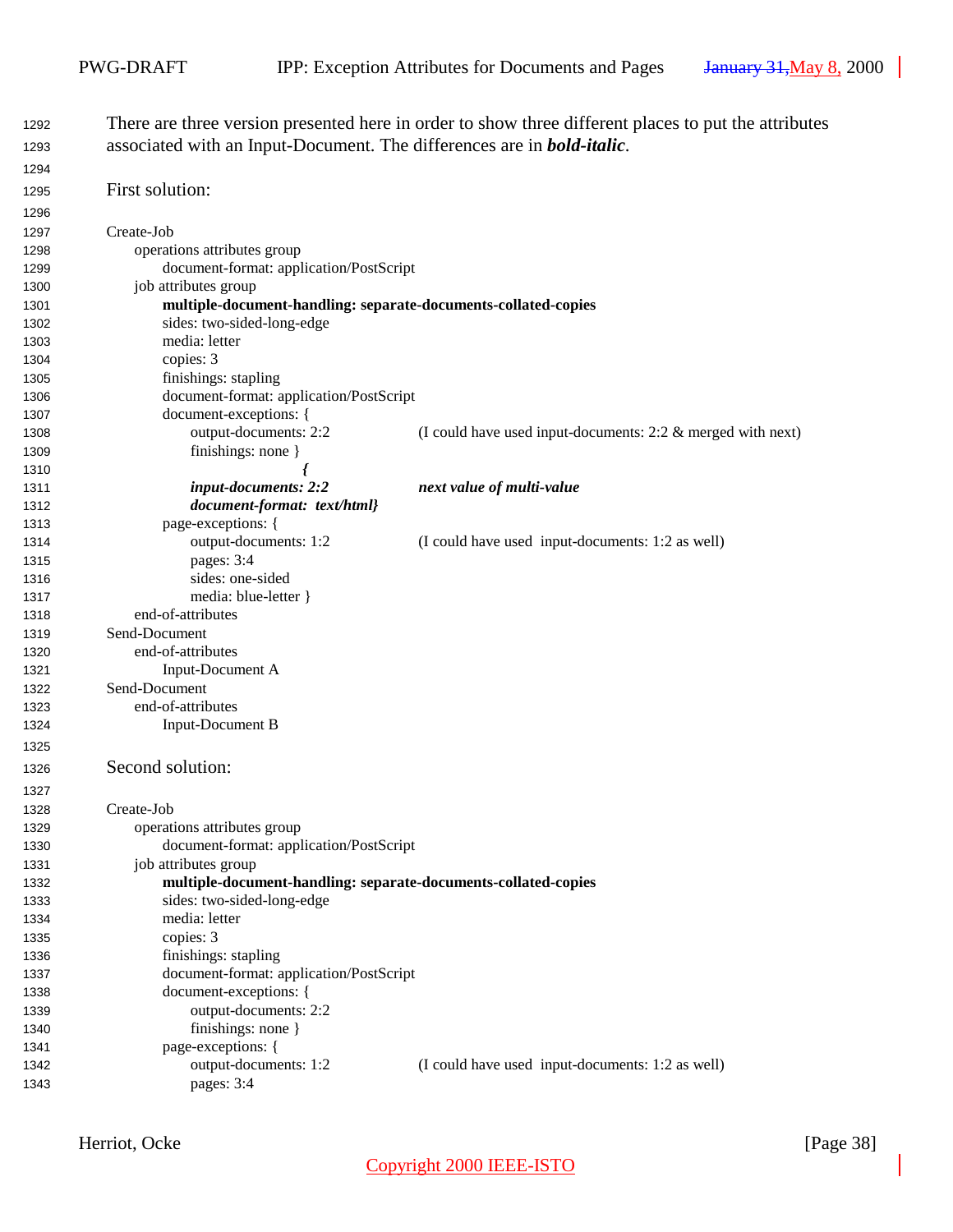<span id="page-38-0"></span>

| 1344 | sides: one-sided                                                                                        |
|------|---------------------------------------------------------------------------------------------------------|
| 1345 | media: blue-letter }                                                                                    |
| 1346 | end-of-attributes                                                                                       |
| 1347 | Send-Document                                                                                           |
| 1348 | end-of-attributes                                                                                       |
| 1349 | <b>Input-Document A</b>                                                                                 |
| 1350 | Send-Document                                                                                           |
| 1351 | <b>Operation attributes group</b>                                                                       |
| 1352 | document-format: text/html                                                                              |
| 1353 | end-of-attributes                                                                                       |
| 1354 | Input-Document B                                                                                        |
| 1355 |                                                                                                         |
| 1356 | Third solution:                                                                                         |
| 1357 |                                                                                                         |
| 1358 | Create-Job                                                                                              |
| 1359 | operations attributes group                                                                             |
| 1360 | document-format: application/PostScript                                                                 |
| 1361 | job attributes group                                                                                    |
| 1362 | multiple-document-handling: separate-documents-collated-copies                                          |
| 1363 | sides: two-sided-long-edge                                                                              |
| 1364 | media: letter                                                                                           |
| 1365 | copies: 3                                                                                               |
| 1366 | finishings: stapling                                                                                    |
| 1367 | document-format: application/PostScript                                                                 |
| 1368 | page-exceptions: {                                                                                      |
| 1369 | output-documents: 1:2<br>(I could have used input-documents: 1:2 as well)                               |
| 1370 | pages: 3:4                                                                                              |
| 1371 | sides: one-sided                                                                                        |
| 1372 | media: blue-letter }                                                                                    |
|      | end-of-attributes                                                                                       |
| 1373 | Send-Document                                                                                           |
| 1374 | end-of-attributes                                                                                       |
| 1375 |                                                                                                         |
| 1376 | Input-Document A<br>Send-Document                                                                       |
| 1377 |                                                                                                         |
| 1378 | <b>Operation attributes group</b>                                                                       |
| 1379 | document-exceptions: {                                                                                  |
| 1380 | input-documents: 2:2                                                                                    |
| 1381 | document-format: text/html                                                                              |
| 1382 | finishings: none }                                                                                      |
| 1383 | end-of-attributes                                                                                       |
| 1384 | <b>Input-Document B</b>                                                                                 |
| 1385 |                                                                                                         |
| 1386 | 10.3.2 Single-Documents Case                                                                            |
| 1387 | There are two Input-Documents A and B and only one Output-Document.                                     |
| 1388 |                                                                                                         |
|      | There are three solutions. The Page-Exception attributes are in Create-Job in the first solution and in |
| 1389 |                                                                                                         |
| 1390 | Send-Document in the last two solutions. The Document-Exception attribute is directly in the operation  |
| 1391 | attributes of Send-Document in the first two solutions and in the document-exceptions attributes of     |
| 1392 | Send-Document in the third solution. The differences are in <b>bold-italic</b> .                        |
| 1393 |                                                                                                         |
|      |                                                                                                         |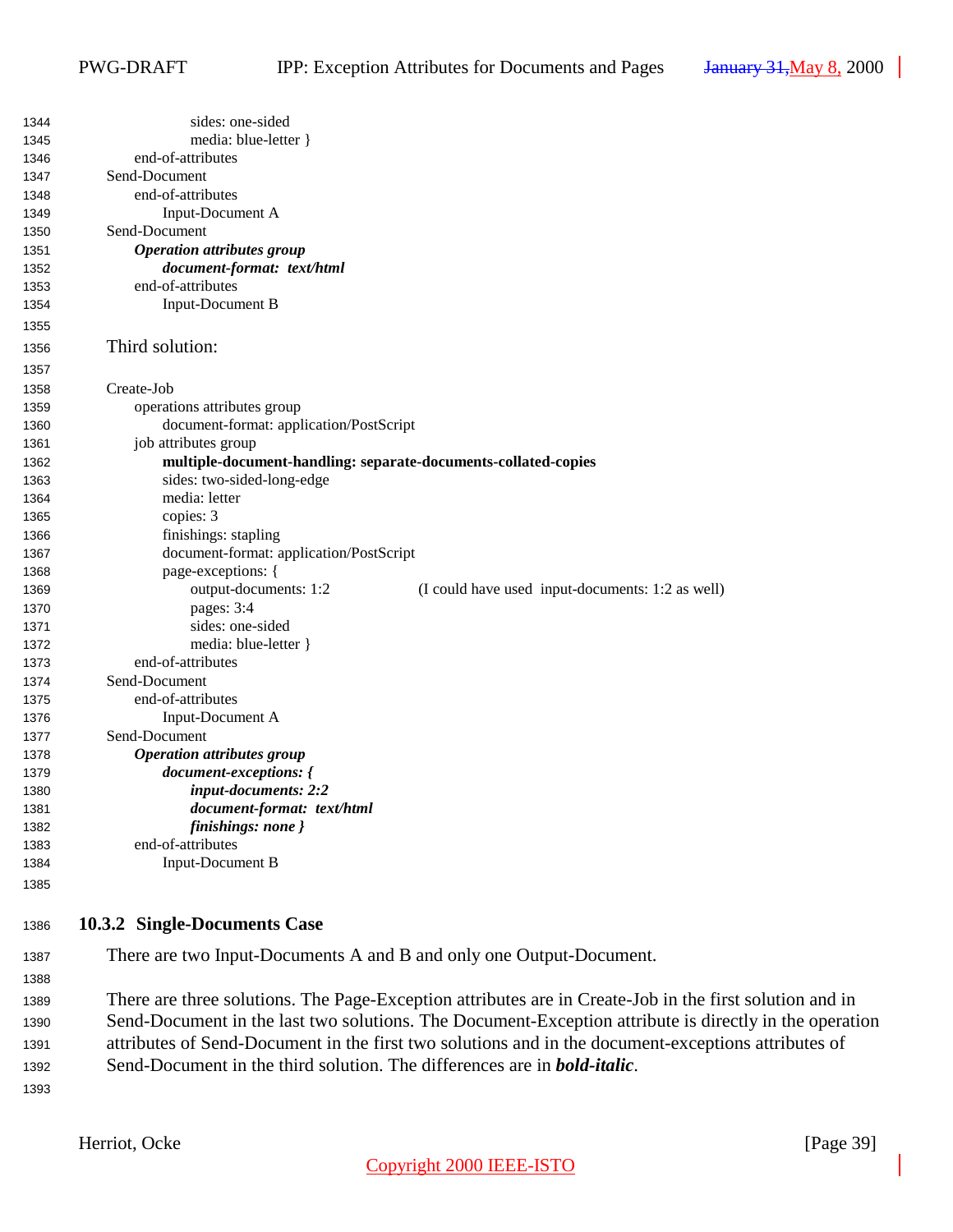| 1394 | First solution:                             |                                                      |
|------|---------------------------------------------|------------------------------------------------------|
| 1395 |                                             |                                                      |
| 1396 | Create-Job                                  |                                                      |
| 1397 | operations attributes group                 |                                                      |
| 1398 | document-format: application/PostScript     |                                                      |
| 1399 | job attributes group                        |                                                      |
| 1400 | multiple-document-handling: single-document |                                                      |
| 1401 | sides: two-sided-long-edge                  |                                                      |
| 1402 | media: letter                               |                                                      |
| 1403 | copies: 3                                   |                                                      |
| 1404 | finishings: stapling                        |                                                      |
| 1405 | document-exceptions: {                      |                                                      |
| 1406 | output-documents: 2:2                       | (This is ignored because there is no $2nd$ document) |
| 1407 | finishings: none }                          |                                                      |
| 1408 | page-exceptions: {                          |                                                      |
| 1409 | input-documents: 1:1                        | $(I \text{ could have used output-documents: } 1:1)$ |
| 1410 | pages: 3:4                                  |                                                      |
| 1411 | sides: one-sided                            |                                                      |
| 1412 | media: blue-letter }                        |                                                      |
| 1413 | end-of-attributes                           |                                                      |
| 1414 | Send-Document                               |                                                      |
| 1415 | end-of-attributes                           |                                                      |
| 1416 | Input-Document A                            |                                                      |
| 1417 | Send-Document                               |                                                      |
| 1418 | Operation attributes group                  |                                                      |
| 1419 | document-format: text/html                  |                                                      |
| 1420 | end-of-attributes                           |                                                      |
| 1421 | <b>Input-Document B</b>                     |                                                      |
|      |                                             |                                                      |
| 1422 |                                             |                                                      |
| 1423 | Second solution:                            |                                                      |
| 1424 |                                             |                                                      |
| 1425 | Create-Job                                  |                                                      |
| 1426 | operations attributes group                 |                                                      |
| 1427 | document-format: application/PostScript     |                                                      |
| 1428 | job attributes group                        |                                                      |
| 1429 | multiple-document-handling: single-document |                                                      |
| 1430 | sides: two-sided-long-edge                  |                                                      |
| 1431 | media: letter                               |                                                      |
| 1432 | copies: 3                                   |                                                      |
| 1433 | finishings: stapling                        |                                                      |
| 1434 | document-exceptions: {                      |                                                      |
| 1435 | output-documents: 2:2                       | (This is ignored because there is no $2nd$ document) |
| 1436 | finishings: none }                          |                                                      |
| 1437 | end-of-attributes                           |                                                      |
| 1438 | Send-Document                               |                                                      |
| 1439 | Operation attributes group                  |                                                      |
| 1440 | page-exceptions: {                          |                                                      |
| 1441 | input-documents: 1:1                        | $(I \text{ could have used output-documents: } 1:1)$ |
| 1442 | pages: 3:4                                  |                                                      |
| 1443 | sides: one-sided                            |                                                      |
| 1444 | media: blue-letter }                        |                                                      |
| 1445 | end-of-attributes                           |                                                      |
| 1446 | Input-Document A                            |                                                      |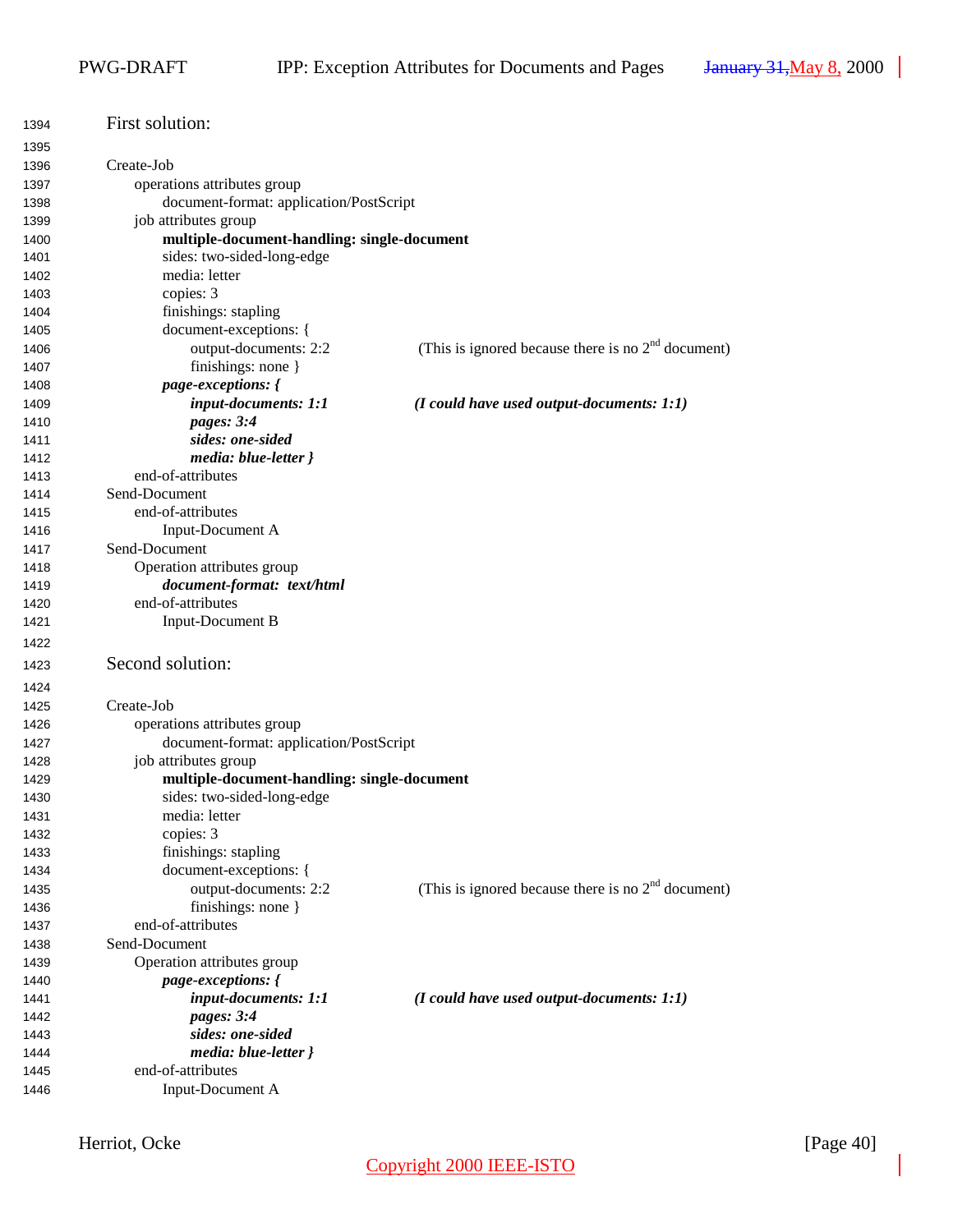<span id="page-40-0"></span>

| 1447 | Send-Document                               |                                                                                                       |
|------|---------------------------------------------|-------------------------------------------------------------------------------------------------------|
| 1448 | Operation attributes group                  |                                                                                                       |
| 1449 | document-format: text/html                  | (this can be here or in the document-exceptions)                                                      |
| 1450 | end-of-attributes                           |                                                                                                       |
| 1451 | <b>Input-Document B</b>                     |                                                                                                       |
| 1452 |                                             |                                                                                                       |
| 1453 | Third solution:                             |                                                                                                       |
| 1454 |                                             |                                                                                                       |
| 1455 | Create-Job                                  |                                                                                                       |
| 1456 | operations attributes group                 |                                                                                                       |
| 1457 | document-format: application/PostScript     |                                                                                                       |
| 1458 | job attributes group                        |                                                                                                       |
| 1459 | multiple-document-handling: single-document |                                                                                                       |
| 1460 | sides: two-sided-long-edge                  |                                                                                                       |
| 1461 | media: letter                               |                                                                                                       |
| 1462 | copies: 3                                   |                                                                                                       |
| 1463 | finishings: stapling                        |                                                                                                       |
| 1464 | document-exceptions: {                      |                                                                                                       |
| 1465 | output-documents: 2:2                       | (This is ignored because there is no $2nd$ document)                                                  |
| 1466 | finishings: none }                          |                                                                                                       |
| 1467 | end-of-attributes                           |                                                                                                       |
| 1468 | Send-Document                               |                                                                                                       |
| 1469 | Operation attributes group                  |                                                                                                       |
| 1470 | <i>page-exceptions: {</i>                   |                                                                                                       |
| 1471 | input-documents: 1:1                        | $(I$ could have used output-documents: 1:1)                                                           |
| 1472 | pages: 3:4                                  |                                                                                                       |
| 1473 | sides: one-sided                            |                                                                                                       |
| 1474 | media: blue-letter }                        |                                                                                                       |
| 1475 | end-of-attributes                           |                                                                                                       |
| 1476 | Input-Document A                            |                                                                                                       |
| 1477 | Send-Document                               |                                                                                                       |
| 1478 | Operation attributes group                  |                                                                                                       |
| 1479 | document-exceptions: {                      |                                                                                                       |
| 1480 | input-documents: 2:2                        |                                                                                                       |
| 1481 | document-format: text/html }                |                                                                                                       |
| 1482 | end-of-attributes                           |                                                                                                       |
| 1483 | <b>Input-Document B</b>                     |                                                                                                       |
| 1484 | 10.3.3 Page-Subset Documents Case           |                                                                                                       |
| 1485 |                                             | There are two Input-Documents A and B. . The first Input-Document contains 10 Pages and the second    |
| 1486 |                                             | one 15 pages. There are 7 Output-Documents with 3 pages, 5 pages, 4 pages, 2 pages, 3 pages, 5 pages  |
| 1487 |                                             | and 3 pages. The "pages-per-subset" attributes wraps after the first four Output-Documents and starts |

- with "3" again. After consuming 22 Input-Pages, the next number is "4", but only 3 pages remain. So
- 

 the last Output-Document is short. Create-Job operations attributes group document-format: application/PostScript job attributes group **multiple-document-handling: separate-documents-collated-copies pages-per-subset: 3, 5, 4, 2**

Herriot, Ocke [Page 41]

sides: two-sided-long-edge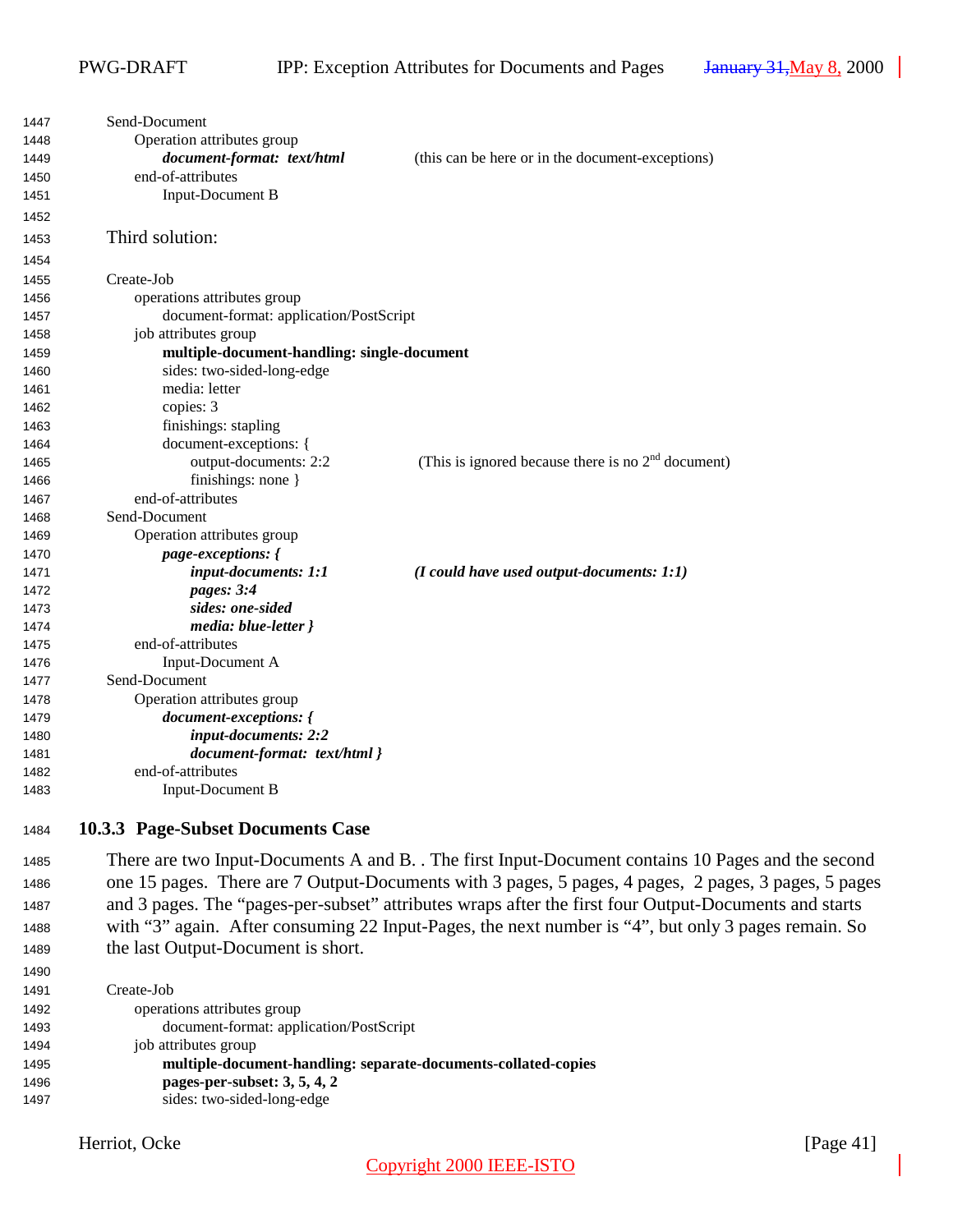<span id="page-41-0"></span>

| 1498         | media: letter                                |                                                                                                           |
|--------------|----------------------------------------------|-----------------------------------------------------------------------------------------------------------|
| 1499         | copies: 3                                    |                                                                                                           |
| 1500         | finishings: stapling                         |                                                                                                           |
| 1501         | document-exceptions: {                       |                                                                                                           |
| 1502         | output-documents: 2:2                        |                                                                                                           |
| 1503         | finishings: none }                           |                                                                                                           |
| 1504         | page-exceptions: {                           |                                                                                                           |
| 1505         | output-documents: 1:7                        | (I could have used input-documents: 1:100 to be safe)                                                     |
| 1506         | pages: 3:4                                   |                                                                                                           |
| 1507         | sides: one-sided                             |                                                                                                           |
| 1508         | media: blue-letter }                         |                                                                                                           |
| 1509         | end-of-attributes                            |                                                                                                           |
| 1510         | Send-Document                                |                                                                                                           |
| 1511         | end-of-attributes                            |                                                                                                           |
| 1512         | Input-Document A                             |                                                                                                           |
| 1513         | Send-Document                                |                                                                                                           |
| 1514         | Operation attributes group                   |                                                                                                           |
| 1515         | document-format: text/html                   | (this can be here or in the document-exceptions)                                                          |
| 1516         | end-of-attributes                            |                                                                                                           |
| 1517         | <b>Input-Document B</b>                      |                                                                                                           |
| 1518         |                                              |                                                                                                           |
|              |                                              |                                                                                                           |
| 1519         |                                              | 10.4 One document with 100 copies for distribution and one on transparencies.                             |
|              |                                              |                                                                                                           |
| 1520         |                                              | In the fourth example, the Printer produces 101 copies of the single Output-Document using Print-Job.     |
|              |                                              | The first 100 are stapled and printed on letter-paper, two-sided, except the first page is on blue paper, |
| 1521         |                                              |                                                                                                           |
|              |                                              |                                                                                                           |
| 1522         |                                              | one-sided. The eleventh copy is printed on transparencies, one-sided and not stapled. The file is         |
| 1523         | PostScript.                                  |                                                                                                           |
| 1524         |                                              |                                                                                                           |
| 1525         | Print-Job                                    |                                                                                                           |
| 1526         | operations attributes group                  |                                                                                                           |
| 1527         | document-format: application/PostScript      |                                                                                                           |
| 1528         |                                              |                                                                                                           |
| 1529         | job attributes group                         |                                                                                                           |
| 1530         | sides: two-sided-long-edge<br>media: letter  |                                                                                                           |
| 1531         |                                              |                                                                                                           |
|              | copies: 101                                  |                                                                                                           |
| 1532<br>1533 | finishings: stapling                         |                                                                                                           |
|              | document-format: application/PostScript      |                                                                                                           |
| 1534         | document-exceptions: {                       |                                                                                                           |
| 1535         | output-documents: 1:1                        | (I could have used input-documents: 1:1 as well)                                                          |
| 1536         | document-copies: 101:101                     |                                                                                                           |
| 1537         | sides: one-sided                             |                                                                                                           |
| 1538         | media: transparency }                        |                                                                                                           |
| 1539         | finishings: none }                           |                                                                                                           |
| 1540         | page-exceptions: {                           |                                                                                                           |
| 1541         | output-documents: 1:1                        | (I could have used input-documents: 1:1 as well)                                                          |
| 1542         | document-copies: 1:100                       |                                                                                                           |
| 1543         | pages: $1:1$                                 |                                                                                                           |
| 1544         | sides: one-sided                             |                                                                                                           |
| 1545         | media: blue-letter }                         |                                                                                                           |
| 1546<br>1547 | end-of-attributes<br><b>Input-Document A</b> |                                                                                                           |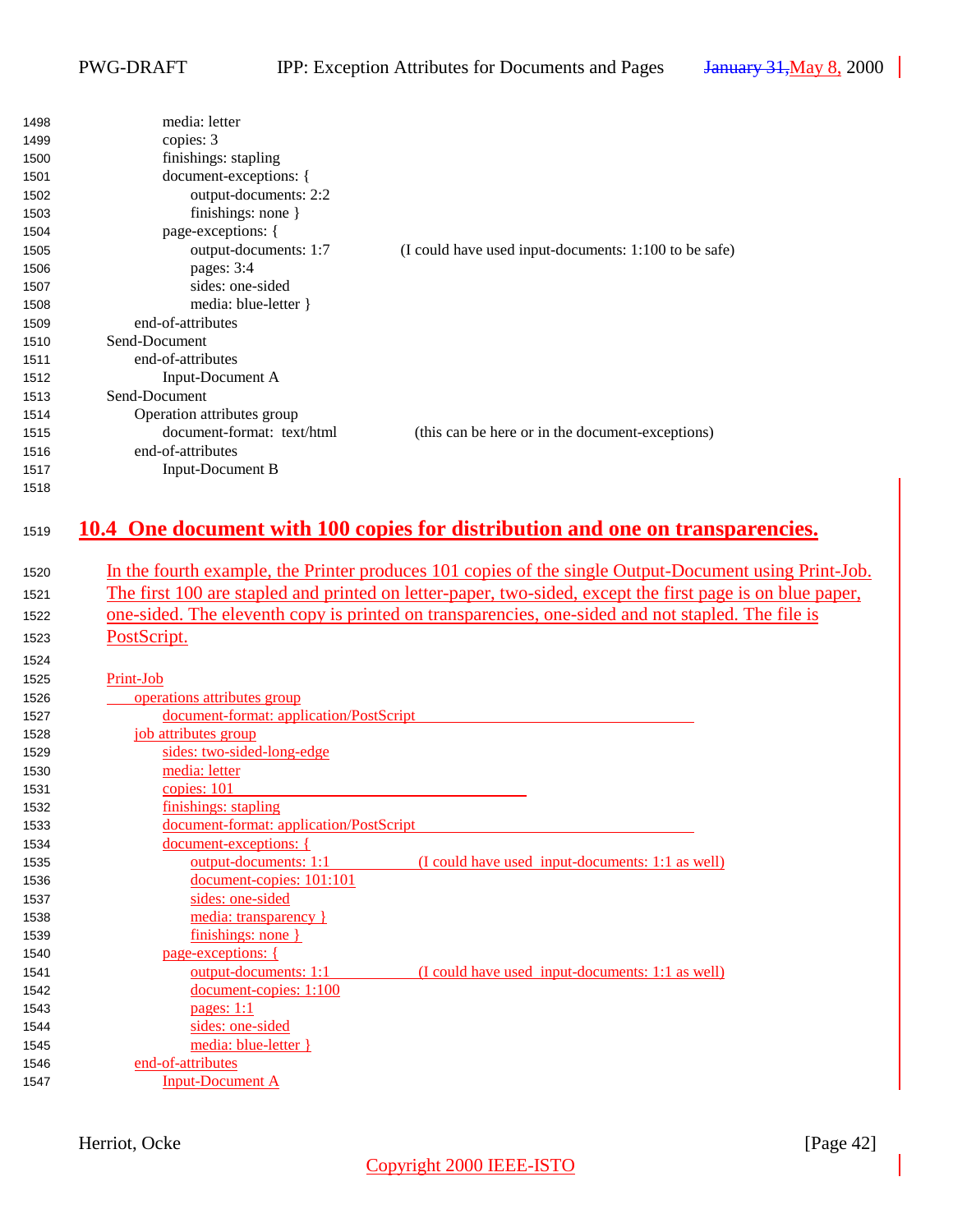<span id="page-42-0"></span>

## **11. IANA Considerations**

 IANA will be called on to register the Job Template attributes defined in this document, using the procedures outlined in [ipp-mod].

## **12. Internationalization Considerations**

 The IPP extensions defined in this document require the same internationalization considerations as any of the Job Template attributes defined in IPP/1.1 [ipp-mod].

## **13. Security Considerations**

 The IPP extensions defined in this document require the same security considerations as any of the Job Template attributes defined in IPP/1.1 [ipp-mod].

## **14. References**

[ipp-mod]

 R. deBry, T. Hastings, R. Herriot, S. Isaacson, P. Powell, "Internet Printing Protocol/1.0: Model and Semantics", <draft-ietf-ipp-model-v11-04.txt>, June 23, 1999.

[RFC2566]

 R. deBry, T. Hastings, R. Herriot, S. Isaacson, P. Powell, "Internet Printing Protocol/1.0: Model and Semantics", RFC 2566, April 1999.

## **15. Author's Addresses**

| 1567 | Robert Herriot                        |
|------|---------------------------------------|
| 1568 | Xerox Corp.                           |
| 1569 | 3400 Hill View Ave, Building 1        |
| 1570 | Palo Alto, CA 94304                   |
| 1571 |                                       |
| 1572 | Phone: 650-813-7696                   |
| 1573 | 650-813-6860<br>$\text{Fax}$ :        |
| 1574 | e-mail: robert.herriot@pahv.xerox.com |
| 1575 |                                       |
| 1576 | Kirk Ocke                             |
|      |                                       |

Herriot, Ocke [Page 43]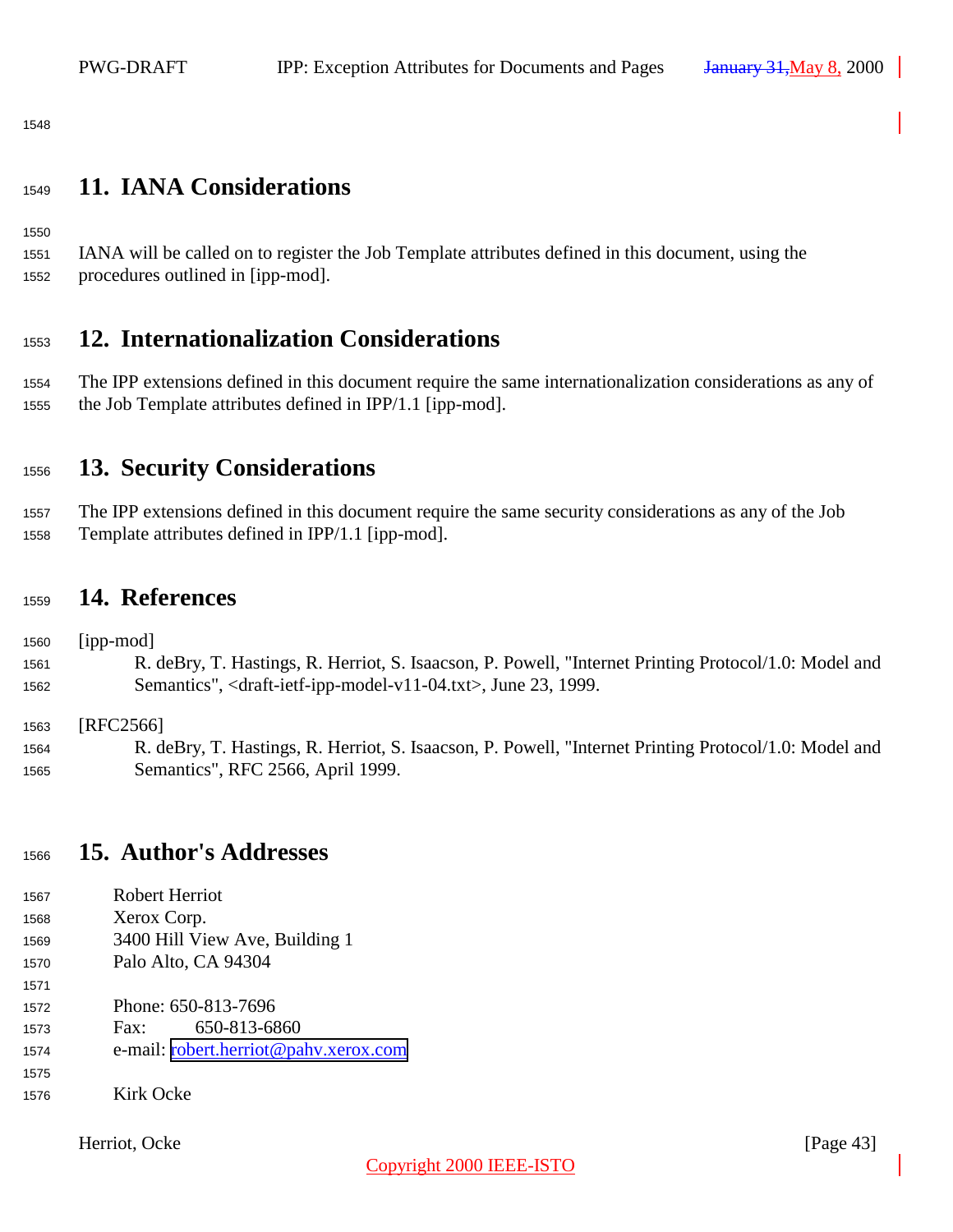<span id="page-43-0"></span>

| 1577 | <b>Xerox Corporation</b>        |
|------|---------------------------------|
| 1578 | 800 Phillips Road               |
| 1579 | Webster, NY 14580               |
| 1580 |                                 |
| 1581 | Phone: 716-422-4832             |
| 1582 | e-mail: Kirk.Ocke@usa.xerox.com |
|      |                                 |

## **16. Appendix A: Rules for Attribute Association**

 For each category of attribute, there is a rule: -1. Input-Documents: such an attribute <sup>1587</sup> -a) cannot be directly associated with Input-Pages, Output-Pages, <del>or Output-Documents. Output-</del> Documents b) can be directly associated with an Input-Document, and it affects the Input-Document it is associated with.  $-c)$  can be associated with a Job and it affects all Input-Documents that don't have the attribute 1592 associated with  $\frac{1}{1}$ . it. 2. Output-Documents: such an attribute a) can never be directly associated with an Input-Page or Output-Page. -b) can be directly associated with an Output-Document, and it affects the Output-Document it is associated with.  $\frac{-c}{c}$  can be directly associated with an Input-Document. If that Input-Document produces a first Output-Page for one or more Output-Documents, the attribute is effectively associated with each such Output-Document that doesn't have the attribute directly associated with it. Now use rule 0b). If that Input-Document doesn't produce any first Output-Pages of an Output-Document, it is ignored and the Printer produces a warning message. -d) can be associated with a Job and it affects all Output-Documents that don't have the attribute 1605 associated with  $\frac{1}{1}$ .  $\frac{\mathrm{i} \mathrm{t}}{\mathrm{i} \mathrm{t}}$  -3. Sheets: such attributes 1609 -a) can be directly associated with an Output-Page, and it affects the associated Output-Page  $\ddot{x}$ **associated with..**  -b) can be directly associated with an Input-Page, and it is effectively associated with the Output- Page determined by the relationship described for the four cases in section [4.2](#page-12-0) if that Output- Page doesn't have the attribute directly associated with it. Now use rule 0a) c) can be directly associated with an Output-Document, and it affects all Output-Pages in the specified Output-Document that don't have the attribute associated directly with it or the corresponding Input-Page. -d) can be directly associated with an Input-Document, and it is effectively associated with all Input-Pages in the specified Input-Document that don't have the attribute associated directly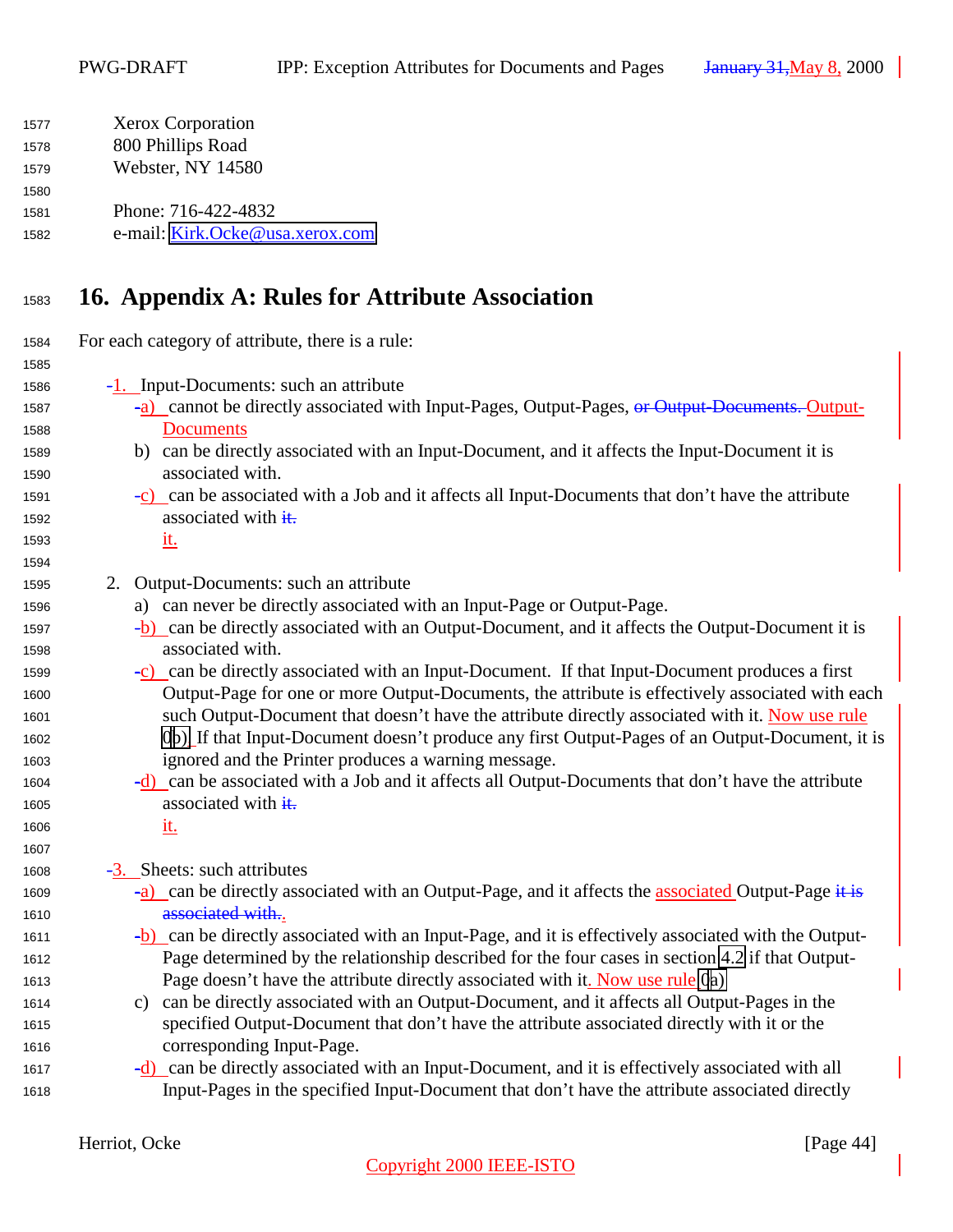<span id="page-44-0"></span>

|      | <b>PWG-DRAFT</b>                 | <b>IPP:</b> Exception Attributes for Documents and Pages                                                 | <b>January 31, May 8, 2000</b> |
|------|----------------------------------|----------------------------------------------------------------------------------------------------------|--------------------------------|
| 1619 |                                  | with it. By transitivity, the attribute is effectively associated with all corresponding Output-         |                                |
| 1620 |                                  | Pages (see section 4.2) that don't have the attribute associated directly with the them or the           |                                |
| 1621 |                                  | containing Output-Document. Now use rule 0a)                                                             |                                |
| 1622 |                                  | -e) can be associated with a Job and it affects all Output-Pages that don't have the attribute           |                                |
| 1623 | associated with $\frac{d}{dt}$ . |                                                                                                          |                                |
| 1624 | <u>it.</u>                       |                                                                                                          |                                |
| 1625 |                                  |                                                                                                          |                                |
| 1626 |                                  | When an association includes the "document-copies" attribute, it modifies the meaning of the above rules |                                |
| 1627 |                                  | slightly for each effective association. If the attribute effectively associates with:                   |                                |
| 1628 |                                  |                                                                                                          |                                |
| 1629 |                                  | Input-Documents, the Printer ignores the "document-copies" attribute.                                    |                                |
| 1630 |                                  | Output-Documents, the attribute affects the specified copies of the Output-Documents (See Item 0b))      |                                |
| 1631 |                                  | Sheets: the attribute affects the sheets of the specified copies of Output-Documents (See Items 0a) and  |                                |
| 1632 |                                  | $0c)$ ).                                                                                                 |                                |

## **17. Appendix B: Change History**

 This section summarizes the changes to the document. Each sub-section is in reverse chronological order. Adding or removing ISSUES that don't change the document are not listed here.

## **17.1 Changes to the January 3, 2000 version to make the January 31, 2000 version**

- The following changes to the January 3, 2000 version to make the January 31, 2000 version:
- 1. Changed the format to be a PWG-DRAFT. No technical content changed.

# **18. Appendix C: Description of the IEEE-ISTO PWG**

 The Printer Working Group (or PWG) is a Program of the IEEE Industry Standards and Technology 1641 Organization (ISTO) and is an alliance amongwith member organizations including printer manufacturers, print server developers, operating system providers, network operating systems providers, network 1643 connectivity vendors, and print management application developers. The group is chartered to make printers and the applications and operating systems supporting them work together better. All references to the PWG in this document implicitly mean "The Printer Working Group, a Program of the IEEE ISTO." In order to meet this objective, the PWG will document the results of their work as open standards that define print related protocols, interfaces, procedures and conventions. Printer manufacturers and vendors of printer related software will benefit from the interoperability provided by voluntary conformance to these standards.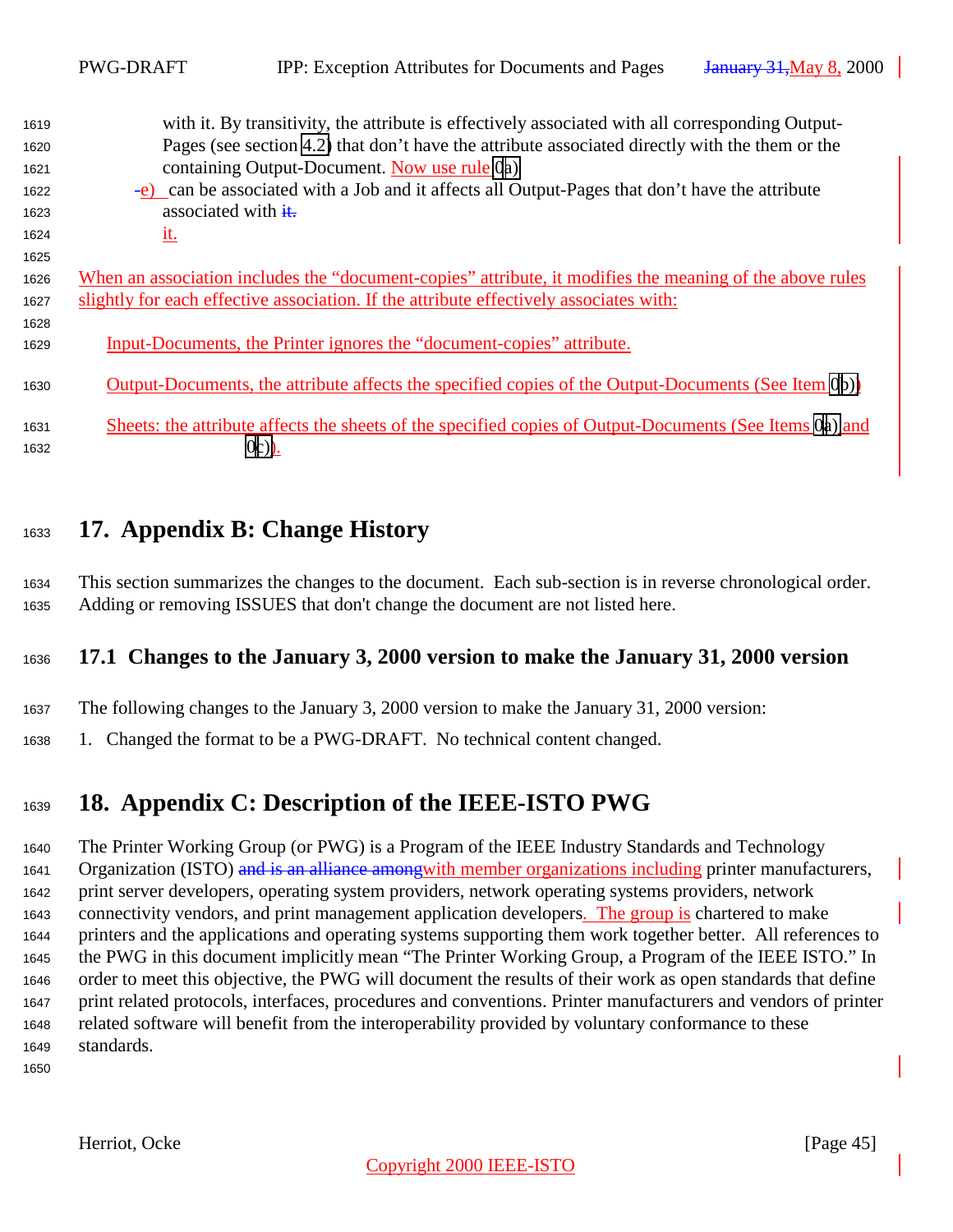| In general, a PWG standard is a specification that is stable, well understood, and is technically competent,<br>has multiple, independent and interoperable implementations with substantial operational experience, and<br>enjoys significant public support. The PWG may issue a standard as a PWG standard and/or when<br>appropriate submit |
|-------------------------------------------------------------------------------------------------------------------------------------------------------------------------------------------------------------------------------------------------------------------------------------------------------------------------------------------------|
| the standard to other standards organizations, such as the IETF, ISO, ITU, IEEE, or ECMA.                                                                                                                                                                                                                                                       |
| For additional information regarding the Printer Working Group visit:                                                                                                                                                                                                                                                                           |
| http://www.pwg.org                                                                                                                                                                                                                                                                                                                              |
| 19. Appendix D: IEEE Industry Standards and Technology Organization                                                                                                                                                                                                                                                                             |
| <b>Copyright Statement</b>                                                                                                                                                                                                                                                                                                                      |
| Copyright (C) 2000, IEEE Industry Standards and Technology Organization. All rights reserved.                                                                                                                                                                                                                                                   |
| This document may be copied and furnished to others, and derivative works that comment on, or otherwise                                                                                                                                                                                                                                         |
| explain it or assist in its implementation may be prepared, copied, published and distributed, in whole or in                                                                                                                                                                                                                                   |
| part, without restriction of any kind, provided that the above copyright notice, this paragraph and the title of                                                                                                                                                                                                                                |
| the Document as referenced below are included on all such copies and derivative works. However, this                                                                                                                                                                                                                                            |
| document itself may not be modified in any way, such as by removing the copyright notice or references to                                                                                                                                                                                                                                       |
| the IEEE-ISTO and the Printer Working Group, a program of the IEEE-ISTO.                                                                                                                                                                                                                                                                        |
| Title: Internet Printing Protocol (IPP): Exception Attributes for Documents and Pages                                                                                                                                                                                                                                                           |
| The IEEE-ISTO and the Printer Working Group DISCLAIM ANY AND ALL WARRANTIES,                                                                                                                                                                                                                                                                    |
| WHETHER EXPRESS OR IMPLIED INCLUDING (WITHOUT LIMITATION) ANY IMPLIED                                                                                                                                                                                                                                                                           |
| <b>WARRANTIES OF MERCHANTABILITY OR FITNESS FOR A PARTICULAR PURPOSE.</b>                                                                                                                                                                                                                                                                       |
| The Printer Working Group, a program of the IEEE-ISTO, reserves the right to make changes to the                                                                                                                                                                                                                                                |
| document without further notice. The document may be updated, replaced or made obsolete by other                                                                                                                                                                                                                                                |
| documents at any time.                                                                                                                                                                                                                                                                                                                          |
| The IEEE-ISTO takes no position regarding the validity or scope of any intellectual property or other rights                                                                                                                                                                                                                                    |
| that might be claimed to pertain to the implementation or use of the technology described in this document                                                                                                                                                                                                                                      |
| or the extent to which any license under such rights might or might not be available; neither does it                                                                                                                                                                                                                                           |
| represent that it has made any effort to identify any such rights.                                                                                                                                                                                                                                                                              |
| The IEEE-ISTO invites any interested party to bring to its attention any copyrights, patents, or patent                                                                                                                                                                                                                                         |
| applications, or other proprietary rights which may cover technology that may be required to implement the                                                                                                                                                                                                                                      |
| contents of this document. The IEEE-ISTO and its programs shall not be responsible for identifying patents                                                                                                                                                                                                                                      |
|                                                                                                                                                                                                                                                                                                                                                 |